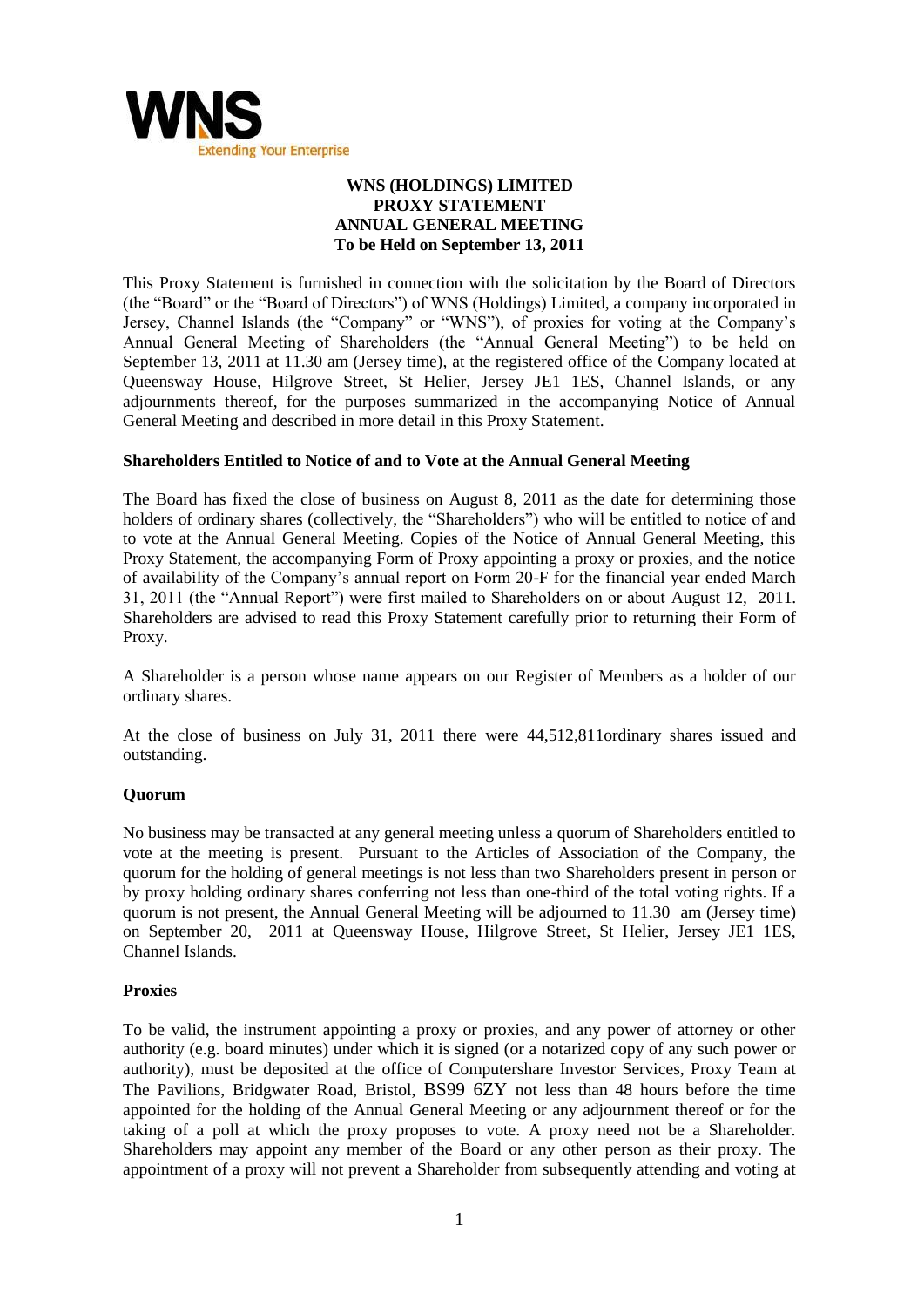the meeting in person.

A Shareholder may appoint more than one person to act as his proxy and each such person shall act as proxy for the Shareholder for the number of ordinary shares specified in the instrument appointing the person as proxy. If a Shareholder appoints more than one person to act as his proxy, each instrument appointing a proxy shall specify the number of ordinary shares held by the Shareholder for which the relevant person is appointed his proxy. Each duly appointed proxy has the same rights as the Shareholder by whom he was appointed to speak at a meeting and vote at a meeting in respect of the number of ordinary shares held by the Shareholder for which he was appointed as proxy.

A proxy may be revoked by: (i) giving the Company notice in writing deposited at the office of Computershare Investor Services, Proxy Team at The Pavilions, Bridgwater Road, Bristol, BS99 6ZY before the commencement of the Annual General Meeting or any adjournment thereof or for the taking of a poll at which the proxy proposes to vote; (ii) depositing a new Form of Proxy with the Company Secretary before the commencement of the Annual General Meeting or any adjournment thereof or for the taking of a poll at which the proxy proposes to vote (although it should be noted that the new form of proxy will only be a valid proxy, as opposed to being capable of revoking an earlier Form of Proxy, if deposited not less than 48 hours before the time appointed for the Annual General Meeting or any adjournment thereof or for the taking of a poll at which the proxy proposes to vote); or (iii) attending in person and voting on a poll. No instrument appointing a proxy shall be revoked by the appointing Shareholder attending and participating in a meeting, unless the appointing Shareholder votes on a poll at the meeting in respect of the ordinary shares for which the relevant proxy is appointed his proxy.

# **Voting**

On a show of hands, every Shareholder present in person or by proxy shall have one vote and on a poll, every Shareholder present in person or by proxy shall have one vote for each ordinary share held or represented. On a poll, a Shareholder entitled to more than one vote need not use all his votes or cast all the votes he uses in the same way. A resolution put to the vote of Shareholders at the Annual General Meeting will be decided on a show of hands unless a poll is demanded by the Chairman of the Annual General Meeting or a Shareholder present in person or by proxy and entitled to vote at the Annual General Meeting. In the case of joint holders only one of them may vote and in the absence of election as to who is to vote, the vote of the holder whose name appears first in order in the Register of Members, whether in person or by proxy will be accepted to the exclusion of the votes of the other joint holders.

Ordinary shares represented by a duly executed instrument appointing a proxy or proxies that is deposited with the Company at the office of Computershare Investor Services, Proxy Team at The Pavilions, Bridgwater Road, Bristol, BS99 6ZY (at least 48 hours before the time appointed for the Annual General Meeting) will be voted at the Annual General Meeting in accordance with Shareholders' instructions contained in the instrument.

Resolutions 1 to 7 are proposed as ordinary resolutions. On a show of hands, each of the ordinary resolutions to be proposed at the Annual General Meeting will be duly passed by the affirmative vote of a simple majority of Shareholders present in person or by proxy and voting at the Annual General Meeting. If a poll is demanded in the manner described above, each of the ordinary resolution(s) to be proposed at the Annual General Meeting for which voting by poll is demanded will be duly passed by the affirmative vote of a simple majority of votes cast at the Annual General Meeting for each ordinary share held or represented, with each Shareholder present in person or by proxy having one vote for each ordinary share held or represented. In the event of an equality of votes, whether upon a show of hands or on a poll, the Chairman of the Annual General Meeting shall not be entitled to a second or casting vote.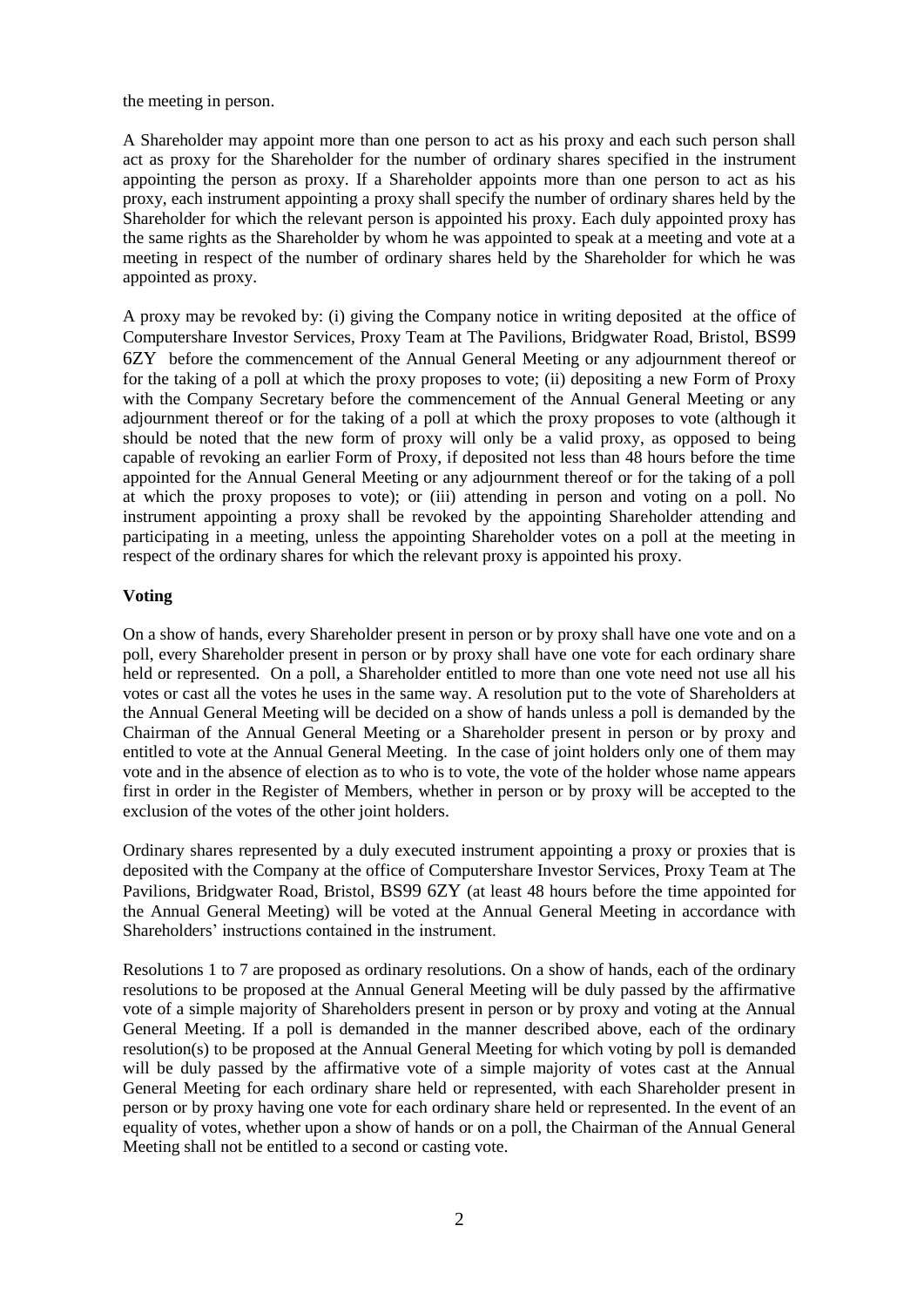# **General Information**

The entire cost of the solicitation of proxies for the Annual General Meeting will be borne by WNS.

In this Proxy Statement, references to "\$" or "US\$" mean United States dollars, the legal currency of the United States.

# **SUMMARY OF PROPOSALS**

Shareholders will be requested to vote on the following proposals at the Annual General Meeting:

- 1. Adoption of the annual audited accounts of the Company for the financial year ended March 31, 2011, together with the auditors' report;
- 2. Re-appointment of Grant Thornton India as the auditors of the Company;
- 3. Approval of auditors' remuneration for the financial year ending March 31, 2012;
- 4. Re-election of the Class II Director, Mr. Keshav R. Murugesh;
- 5. Re-election of the Class II Director, Mr. Albert Aboody;
- 6. Approval of Directors' remuneration for the period from the Annual General Meeting until the next annual general meeting of the Company to be held in respect of the financial year ending March 31, 2012 and
- 7. Subject to the consent of the Jersey Financial Services Commission being given, increase in the ordinary shares/American Depositary Shares ("ADSs") available for grant under the Company's Amended and Restated 2006 Incentive Award Plan by 2.2 million ordinary shares/ADSs and adoption of the Company's Second Amended and Restated 2006 Incentive Award Plan substantially in the form set out in Appendix A to the accompanying Proxy Statement to reflect such increase.

## **PROPOSAL NO. 1**

## **THAT the audited accounts of the Company for the financial year ended March 31, 2011, including the report of the auditors, be and hereby are adopted.**

A company's auditors are required by the Companies (Jersey) Law 1991 (the "Jersey Companies" Act") to make a report to the company's shareholders on the accounts examined by them. The auditors' report must state whether in their opinion the accounts have been properly prepared in accordance with the law and in particular whether either a true and fair view is given or the accounts are presented fairly in all materials respects.

The Company's financial statements included in the Annual Report have been prepared in conformity with United States generally accepted accounting principles and are accompanied by the auditors' report from Grant Thornton. Shareholders are requested to adopt the audited accounts of the Company for the year ended March 31, 2011, together with the auditors' report.

## **The Board recommends a vote "FOR" the adoption of the audited accounts of WNS for the financial year ended March 31, 2011, together with the auditors" report.**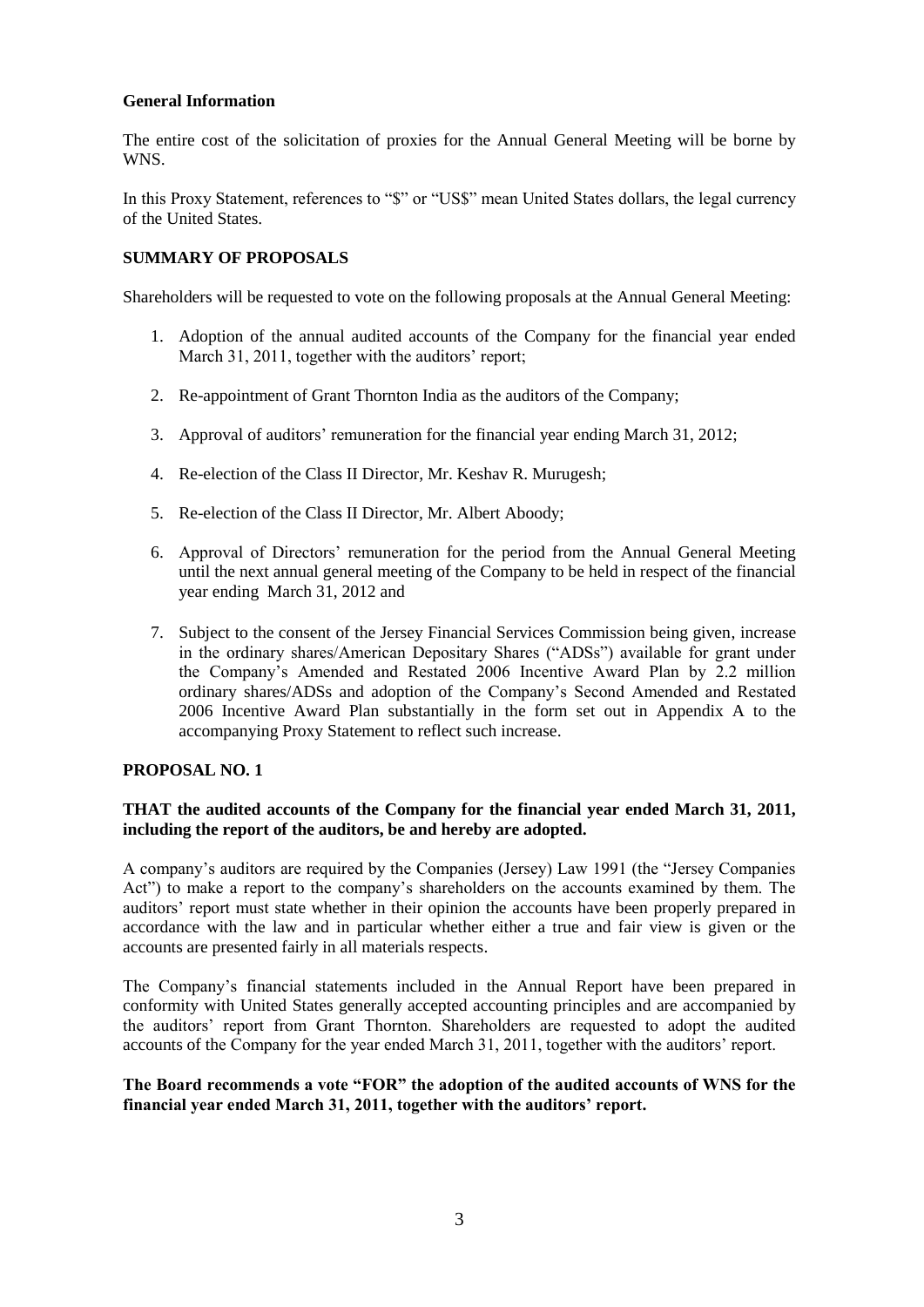#### **PROPOSAL NO. 2**

# **THAT Grant Thornton India be and hereby is re-appointed as the Company"s independent auditors until the next annual general meeting of the Company to be held in respect of the financial year ending March 31, 2012.**

A public company incorporated under the laws of Jersey, Channel Islands, is required by the Jersey Companies Act at each annual general meeting to obtain shareholders' approval to appoint an auditor to hold office from the conclusion of that meeting to the conclusion of the next annual general meeting.

Shareholders are requested to approve the re-appointment of Grant Thornton as the Company's auditors in respect of the financial year ending March 31, 2012 and until the annual general meeting of the Company to be held in 2012.

**The Board, upon the recommendation of the Audit Committee of the Board, recommends a vote "FOR" a re-appointment of Grant Thornton India as the Company"s auditors until the next annual general meeting of the Company to be held in respect of financial year ending March 31, 2012.**

#### **PROPOSAL NO. 3**

**THAT a maximum sum of US\$750,000 be and hereby is approved as being available for the payment of the remuneration of Grant Thornton India as the Company"s independent auditors for their audit services to be rendered in respect of the financial year ending March 31, 2012 and that the Board of Directors or a committee thereof is authorized to determine the remuneration payable from time to time to the auditors during this period subject to the maximum sum stipulated.** 

Under the Articles of Association of the Company, the shareholders in a general meeting fix the remuneration of the auditors. The level of fees to be charged by the auditors for audit services to be rendered in respect of the financial year ending March 31, 2012 is not known. Consequently, the approval of the Shareholders in a general meeting is sought for a maximum sum of US\$750,000 to be available for payment of remuneration of the auditors for audit services to be rendered during the financial year ending March 31, 2012. The precise amount to be paid to the auditors for audit services, subject to a maximum fee of US\$750,000, will be determined by the Board or a committee thereof.

**The Board upon the recommendation of the audit committee recommends a vote "FOR" the fixing of the auditors" remuneration for the audit services to be rendered in respect of the financial year ending March 31, 2012.**

#### **PROPOSAL NO. 4**

## **THAT Mr. Keshav R. Murugesh be and hereby is re-elected to hold office as a Class II Director from the date of the Annual General Meeting.**

Mr. Keshav R. Murugesh is currently a Class II Director of the Company. The period of office of a Class II Director expires at this Annual General Meeting. Accordingly, it is proposed that Mr. Keshav R. Murugesh be re-elected as a Class II Director.

The biography of Mr. Keshav R. Murugesh and a complete listing of all our Directors are provided in this Proxy Statement.

## **The Board recommends a vote "FOR" the re-election of Mr. Keshav R. Murugesh to the Board of Directors.**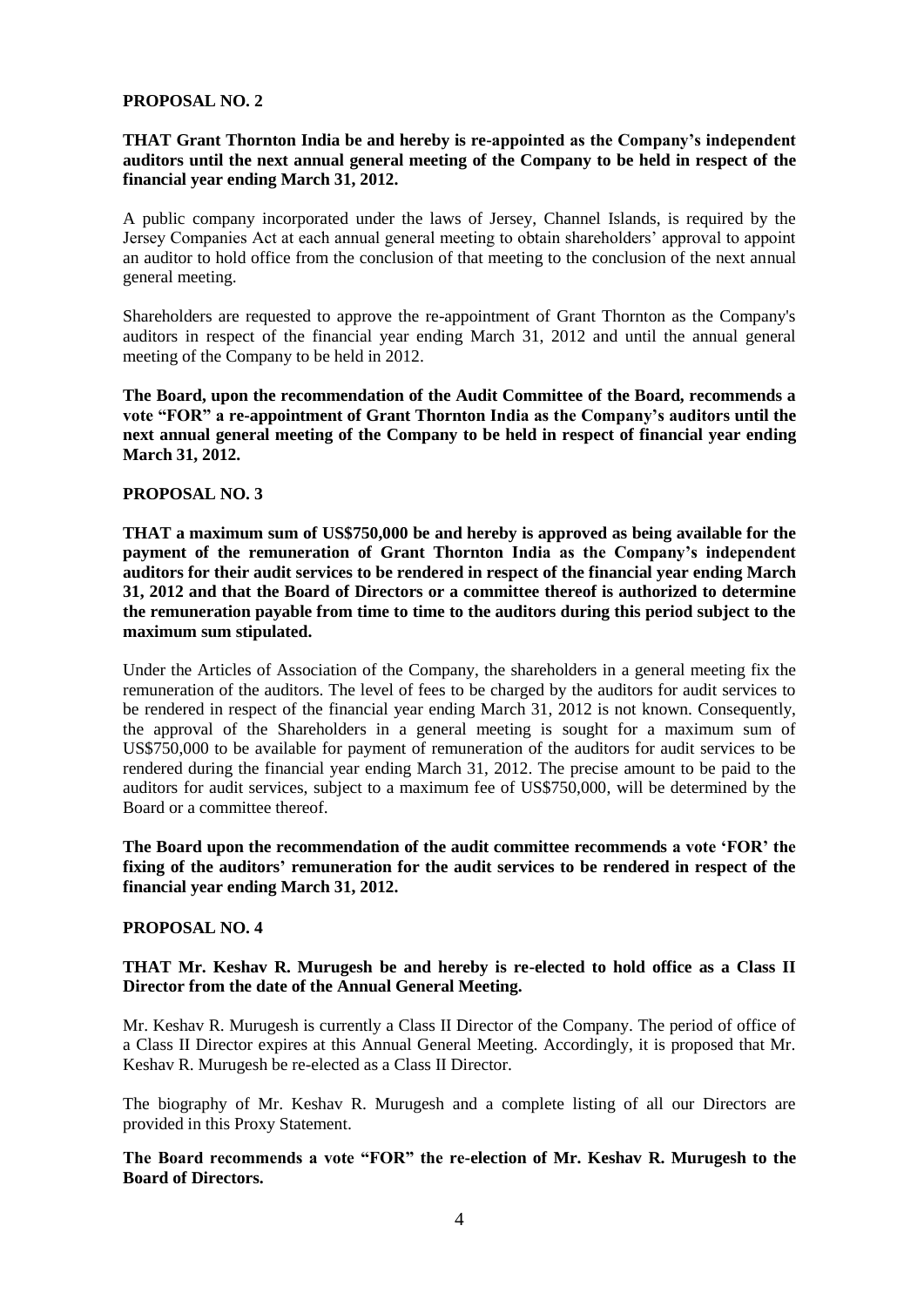## **PROPOSAL NO. 5**

# **THAT Mr. Albert Aboody be and hereby is re-elected to hold office as a Class II Director from the date of the Annual General Meeting**

Mr. Albert Aboody is currently a Class II Director of the Company. The period of office of a Class II Director expires at this Annual General Meeting. Accordingly, it is proposed that Mr. Albert Aboody be re-elected as a Class II Director.

The biography of Mr. Albert Aboody and a complete listing of all our Directors are provided in this Proxy Statement.

#### **The Board recommends a vote "FOR" the re-election of Mr. Albert Aboody to the Board of Directors.**

#### **PROPOSAL NO. 6**

#### **THAT:**

- **(a) an aggregate sum of US\$3 million be and hereby is approved as being available for the payment of remuneration and other benefits (excluding the making of awards of options and restricted share units referred to in (b) below) to the Directors of the Company, to be applied as the Directors may decide in their discretion, for the period from the Annual General Meeting until the next annual general meeting of the Company to be held in respect of the financial year ending March 31, 2012; and**
- **(b) as a further part of the Directors" remuneration, the making of awards of options and restricted share units ("Awards") under the Amended and Restated 2006 Incentive Award Plan (as so amended and restated) (the "Plan") to Directors by the compensation committee of the Board of Directors in its discretion for the period from the Annual General Meeting until the next annual general meeting of the Company to be held in respect of the financial year ending March 31, 2012 be and hereby is approved, provided that the maximum aggregate number of ordinary shares in the capital of the Company that may be issued or transferred pursuant to any Awards made or to be made to the Directors pursuant to the Plan is limited to 6.2 million.**

In accordance with Article 102 of the Articles of Association of the Company, the Company is requesting shareholders' approval for an aggregate sum of US\$3 million to be available for the payment of remuneration and other benefits (excluding the making of Awards pursuant to the Plan). Further, as part of the Directors' remuneration, the Company is also requesting for Awards to be granted by the compensation committee of the Board in its discretion (subject to a limit of 6.2 million) in accordance with the Plan to the Directors of the Company for the period from the Annual General Meeting until the next annual general meeting of the Company to be held in respect of the financial year ending March 31, 2012. The aggregate sum of remuneration and other benefits (excluding the making of Awards pursuant to the Plan which were made in accordance thereof) paid to the Directors for their services rendered during the financial year ended March 31, 2011 was US\$1.55 million. Our Directors were granted 131,981 restricted share units during the financial year ended March 31, 2011.

**The Board recommends a vote "FOR" the approval of (a) a maximum sum of US\$3 million as being available for the payment of Directors" remuneration and other benefits (excluding the making of Awards ) and (b) the making of Awards under the Plan to Directors by the compensation committee of the Board in its discretion (subject to a limit of 6.2 million) for the period from the Annual General Meeting until the next annual general meeting of the Company to be held in respect of the financial year ending March 31, 2012.**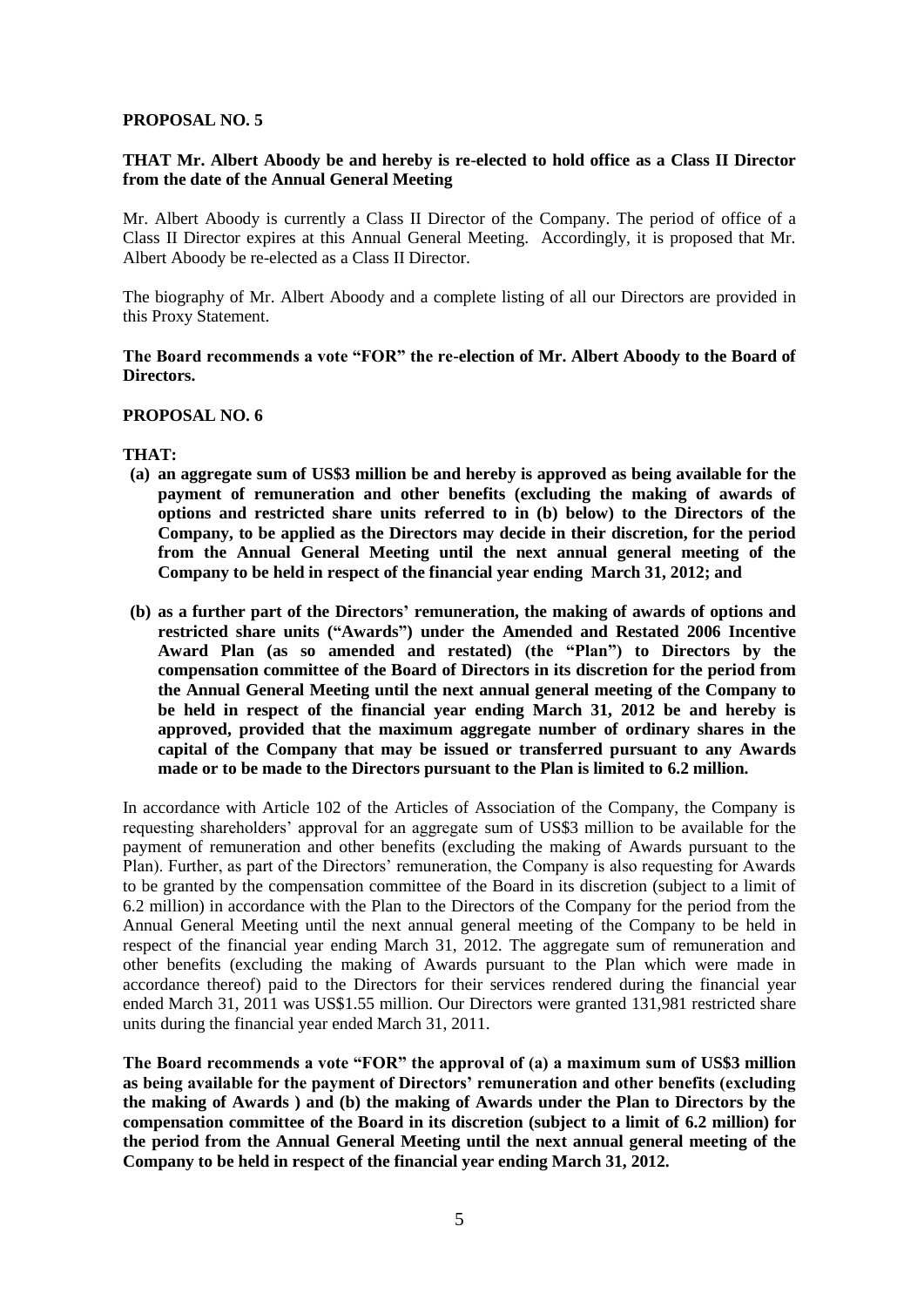## **PROPOSAL NO. 7**

**THAT, subject to the consent of the Jersey Financial Services Commission being given, the increase in the ordinary shares/ADSs available for grant under the Plan by 2.2 million ordinary shares/ADSs and the Company"s Second Amended and Restated 2006 Incentive Award Plan, substantially in the form set out in Appendix A to the accompanying Proxy Statement, to reflect such increase be approved and adopted.**

The Company's shareholders have previously authorized the issuance under the Plan of up to a total of 4,000,000 ordinary shares/ADSs, subject to specified adjustments under the Plan.

The board of directors believes that in order to successfully attract and retain the best possible talent, the Company must continue to offer a competitive equity incentive program. As of July 31, 2011, approximately 231,600 ordinary shares/ADSs remained available for future grant of awards under the Plan. The board of directors believes the number of ordinary shares/ADSs that remain available for future grant under the Plan is insufficient to meet the Company's anticipated needs. Therefore the board of directors approved, subject to shareholders' approval and the consent of the Jersey Financial Services Commission, the Second Amended and Restated 2006 Incentive Award Plan that includes an amendment to increase the number of ordinary shares/ADSs available for grant under the Plan (as so amended and restated) by 2,200,000 ordinary shares/ADSs to a total of 6,200,000 ordinary shares/ADSs, subject to specified adjustments under the Plan.

The increased number of ordinary shares/ADSs available for grant under the Plan is expected to meet the Company's anticipated needs over the next 12 to 24 months from August 1, 2011.The increased number of ordinary shares/ADSs available for grant under the Plan may satisfy the Company's needs for a longer period due to the re-evaluation of the Company's compensation scheme for senior management. The amount and timing of awards granted under the Plan are determined by the plan administrator.

The amendment included in the Second Amended and Restated 2006 Incentive Award Plan to increase the number of ordinary shares/ADSs available for grant under the Plan (as so amended and restated) by 2,200,000 ordinary shares/ADSs requires Shareholders' approval pursuant to Article 14.1 of the Plan and Rule 303A.08 of the NYSE Listing Manual.

The following summary of the Plan is qualified in its entirety by the specific language of the Plan, which appears as Appendix A to the proxy statement included as Exhibit 99.3 to the Company's report on Form 6-K submitted to the US Securities and Exchange Commission (the "SEC") on January 12, 2009 and incorporated herein by reference.

#### *Summary of the Plan*

The purpose of the Plan is to promote the success and enhance the value of the Company by linking the personal interests of the directors, employees and consultants of the Company and its subsidiaries to those of its shareholders and by providing these individuals with an incentive for outstanding performance. The Plan is further intended to provide the Company with the ability to motivate attract and retain the services of these individuals.

*Shares Available for Awards.* Subject to certain adjustments set forth in the Plan, the maximum number of shares that may be issued or awarded under the Plan is equal to the sum of  $(x)$ 4,000,000 shares, (y) any shares that remain available for issuance under the 2002 Stock Incentive Plan, and (z) any shares subject to awards under the 2002 Stock Incentive Plan which terminate, expire or lapse for any reason or are settled in cash on or after the effective date of the Original Plan (the "Effective Date"). The Company is seeking Shareholders' approval to amend and restate the Plan to increase the number of shares available for grant under the Plan by 2,200,000 shares to 6,200,000 shares, subject to the aforementioned adjustments.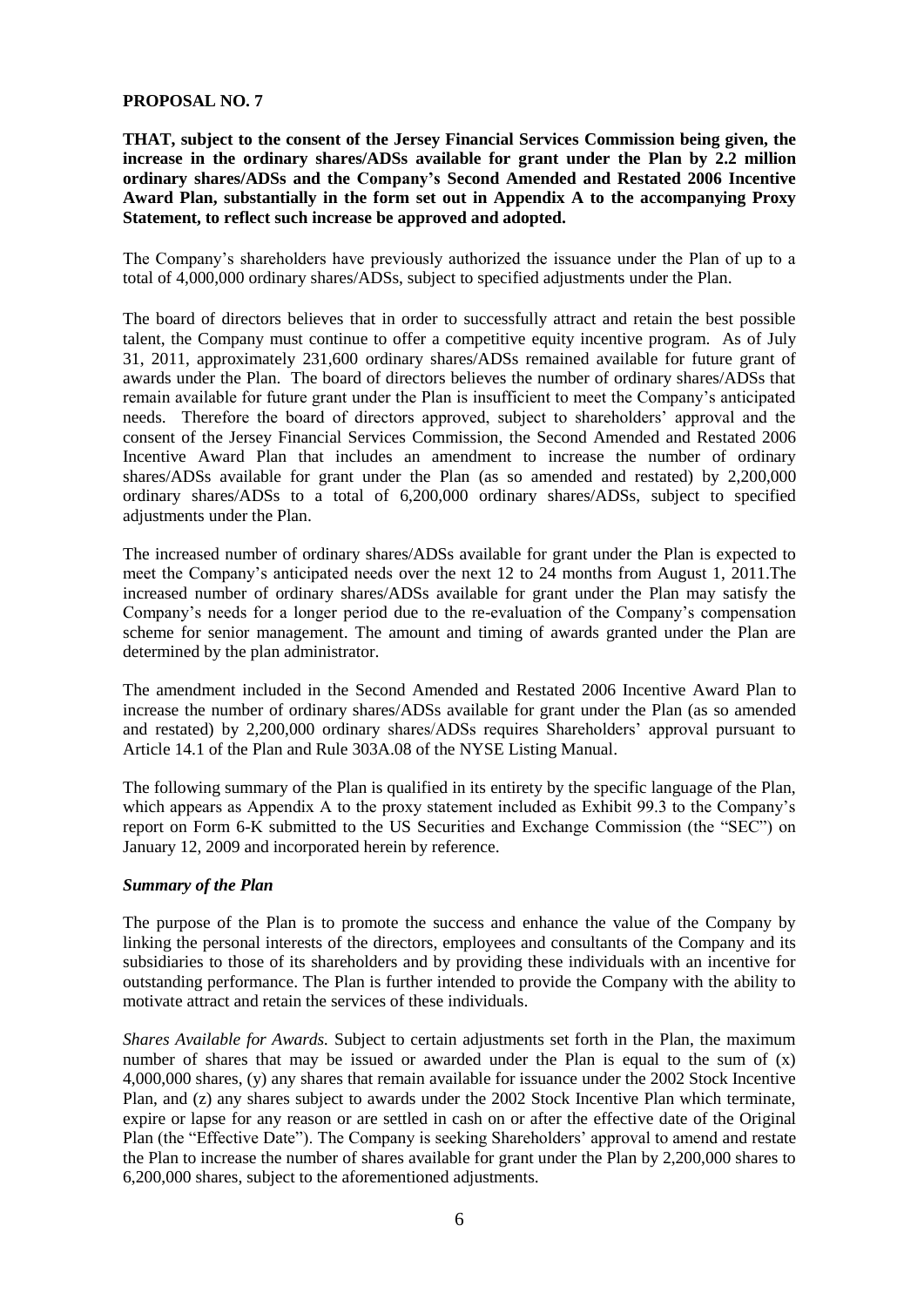The maximum number of shares which may be subject to awards granted to any one participant during any calendar year is 500,000 shares and the maximum amount that may be paid to a participant in cash during any calendar year with respect to cash-based awards is \$10,000,000. To the extent that an award terminates or is settled in cash, any shares subject to the award will again be available for the grant. Any shares tendered or withheld to satisfy the grant or exercise price or tax withholding obligation with respect to any award will not be available for subsequent grant. Except as described below with respect to independent directors, no determination has been made as to the types or amounts of awards that will be granted to specific individuals pursuant to the Plan.

*Administration.* The Plan is administered by our board of directors, which may delegate its authority to a committee. The Company anticipates that the compensation committee of its board of directors will administer the Plan, except that its board of directors will administer the plan with respect to awards granted to its independent directors. The plan administrator will determine eligibility, the types and sizes of awards, the price and timing of awards and the acceleration or waiver of any vesting restriction, provided that the plan administrator will not have the authority to accelerate vesting or waive the forfeiture of any performance-based awards.

*Eligibility.* The Company's employees, consultants and directors and those of its subsidiaries are eligible to be granted awards, except that only employees of the Company and its qualifying corporate subsidiaries are eligible to be granted options that are intended to qualify as "incentive" stock options" under Section 422 of the Code.

*Awards*

- *Options*. The plan administrator may grant options on shares. The per share option exercise price of all options granted pursuant to the Plan will not be less than 100% of the fair market value of a share on the date of grant. No incentive stock option may be granted to a grantee who owns more than 10% of the Company's outstanding shares unless the exercise price is at least 110% of the fair market value of a share on the date of grant. To the extent that the aggregate fair market value of the shares subject to an incentive stock option become exercisable for the first time by any optionee during any calendar year exceeds \$100,000, such excess will be treated as a non-qualified option. The plan administrator will determine the methods of payment of the exercise price of an option, which may include cash, shares or other property acceptable to the plan administrator (and may involve a cashless exercise of the option). The plan administrator shall designate in the award agreement evidencing each stock option grant whether such stock option shall be exercisable for shares or ADSs. The award agreement may, in the sole discretion of the plan administrator, permit the optionee to elect, at the time of exercise, whether to receive shares or ADSs in respect of the exercised stock option or a portion thereof. The term of options granted under the Plan may not exceed ten years from the date of grant. However, the term of an incentive stock option granted to a person who owns more than 10% of the Company's outstanding shares on the date of grant may not exceed five years. Under the Plan, the number of awards to be granted to the Company's independent directors will be determined by its board of directors or its compensation committee.
- *Restricted Shares.* The plan administrator may grant shares subject to various restrictions, including restrictions on transferability, limitations on the right to vote and/or limitations on the right to receive dividends.
- *Share Appreciation Rights.* The plan administrator may grant share appreciation rights representing the right to receive payment of an amount equal to the excess of the fair market value of a share on the date of exercise over the fair market value of a share on the date of grant. The term of share appreciation rights granted may not exceed ten years from the date of grant. The plan administrator may elect to pay share appreciation rights in cash, in shares or in a combination of cash and shares.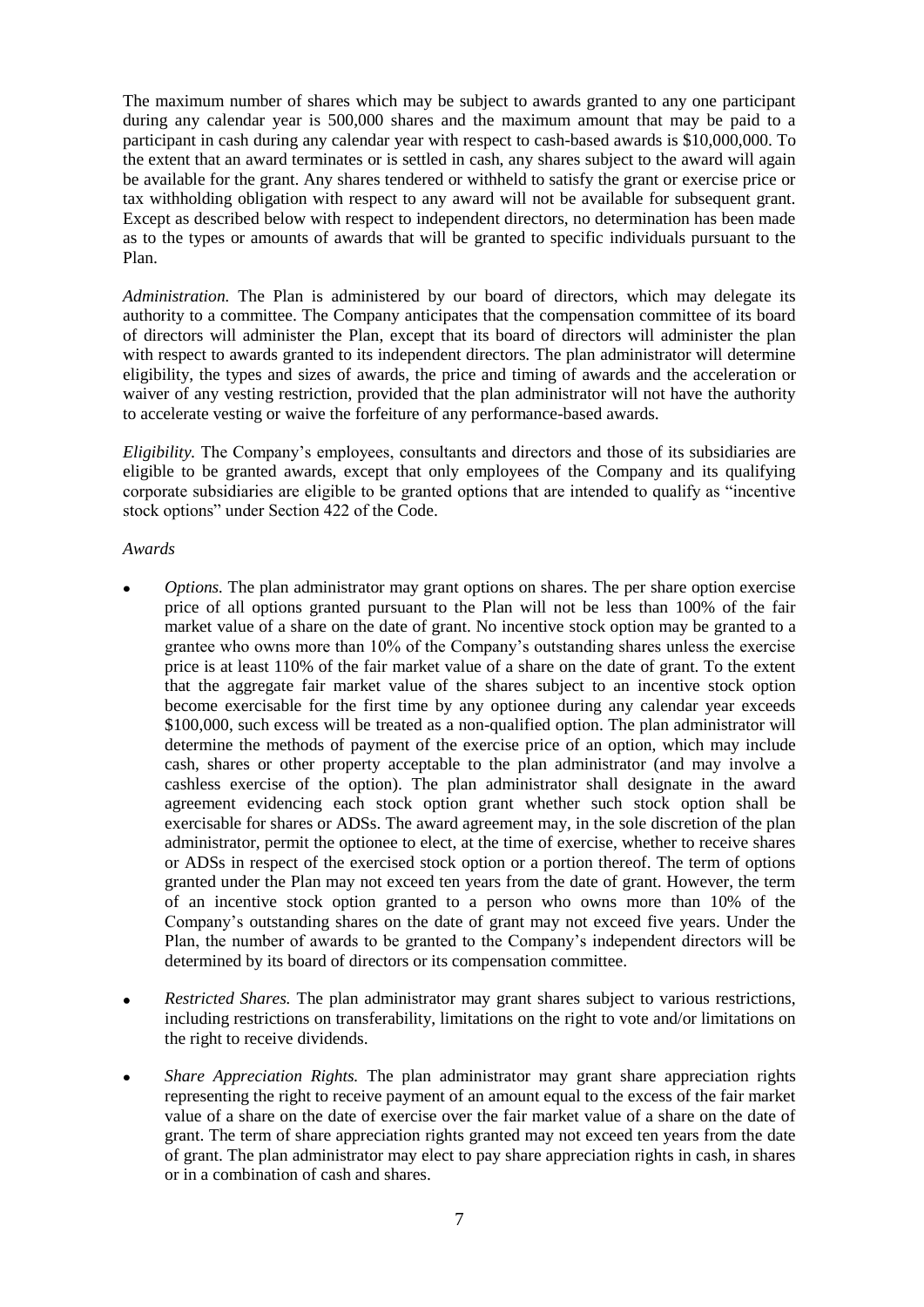- *Performance Shares and Performance Shares Units.* The plan administrator may grant awards of performance shares denominated in a number of shares and/or awards of performance share units denominated in unit equivalents of shares and/or units of value, including dollar value of shares. These awards may be linked to performance criteria measured over performance periods as determined by the plan administrator.
- *Share Payments.* The plan administrator may grant share payments, including payments in the form of shares or options or other rights to purchase shares. Share payments may be based upon specific performance criteria determined by the plan administrator on the date such share payments are made or on any date thereafter.
- *Deferred Shares.* The plan administrator may grant awards of deferred shares linked to performance criteria determined by the plan administrator. Shares underlying deferred share awards will not be issued until the deferred share awards have vested, pursuant to a vesting schedule or upon the satisfaction of any vesting conditions or performance criteria set by the plan administrator. Recipients of deferred share awards generally will have no rights as shareholders with respect to such deferred shares until the shares underlying the deferred share awards have been issued.
- *Restricted Share Units.* The plan administrator may grant restricted share units, subject to various vesting conditions. On the maturity date, we will transfer to the participant one unrestricted, fully transferable share for each vested restricted share unit scheduled to be paid out on such date. The plan administrator will specify the purchase price, if any, to be paid by the participant for such shares.
- *Performance Bonus Awards.* The plan administrator may grant a cash bonus payable upon the attainment of performance goals based on performance criteria and measured over a performance period determined appropriate by the plan administrator. Any such cash bonus paid to a "covered employee" within the meaning of Section  $162(m)$  of the Code may be a performance-based award as described below.
- *Performance-Based Awards.* The plan administrator may grant awards other than options and share appreciation rights to employees who are or may be "covered employees," as defined in Section 162(m) of the Code, that are intended to be performance-based awards within the meaning of Section 162(m) of the Code in order to preserve the deductibility of these awards for federal income tax purposes. Participants are only entitled to receive payment for performance-based awards for any given performance period to the extent that pre-established performance goals set by the plan administrator for the period are satisfied. The plan administrator will determine the type of performance-based awards to be granted, the performance period and the performance goals. Generally, a participant will have to be employed by the Company on the date the performance-based award is paid to be eligible for a performance-based award for any period.

*Adjustments.* In the event of certain changes in the Company's capitalization, the plan administrator has broad discretion to adjust awards, including without limitation, (i) the aggregate number and type of shares that may be issued under the Plan, (ii) the terms and conditions of any outstanding awards, and (iii) the grant or exercise price per share for any outstanding awards under such plan to account for such changes. The plan administrator also has the authority to cash out, terminate or provide for the assumption or substitution of outstanding awards in the event of a corporate transaction.

*Change in Control.* In the event of a change in control of the Company in which outstanding awards are not assumed by the successor, such awards will generally become fully exercisable and all forfeiture restrictions on such awards will lapse. Upon, or in anticipation of, a change in control, the plan administrator may cause any awards outstanding to terminate at a specific time in the future and give each participant the right to exercise such awards during such period of time as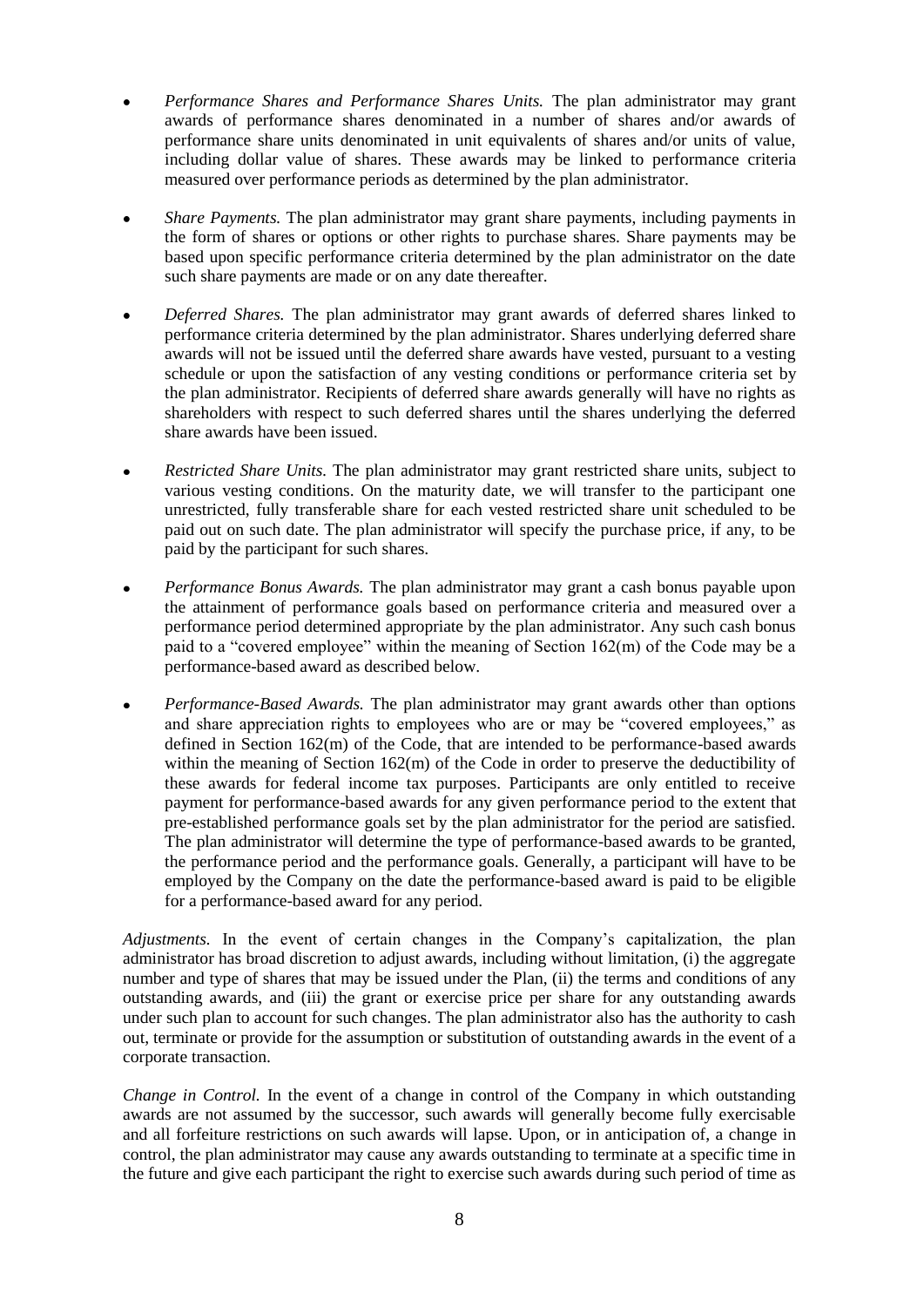the plan administrator, in its sole discretion, determines.

*Vesting of Full Value Awards.* Full value awards (generally, any award other than an option or share appreciation right) will vest over a period of at least three years (or, in the case of vesting based upon attainment of certain performance goals, over a period of at least one year). However, full value awards that result in the issuance of an aggregate of up to 5% to the total issuable shares under the Plan may be granted without any minimum vesting periods. In addition, full value awards may vest on an accelerated basis in the event of a participant's death, disability, or retirement, or in the event of our change in control or other special circumstances.

*Non-transferability.* Awards granted under the Plan are generally not transferable.

*Termination or Amendment.* Unless terminated earlier, the Plan will remain in effect for a period of ten years from the Effective Date, after which no award may be granted under the Plan. With the approval of the Company's board of directors, the plan administrator may terminate or amend the Plan at any time. However, shareholder approval will be required for any amendment (i) to the extent required by applicable law, regulation or stock exchange rule, (ii) to increase the number of shares available under Plan, (iii) to permit the grant of options or share appreciation rights with an exercise price below fair market value on the date of grant, (iv) to extend the exercise period for an option or share appreciation right beyond ten years from the date of grant, or (v) that results in a material increase in benefits or a change in eligibility requirements. Any amendment or termination must not materially adversely affect any participant without such participant's consent.

*Outstanding Awards.* As of July 31, 2011 options or restricted share units to purchase an aggregate of 2,827,351 ordinary shares were outstanding, out of which options or restricted share units to purchase 1,028,192 ordinary shares were held by all our directors and executive officers as a group. The exercise prices of these options range from \$ 2 to \$ 30 and the expiration dates of these options range from July 24, 2016 to July 28, 2021. The weighted average grant date fair value of restricted share units ("RSUs") granted during fiscal 2011, 2010 and 2009 were \$9.09, \$10.28 and \$13.39 per ADS, respectively. There were no grants of restricted share units during the years ended March 31, 2006 and 2005. There is no purchase price for the restricted share units.

**The Board recommends a vote "FOR" the approval of the increase in ordinary shares/ADSs available for grant under the Plan by 2.2 million ordinary shares/ADSs and the adoption of the Company"s Second Amended and Restated 2006 Incentive Award Plan substantially in the form set out in Appendix A to the accompanying Proxy Statement to reflect such increase.**

## **OTHER BUSINESS**

The Board does not presently intend to bring any other business before the Annual General Meeting, and so far as is known to the Board, no matters will be brought before the Annual General Meeting except as is specified in this Proxy Statement. As to any business that may properly come before the Annual General Meeting, however, it is intended that proxies, in the form enclosed, will be voted in respect thereof in accordance with the judgment of those persons voting such proxies.

# **INCORPORATION BY REFERENCE**

The SEC allows the Company to "incorporate by reference" into this Proxy Statement the information in documents the Company files with or submits to the SEC. This means that the Company can disclose important information to you by referring you to those documents. Each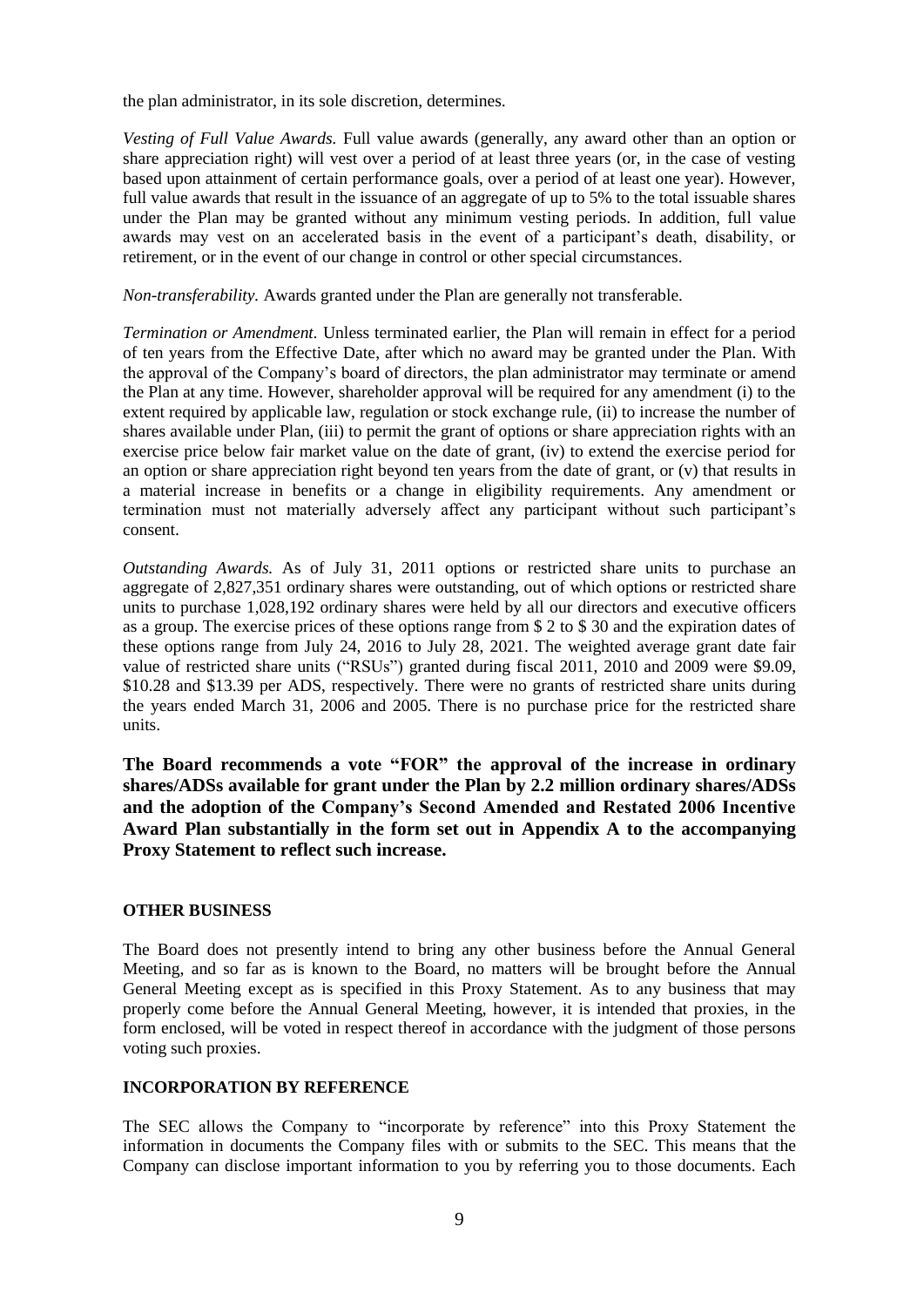document incorporated by reference is current only as of the date of such document, and the incorporation by reference of such documents shall not create any implication that there has been no change in the Company's affairs since the date thereof or that the information contained therein is current as of any time subsequent to its date. The information incorporated by reference is considered to be a part of this Proxy Statement and should be read with the same care. When the Company updates the information contained in documents that have been incorporated by reference by making future filings with the SEC, the information incorporated by reference in this Proxy Statement is considered to be automatically updated and superseded. In other words, in the case of a conflict or inconsistency between information contained in this Proxy Statement and information incorporated by reference into this Proxy Statement, you should rely on the information contained in the document that was filed later. The Company incorporates by reference the documents listed below and any future filings or submissions that it makes with the SEC (except for our future submissions on Form 6-K which will only be incorporated by reference into this document if it states in such submissions that they are being incorporated by reference into this Proxy Statement) after the date of this Proxy Statement and before the date of this Annual General Meeting:

- 1. The Company's annual report on Form 20-F (File No. 001-32945) for the fiscal year ended March 31, 2011 filed with the SEC on April 29, 2011;
- 2. The Company's report on Form 6-K (File No. 001-32945), containing its unaudited condensed consolidated financial statements as of June 30, 2011 and for the three months ended June 30, 2011 and 2010, submitted to the SEC on July 21, 2011; and
- 3. Appendix A of Exhibit 99.3 to the Company's report on Form 6-K (File No. 001-32945), containing a form of the Plan, submitted to the SEC on January 12, 2009.

The Company will provide, without charge, at the written or oral request of anyone, including any beneficial owner, to whom this Proxy Statement is delivered, copies of the documents incorporated by reference in this Proxy Statement, other than exhibits to those documents which are not specifically incorporated by reference. Requests should be directed to: WNS (Holdings) Limited, Gate 4, Godrej & Boyce Complex, Pirojshanagar, Vikhroli (W), Mumbai 400 079, India, Attention: Ronald D'Mello; telephone number: +91 22 40952633.

The Company's SEC filings are available to the public over the Internet at the SEC's website at http://www.sec.gov. You also may read and copy any document the Company files at the SEC's public reference rooms in Washington, D.C., New York; and Chicago, Illinois. Please call the SEC at 1-800-732-0330 for further information about the public reference rooms.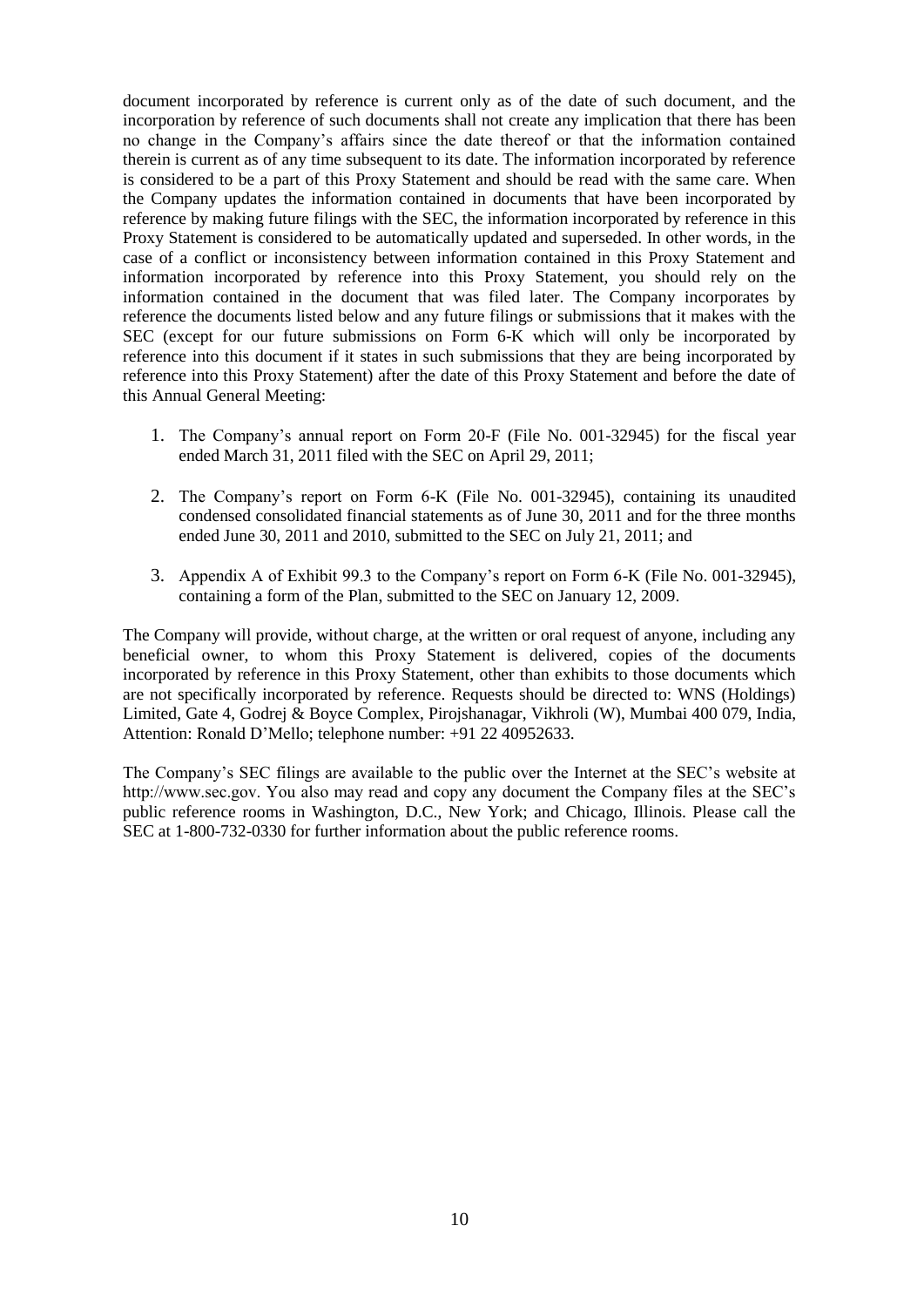## **DIRECTORS, SENIOR MANAGEMENT AND EMPLOYEES**

#### **A. Directors and Executive Officers**

Our Board of Directors consists of seven directors.

The following table sets forth the name, age (as at July 31, 2011) and position of each of our directors and executive officers as of the date hereof.

| <b>Name</b>                                          | Age | <b>Designation</b>                         |
|------------------------------------------------------|-----|--------------------------------------------|
| <b>Directors</b>                                     |     |                                            |
| Eric B. Herr <sup><math>(1)(2)(3)</math></sup>       | 63  | Non-Executive Chairman                     |
| Keshav R. Murugesh                                   | 47  | Director and Group Chief Executive Officer |
| Jeremy Young                                         | 46  | Director                                   |
| Deepak S. Parekh <sup><math>(2)(4)</math></sup>      | 66  | Director                                   |
| Richard O. Bernays <sup><math>(1)(3)(5)</math></sup> | 68  | Director                                   |
| Anthony A. Greener <sup>(1)(2)(3)</sup>              | 71  | Director                                   |
| Albert Aboody <sup>(6)</sup>                         | 64  | Director                                   |
| <b>Executive Officers</b>                            |     |                                            |
| Keshav R. Murugesh                                   | 47  | Group Chief Executive Officer              |
| <b>Alok Misra</b>                                    | 44  | Group Chief Financial Officer              |
| Johnson J. Selvadurai                                | 52  | Managing Director - Europe                 |
| Michael Garber <sup>(7)</sup>                        | 55  | Global Head – Sales & Marketing            |
| Ronald Strout <sup>(7)</sup>                         | 64  | Chief of Staff & Head Americas             |
| Swaminathan Rajamani <sup>(7)</sup>                  | 35  | <b>Chief People Officer</b>                |

# **Notes:**

- (1) Member of our Nominating and Corporate Governance Committee.
- (2) Member of our Compensation Committee.
- (3) Member of our Audit Committee.
- (4) Chairman of our Nominating and Corporate Governance Committee.
- (5) Chairman of our Compensation Committee.
- (6) Appointed as a director and Chairman of our Audit Committee in place of Sir Anthony A. Greener with effect from June 28, 2010.
- (7) On March 10, 2011, Michael Garber Global Head Sales & Marketing, Ronald Strout — Chief of Staff & Head Americas and Swaminathan Rajamani — Chief People Officer were each designated as an executive officer of our company as a result of an increase in their responsibilities to include policy-making functions.

On June 1, 2010, Mr. Parekh entered into a consulting arrangement with another party, whereupon he ceased to qualify as independent under Rule 10A-3 of the Securities Exchange Act of 1934, as amended (the "Exchange Act"). Accordingly, Mr. Parekh stepped down from our Audit Committee effective June 1, 2010. Further, our Board of Directors has decided not to consider Mr. Parekh as an independent director under the NYSE listing standards effective June 1, 2010. Accordingly, our Board of Directors decided that from June 1, 2010 to June 28, 2010 (when Mr. Albert Aboody was appointed as a director as described below), it was not majority independent and effective June 1, 2010 our Nominating and Corporate Governance Committee and our Compensation Committee are no longer fully independent. Effective June 1, 2010, we elected to follow our home country (Jersey, Channel Islands) practice, which does not impose a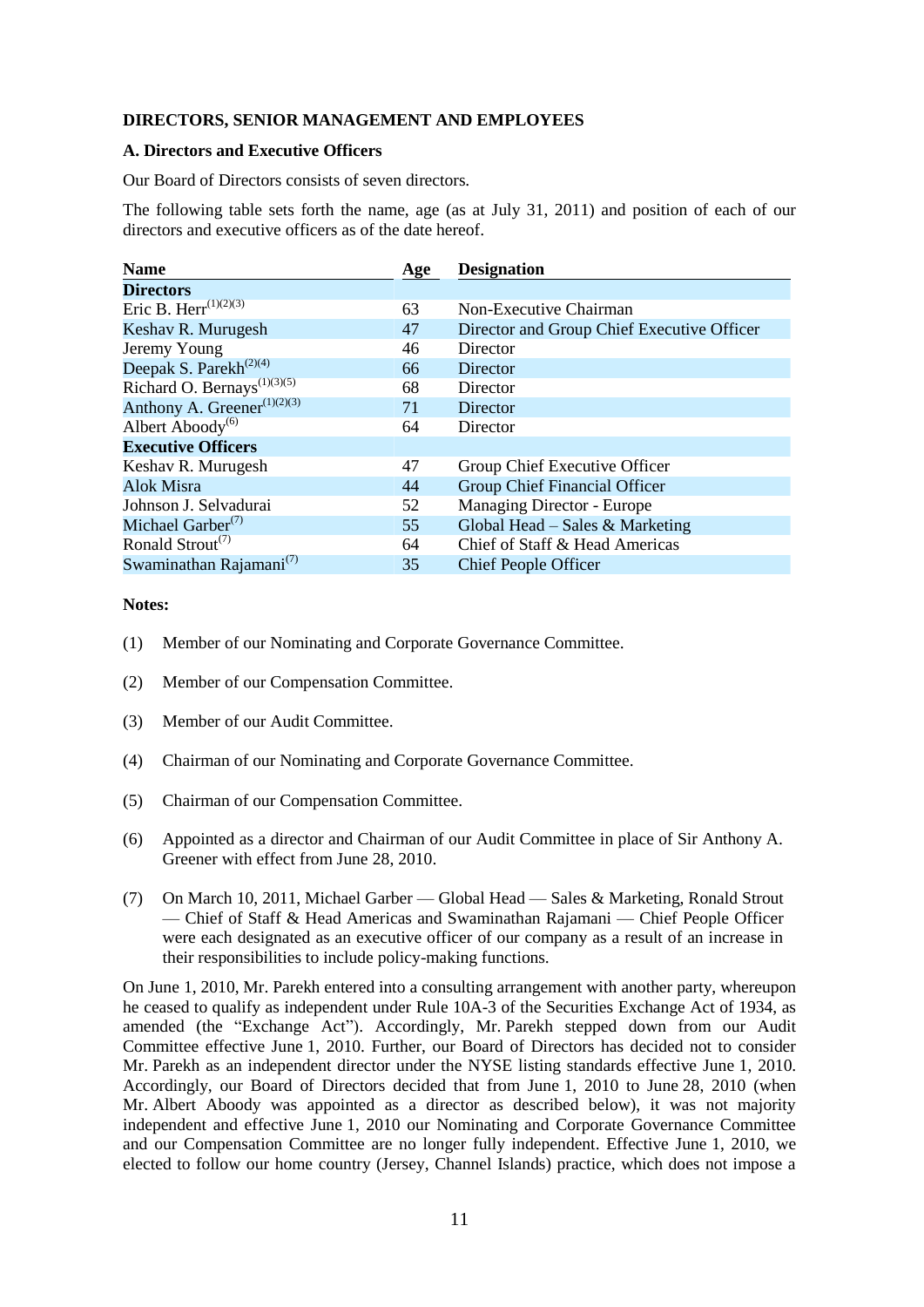board or committee independence requirement.

On June 28, 2010, our Board of Directors appointed Mr. Aboody as an independent director and Chairman of our Audit Committee. Upon the appointment of Mr. Aboody as an additional independent director and the chairman of our Audit Committee, our Board has become majority independent and the Audit Committee consists of four independent directors.

Summarized below is relevant biographical information covering at least the past five years for each of our directors and executive officers.

# **Directors**

*Eric B. Herr* was appointed to our Board of Directors in July 2006. On December 17, 2009 Mr. Herr was appointed as the Non-Executive Chairman of the Board. Mr. Herr is based in the United States. He currently serves on the board of directors of Regulatory Data Corporation (since 2009) and New Hampshire Charitable Foundation (Since 2010). He was a director of Taleo Corporation and Starcite Private Limited until 2010 and of Workscape from 2005 to 2008. From 1992 to 1997, Mr. Herr served first as Chief Financial Officer and then President and Chief Operating Officer of Autodesk, Inc. Mr. Herr received a Master of Arts degree in Economics from Indiana University and a Bachelor of Arts degree in Economics from Kenyon College. The business address for Mr. Herr is P.O. Box 719, Bristol, NH 03222, USA.

*Keshav R. Murugesh* was appointed as our Group Chief Executive Officer and director in February 2010. Mr. Murugesh is based out of Mumbai. Prior to joining WNS, Mr. Murugesh was the Chief Executive Officer of Syntel Inc, a Nasdaq -listed information technology company. He holds a Bachelor of Commerce degree and is a Fellow of The Institute of Chartered Accountants of India. He was a director of Syntel Limited and Syntel Global Private Limited. He is a frequent industry speaker and serves as the Chairman of SIFE (Students in Free Enterprise) India, which is a global organization involved in educational outreach projects in partnership with businesses across the globe. The business address for Mr. Murugesh is Gate 4, Godrej & Boyce Complex, Pirojshanagar, Vikhroli West, Mumbai 400079, India.

*Jeremy Young* was appointed to our Board of Directors as a nominee of Warburg Pincus, the principal shareholder of our Company, in May 2004. He is head of Warburg Pincus' German office as well as focuses on fund raising. Whilst at Warburg Pincus he has also been head of the firm's European investment activities in healthcare and business services. He held various positions at Baxter Healthcare International, Booz, Allen & Hamilton International and Cellular Transplant/Cytotherapeutics before he joined Warburg Pincus in 1992. He received a Master of Arts degree in English from Cambridge University and a Master of Business Administration from Harvard Business School. He is currently also a director of Warburg Pincus Roaming II S.A as well as a trustee of The Hemophilia Society. The business address for Mr. Young is Warburg Pincus International LLC, Almack House, 28 King Street, St. James, London SW1Y 6QW, England.

*Deepak S. Parekh* was appointed to our Board of Directors in July 2006. Mr. Parekh is based in Mumbai, India. He currently serves as the Chairman (since 1993) of Housing Development Finance Corporation Limited, a housing finance company in India which he joined in 1978. Mr. Parekh is the non-executive Chairman (since 1994) of GlaxoSmithKline Pharmaceuticals Limited. Mr. Parekh is also a director of several Indian public companies such as Siemens Limited (since 2003), HDFC Ergo General Insurance Co. Limited (since 2002), Exide Industries Limited (since 2001), HDFC Standard Life Insurance Co. Limited (since 2000), HDFC Asset Management Co. Limited (since 2000), The Indian Hotels Co. Limited (since 2000), Castrol India Limited (since 1997), Infrastructure Development Finance Co. Limited (since 1997), Hindustan Unilever Limited (since 1997), Borax Morarji Limited (since 1997), Bharat Bijlee Limited (since 1995), Hindustan Oil Exploration Corporation Limited (since 1994), Zodiac Clothing Company Limited (since 1994) and Mahindra & Mahindra Limited (since 1990). He is also director on the Board of Airport Authority of India (since 2009), Lafarge India Private Limited (since 2005), GIC Special Investments Pte. Limited (since 2011) and D P World, Dubai (since 2011). He was a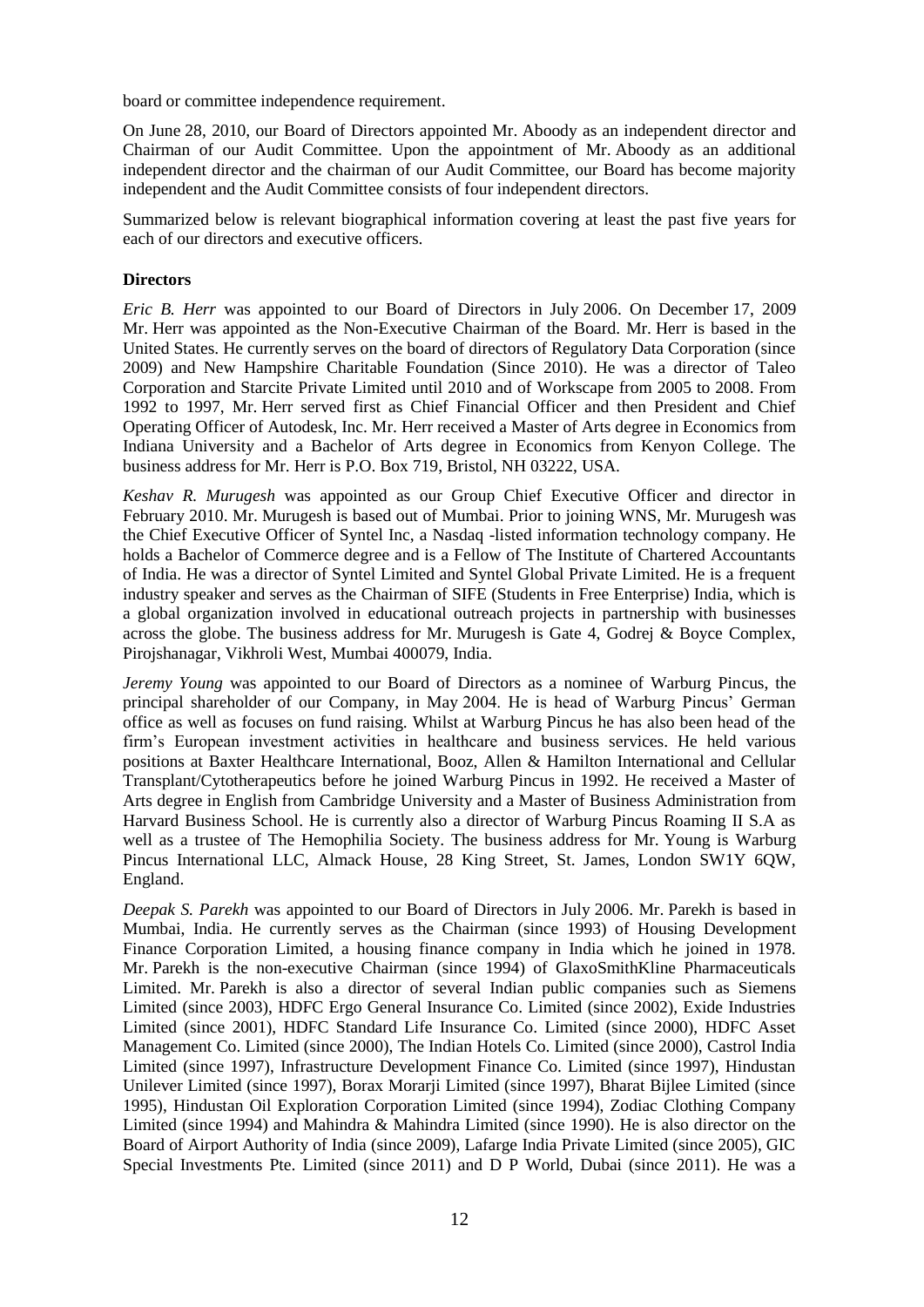director of Singapore Telecommunications Limited from 2004 to 2010. He was appointed special director by the Government of India of Satyam Computer Services Limited during 2009 to resolve the crisis at Satyam. Mr. Parekh received a Bachelor of Commerce degree from the Bombay University and holds a Chartered Accountant degree from the Institute of Chartered Accountants in England & Wales (ICAEW). The business address for Mr. Parekh is Housing Development Finance Corporation Limited, Ramon House, H.T. Parekh Marg, 169 Backbay Reclamation, Churchgate, Mumbai 400020, India.

*Richard O. Bernays* was appointed to our Board of Directors in November 2006 and is based in London. Prior to his retirement in 2001, Mr. Bernays held various senior positions at Old Mutual, plc, a London-based international financial services company, and most recently served as Chief Executive Officer of Old Mutual International. Prior to that, he was with Jupiter Asset Management in 1996, Hill Samuel Asset Management from 1991 to 1996, and Mercury Asset Management from 1971 to 1992. Mr. Bernays currently serves on the Board of Directors of several public companies, including The NMR Pension Trustee Limited (since 2009), The American Museum in Britain (since 2008), Beltone MENA Equity Fund Limited (since 2007), Charter Pan European Trust plc (since 2004), Impax Environmental Markets Trust plc (since 2002), Gartmore Global Trust plc (since 2001), Taikoo Developments Limited (since 1997), The Throgmorton Trust (since 2002), MAF Trust (since 2005) and GFM Cossack Bond Company Limited (since 1997). He was a director of Hermes Pension Management from 2005 to 2007, Singer and Friendlander from 2003 to 2005 and Martin Curie Income and Growth Trust from 1997 to 2008. Mr. Bernays was a member of the Supervisory Board of the National Provident Life until 2010. He received a Masters of Arts degree from Trinity College, Oxford University. The business address of Mr. Bernays is E72 Montevetro, 100 Battersea Church Road, London SW11 3YL.

*Sir Anthony A. Greener* was appointed to our Board of Directors in June 2007. Sir Anthony is based in London. He was the Deputy Chairman of British Telecom from 2001 to 2006 and the Chairman of the Qualifications and Curriculum Authority from 2002 to 2008 and Diageo plc from 1997 to 2000. Prior to that, Sir Anthony was the Chairman and Chief Executive of Guinness plc from 1992 to 1997 and the Chief Executive Officer of Dunhill Holdings from 1974 to 1986. Sir Anthony is presently a director of Nautor AB (since 2009), Williams-Sonoma Inc. (since 2007), Minton Trust (since 2007) and United Church Schools (since 2005). He was a director of Robert Mondavi from 2000 to 2005. Sir Anthony was honored with a knighthood in 1999 for his services to the beverage industry. Sir Anthony is a Fellow Member of the Chartered Institute of Management Accountants, and Vice-President of the Chartered Institute of Marketing. The business address of Sir Anthony is the Minton Trust, 26 Hamilton House, Vicarage Gate, London W8 4HL.

*Albert Aboody* was appointed to our Board of Directors in June 2010 and also serves as the chairman of our Audit Committee. Mr. Aboody is based in the US. Prior to his appointment as our director, he was a partner with KPMG, US. In this role, he served on the Board of KPMG, India, including as Deputy Chairman and as head of its audit department. He also co-authored chapters on the Commission's reporting requirements in the 2001-2008 annual editions of the Corporate Controller's Manual. Mr. Aboody is a member of the American Institute of Certified Public Accountants. He was a post-graduate research scholar at Cambridge University and received a Bachelor of Arts degree from Princeton University. The business address of Mr. Aboody is 424 East 57th Street # 3D, New York, NY 10022.

Our Board believes that each of our company's directors is highly skilled, experienced and qualified to serve as a member of the Board and its committees. Each of the directors, because of their diverse business experience and background, contribute significantly in managing the affairs of our company. The Board of Directors has not adopted any formal policy with respect to diversity, however, our Board of Directors believes that it is important for its members to represent diverse viewpoints and contribute in the Board's decision making process. Our Board evaluates candidates for election to the Board; the Board seeks candidates with certain qualities that it believes are important, including experience, integrity, an objective perspective, business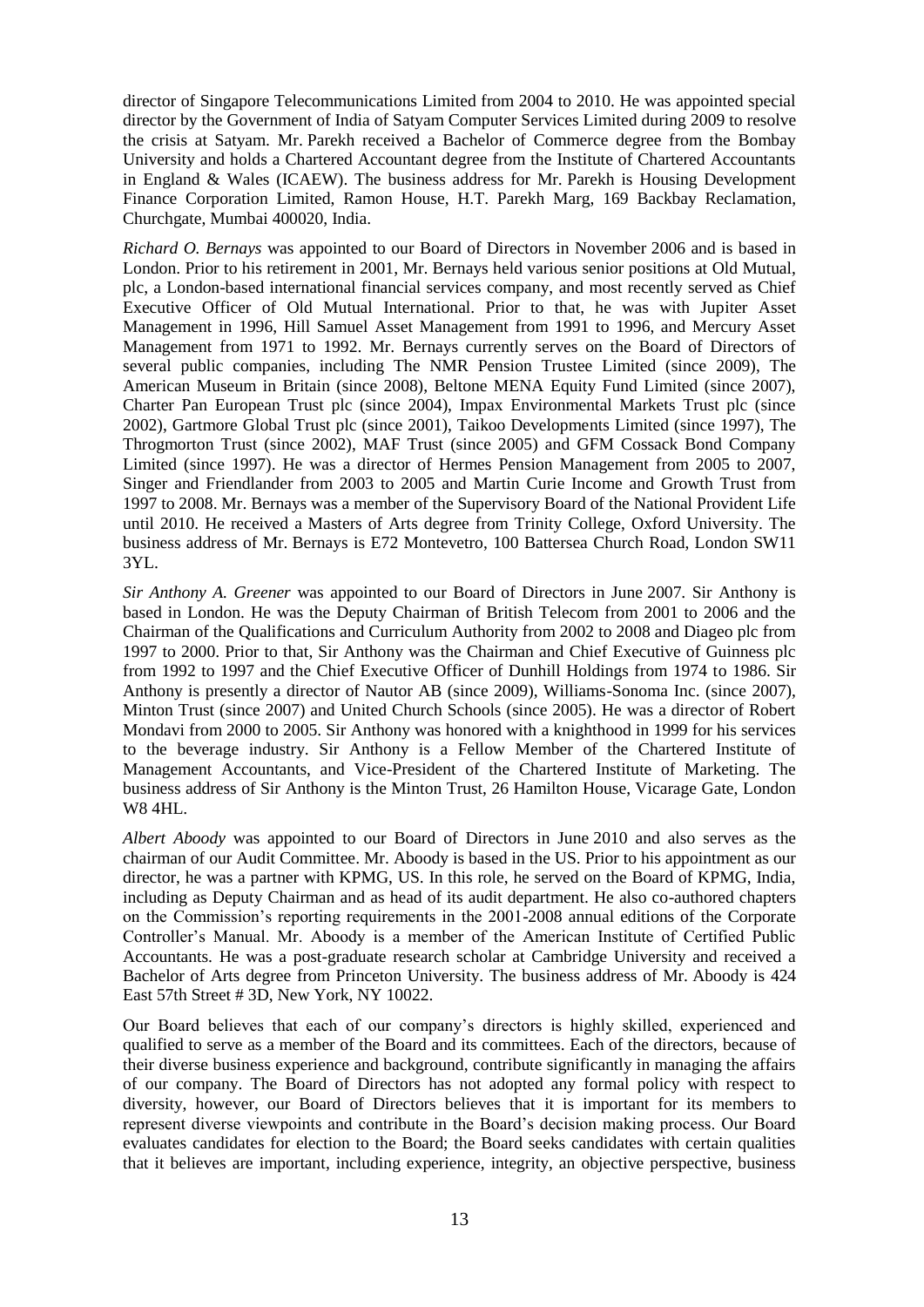acumen and leadership skills. The continuing service by our directors promotes stability and continuity in the boardroom and gives us the benefit of their familiarity and insights into our business.

# **Executive Officers**

*Keshav R. Murugesh* is our Group Chief Executive Officer. Please see "- Directors" above for Mr. Murugesh's biographical information.

*Alok Misra* serves as our Group Chief Financial Officer. Mr. Misra is based in Mumbai, India and joined WNS in February 2008. Mr. Misra's responsibilities as Group Chief Financial Officer include finance and accounting, procurement, facilities, legal and regulatory compliance and risk management. Prior to joining WNS, Mr. Misra was group chief financial officer at MphasiS Limited (a subsidiary of Electronic Data Systems, now a division of Hewlett-Packard) and financial controller at ITC Limited. Mr. Misra is presently director of Value and Budget Housing Corporation (India) Private Limited (since 2009). He is a Fellow of the Institute of Chartered Accountants in India. Mr. Misra received an honors degree in commerce from Calcutta University. The business address for Mr. Misra is Gate 4, Godrej & Boyce Complex, Pirojshanagar, Vikhroli West, Mumbai 400079, India.

*Johnson J. Selvadurai* is Managing Director of European Operations. Prior to joining WNS, he was the Chief Executive Officer of our enterprise services business unit until September 2007. Mr. Selvadurai is a business process outsourcing industry specialist with over 20 years of experience in offshore outsourcing. He pioneered such services in Sri Lanka and set up and managed many processing centers in the Philippines, India, Pakistan and the UK. Mr. Selvadurai is a certified electronic data management and processing trainer and is a member of the data processing institute. Prior to joining WNS in 2002, Mr. Selvadurai was Asia Managing Director (Business Process Outsourcing services) of Hays plc, a FTSE 100 B2B services company. Mr. Selvadurai is presently a director in Business forms (Private) Limited, Sri Lanka (since 1984) and Data Cap (Private) Limited, India (since 2000). The business address for Mr. Selvadurai is Malta House, 36-38 Piccadilly, London, W1J 0DP, UK.

*Michael Garber* is Global Head — Sales & Marketing. He has rich experience with an accomplished career spanning 32 years in IT enabled services, marketing, consulting and general management, of which, over a decade has been in the outsourcing space leading global teams. Prior to joining WNS, he held senior positions in several prominent outsourcing companies such as President of the Americas for Birlasoft, Senior Vice President — Business Development at InSource (a Virtusa subsidiary) and Insurance Practice Lead at eFunds. He has also served as Vice President and Business Unit Head of the Insurance Practice at Cognizant Technology Solutions. After graduation from university, he spent 20 years with MassMutual Financial Group. He has a Bachelor of Arts degree in Mathematics from the Western New England College, Springfield and an Associate of Arts degree in Marine Biology from the Roger Williams University, Bristol. He has also completed Professional Management Practices Designation from MassMutual Financial Group and the Executive Management Development Program from the University of Michigan. The business address for Mr. Garber is 420 Lexington Avenue, Suite 2515, New York, NY 10170, US.

*Ronald Strout* is Chief of Staff & Head Americas. He has over 30 years of experience in the financial services industry and consulting. He is well-known in the industry for transforming businesses in large and small corporate environments. Prior to joining WNS, he was the Executive Vice President with a technology start-up. He has also held other senior positions such as the Senior Vice President at State Street Corporation and Partner / Managing Director at Bearing Point (formerly KPMG Consulting, Inc.). His vast professional experience also spans Security First Savings and Loans, Global Solutions and Interactive Data Corp. He has received a Bachelor of Science degree from the University of Maine. The business address of Mr. Strout is 131 Castle Road, Nahant, Massachusetts 01908, US.

*Swaminathan Rajamani* is Chief People Officer. He leads WNS's Human Resources function, and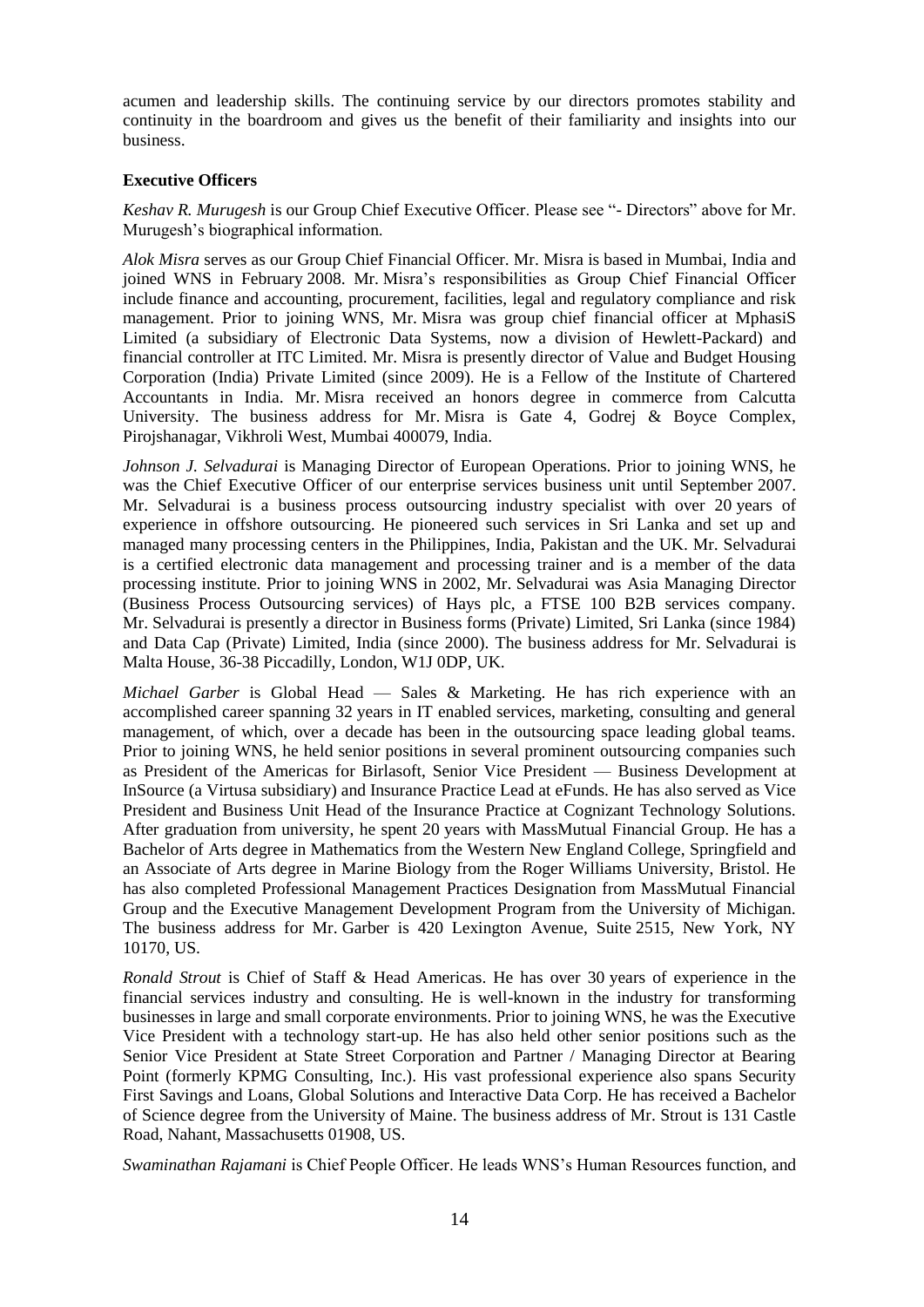is responsible for the entire gamut of people-oriented processes. Prior to joining WNS, he was with CA Technologies, where he served as Vice President — Human Resources and was the Country Head — HR for India. He has also served as Head of HR Operations at Syntel and thereafter, for a short while, was its Global HR Head. Prior to Syntel, he had a long tenure at GE spanning multiple roles such as Master Black Belt — HR and Assistant Vice President and Head — Operations for HR, Customer Research and Operational Analytics, apart from other roles in mergers and acquisitions. He is a certified Change Acceleration Coach and a keen practitioner of Six Sigma. Swaminathan has a Masters in Social Work (MSW) from the University of Madras. The business address of Mr. Rajamani is Gate 4, Godrej & Boyce Complex, Pirojshanagar, Vikhroli, (West) Mumbai 400079, India.

### **B. Compensation**

#### **Compensation Discussion and Analysis**

#### *Compensation Objectives*

Our compensation philosophy is to align employee compensation with our business objectives, so that compensation is a strategic tool, rather than just an expense. The key focus of our compensation philosophy is to align the incentives of our employees with our business objectives while minimizing the risks from external market dynamics. We also use compensation to reinforce a high performance work ethic and to attract, motivate and engage high performing individuals and teams in our various verticals, horizontals, and enabling units.

Compensation is determined by keeping in mind our philosophy, internal parity, external equity and market dynamics. Our compensation structures and policies differ by country or geography. These policies are designed to pay compensation that we would pay to our employees based out of that location and to comply with the local employment laws.

It is critical that we attract, motivate and retain highly talented individuals, at all levels of the organization, who are committed to our core circle of values: client first, integrity, respect, collaboration, learning and excellence. We believe that our compensation programs are integral to achieving the goal of "One WNS One Goal - Outperform!"

The following objectives guide us in establishing and maintaining all of our compensation programs:

- **•** *Pay for Performance:* We design compensation to pay for performance in order to provide for better compensation against higher performance levels; conversely, where individual performance and/or our company performance falls short of expectations, the programs should deliver lower compensation. In periods of temporary downturns in our performance, our programs continue to ensure that successful, high-performing employees remain motivated and committed.
- **•** *External Market Dynamics; Linked with Shareholder Value:* Our equity-based compensation is awarded to employees with higher levels of responsibility and greater influence on long-term results, thereby making a significant portion of their total compensation dependent on long-term share appreciation.
- **•** *Pay Differentiation: Based on Individual Performance and our Performance*. As employees progress in the hierarchy of our company, they will be able to more directly affect the company results. Therefore, an increasing proportion of their pay is linked to company performance and shareholder value.
- **•** *Competitiveness Value of the Job in the Marketplace:* In order to attract and retain a highly skilled work force, we remain competitive with the pay of other employers who compete with us for talent in the relevant markets.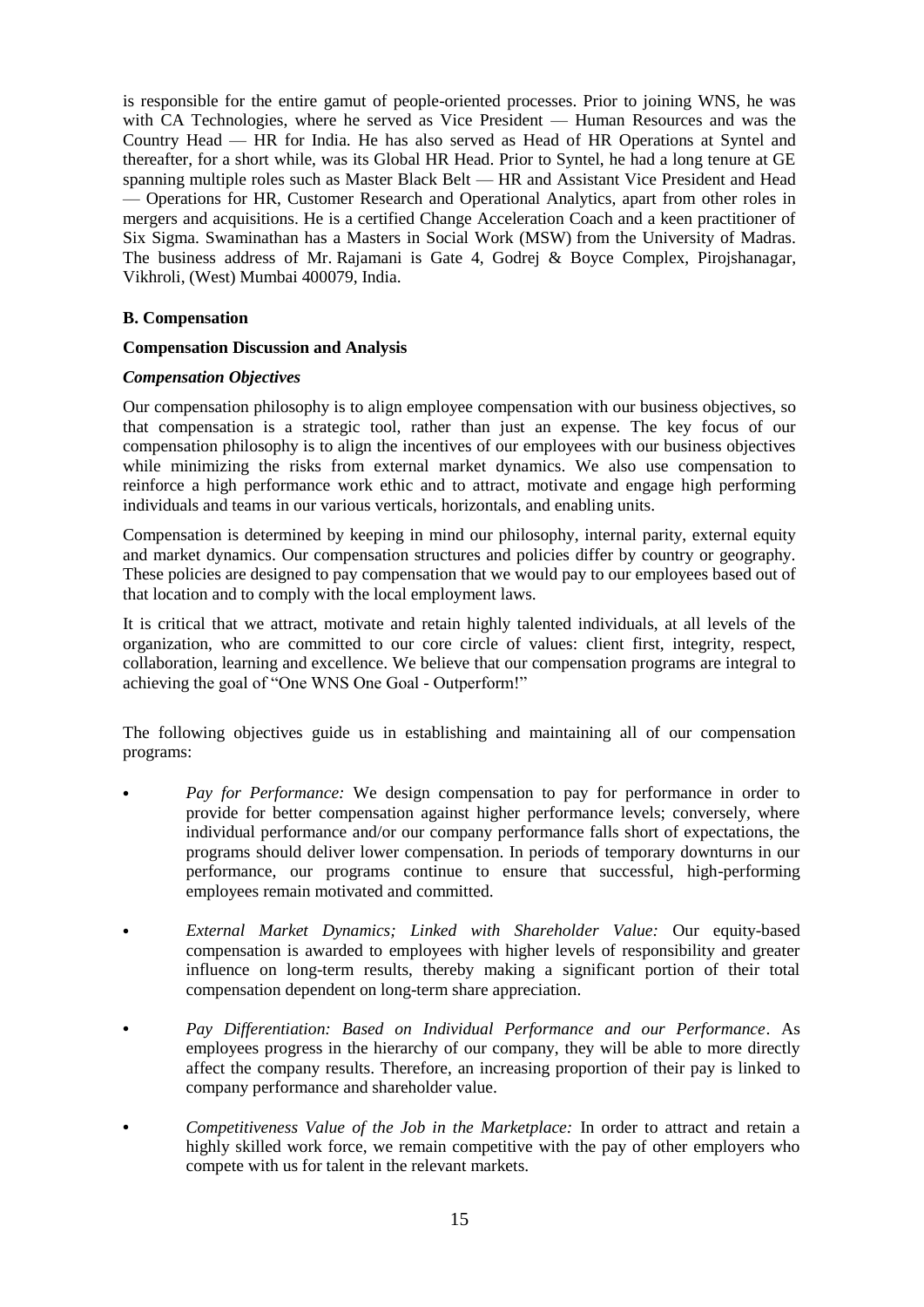# *Assessment Processes*

We have established a number of processes to assist in ensuring that our compensation programs operate in line with their objectives. Among those are:

- **•** *Assessment of Company Performance:* Financial performance measures are used to determine a significant portion of the size of payouts under our cash incentive bonus program. The financial performance measures, adopted on improving both top-line revenues and bottom-line earnings, are pre-established by our Compensation Committee annually at the beginning of the fiscal year and are applied uniformly across the company. When the pre-determined financial measures are achieved as set forth in our annual plan, employees who are eligible for cash incentive bonuses receive amounts that are at target. The cash incentive bonus for each senior management who has responsibility for a business unit is also tied to the financial performance of the business unit headed by such senior managers. These measures reflect targets that are intended to be aggressive but attainable. The remainder of an individual's payout under our cash incentive bonus program is determined by individual performance. Our senior management refers to our business unit and enabling unit leaders.
	- **•** *Assessment of Individual Performance:* The evaluation of an individual's performance determines a portion of the size of payouts under our cash incentive bonus program and also influences any changes in base salary. At the beginning of each fiscal year, our Compensation Committee, along with our Group Chief Executive Officer, set the respective performance objectives for the fiscal year for the executive officers and senior management. The performance objectives are initially proposed by our Group Chief Executive Officer and modified by our Compensation Committee based on the performance assessment conducted for the preceding fiscal year and also looking at targets for the current fiscal year. Every evaluation metric is supplemented with key performance indicators. At the end of the fiscal year, our Group Chief Executive Officer discusses respective achievement of the pre-established objectives as well as the senior management's contribution to our company's performance and other leadership accomplishments. This evaluation is shared with our Compensation Committee and then with our executive officers and senior management. After the discussion, our Compensation Committee, in discussion with our Group Chief Executive Officer, assigns a corresponding numerical performance rating that translates into specific payouts under our cash incentive bonus program and also influences any changes in base salary.

# *Benchmarking and Use of Compensation Consultant*

Our overall compensation targets have been set in close consultation with Hewitt Associates India Private Limited ("Hewitt"). The companies selected by Hewitt for its survey for benchmarking our executive officers' compensation also included companies in similar industries and size that were recently listed in the US at that time. The selected peer group of companies included Syntel, LLC and Convergys Corporation from the data processing, outsourced services and telecommunication services industries, and Cognizant Technology Solutions Corporation, Covansys Corp. and Kanbay, Inc. from the information technology consulting industry and other information technology firms that compete with us for talent. In addition to input from Hewitt's survey, we also take into consideration our performance and industry indicators in drawing up our compensation strategy.

The list of companies against which we benchmarked the compensation of our executive officers and senior management in fiscal year 2011 included the following companies:

- **•** Cognizant Technology Solutions;
- **EXL Service Holdings;**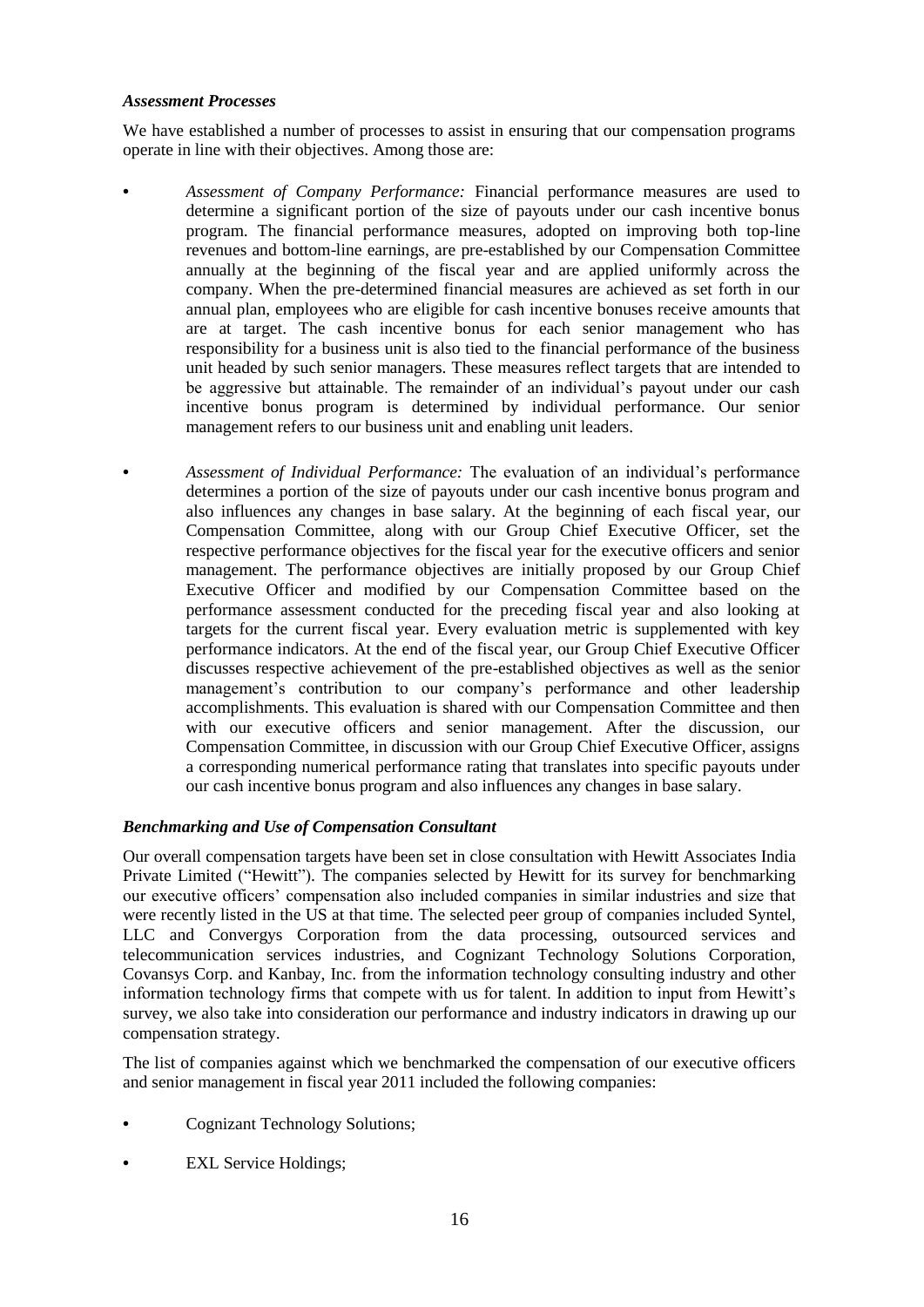- **•** First Source solutions Limited;
- **•** Genpact Limited;
- **•** Infosys Technologies Limited;
- **•** Syntel Inc.;
- **•** Tata Consultancy Services Limited; and
- **•** Wipro Limited.

Our Compensation Committee will review and revise as appropriate from time to time the list of companies with publicly available compensation information against whom we will benchmark our compensation programs, to ensure that such list includes those companies that are most comparable to us with regard to services provided and relevant geographic areas.

Our Compensation Committee uses the data primarily to ensure that our executive compensation programs, including those for our executive officers and our senior management are competitive. There is enough flexibility in the existing compensation programs to respond and adjust for the evolving business environment. Accordingly, an individual's executive compensation elements could be changed by our committee based on changes in job responsibilities of the executive.

For fiscal 2011, our Compensation Committee concluded that there would be no increase in the base salaries (fixed compensation in the case of India — based officers) for the executive officers and senior management. Our committee however approved the grant of shares in the form of RSUs to the executive officers and senior management.

Although many compensation decisions are made in the first quarter of the fiscal year, our compensation planning process neither begins nor ends with any particular compensation committee meeting. Compensation decisions are designed to promote our fundamental business objectives and strategy. Our Compensation Committee periodically reviews related matters such as succession planning, evaluation of management performance and consideration of the business environment and considers such matters in making compensation decisions.

# **Components of Executive Compensation for Fiscal 2011**

For fiscal 2011, the compensation of our executive officers and senior management consisted of the following five primary components:

- **•** Base salary or, in the case of executive officers based in India, fixed compensation;
- **•** Cash bonus;
- **•** Equity incentives of RSUs;
- **•** Benefits and perquisites; and
- **•** Severance benefits.

The mix of compensation elements is designed to reward short-term results, motivate long-term performance and encourage our employees to remain with us for longer terms. Base salaries and cash incentive bonuses are designed to reward annual achievements and be commensurate with the responsibilities, demonstrated leadership abilities, management experience and expertise.

Other elements of compensation focus on motivating and challenging each executive officer to achieve sustained and longer-term results. Individuals are assessed on the achievement of objectives and pre-established financial performance measures, in determining a significant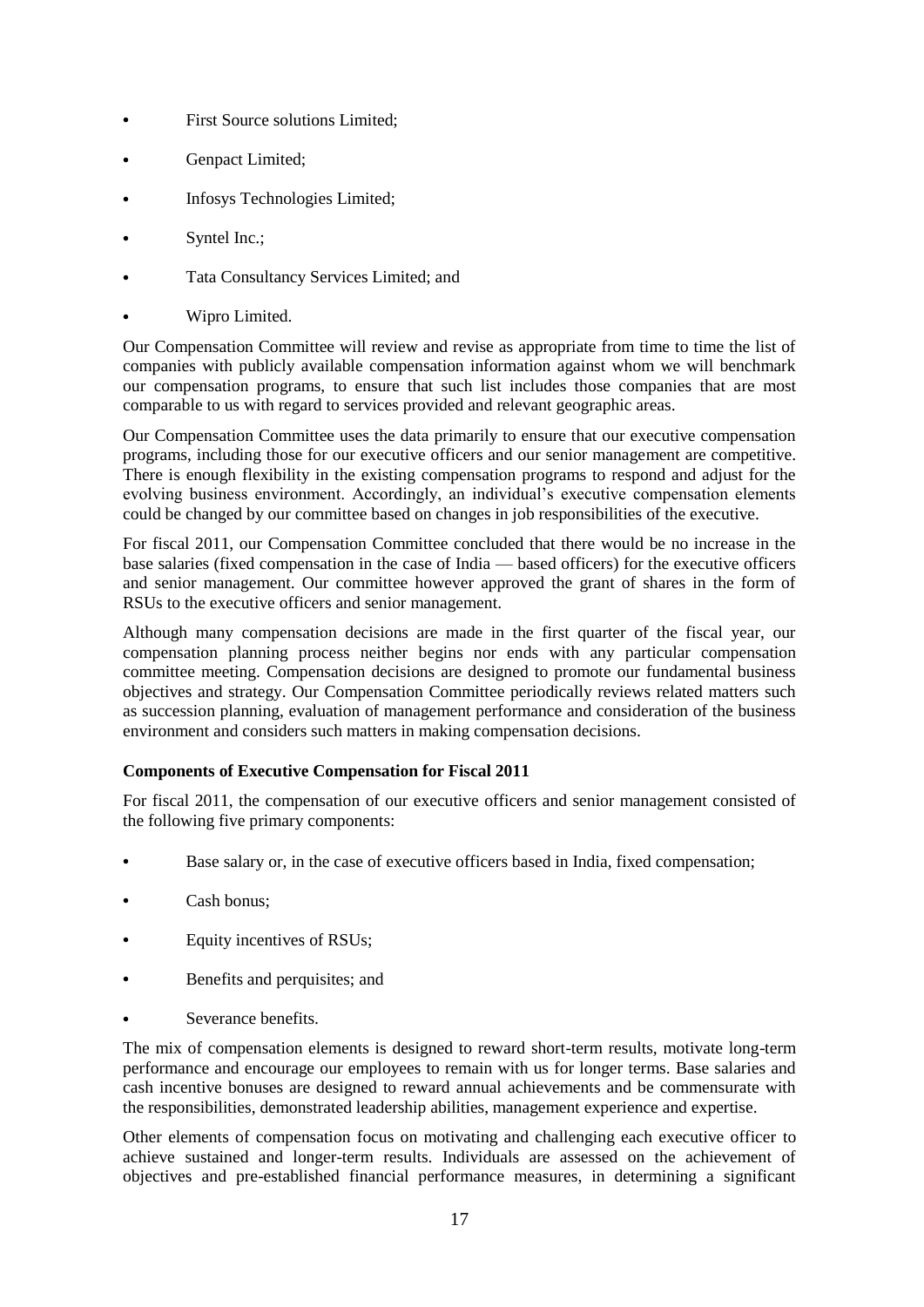portion of the cash incentive bonuses for our executive officers and senior management.

The following is a discussion of our considerations in determining each of the compensation components for our executive officers and senior management.

## *Base Salary*

Base salary is a fixed element of our employees' annual cash compensation, the payment of which is not tied to our performance. We provide the opportunity for each of our executive officers and senior management to earn a competitive annual base salary. We provide this opportunity to attract and retain an appropriate caliber of talent for the position and to provide a base wage that is not subject to our performance risk.

# *Cash Bonus*

Cash performance bonuses are awarded at the end of each fiscal year based upon the achievement of individual and company performance targets. The cash performance bonuses payable are accrued every month. Statutorily applicable taxes and contributions payable on these amounts are deducted before payment. Our executive officers and senior management have a diverse set of measurable goals that are designed to promote the interests of our five key constituencies: shareholders, customers, creditors, society and employees. Our cash bonuses are also designed to build our organizational capabilities and achieve other strategically important initiatives.

These goals reflect their key responsibilities during the year, which range from sales targets to operational goals, and are typically listed as each individual's key performance indicators. The key performance indicators are identified during the individual's annual performance review process.

The key performance indicators include (and are not limited to) the following key financial metrics:

- **•** Adjusted net income, or net income attributable to WNS shareholders excluding amortization of intangible assets, share-based compensation, gain/loss attributable to redeemable non controlling interest;
- **•** Operating margins;
- **•** Support cross sell and corporate initiatives; and
- **•** People attrition rate.

The aggregate amount of all cash bonuses paid for fiscal 2011 did not exceed the aggregate cash incentive bonus pool approved by our Compensation Committee for the fiscal year. Under the plan, bonus target amounts, expressed as a percentage of base salary, are established for participants at the beginning of each fiscal year, unless employment agreements contain different terms. Funding of possible bonus payouts for the fiscal year is determined by our financial results for the fiscal year relative to the achievement of pre-determined target for adjusted net income. This may be increased or decreased depending upon the executive's individual performance against his or her non-financial goals.

When our performance falls short of target, our aggregate funding of the annual cash bonus incentive pool declines, with no funding of the bonus pool if we do not achieve the floor of our business target. At the end of the performance period, our Compensation Committee has discretion to adjust an award payout from the amount yielded in a manner that enables us to reward efforts and also take care of critical talent and potential talent from a long-term outlook.

Our Compensation Committee considered the following when establishing the awards for fiscal  $2011$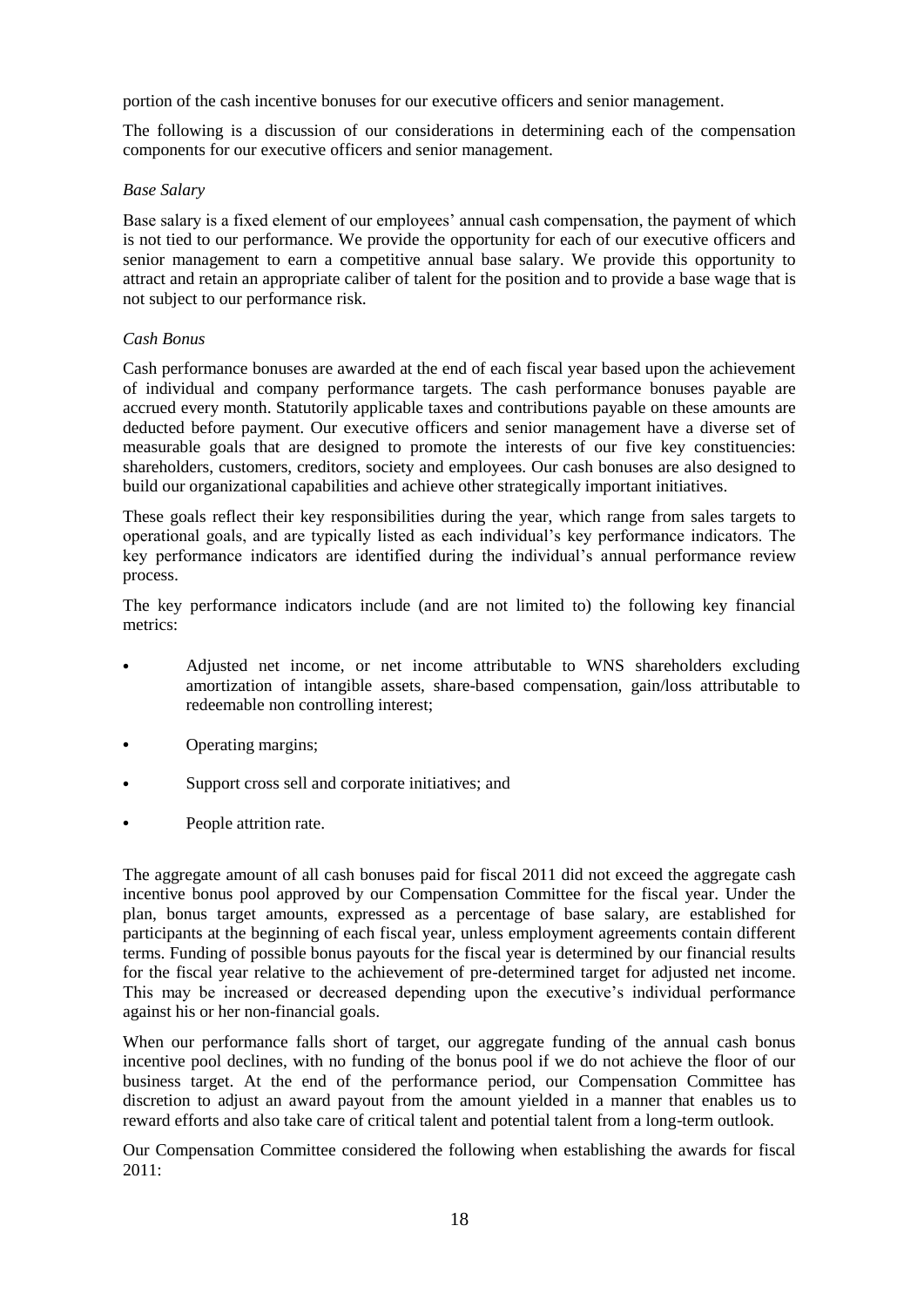*Bonus Targets:* Bonus targets are based on job responsibilities and comparable market data. Consistent with our executive compensation policy, individuals with greater job responsibilities had a greater proportion of their total cash compensation tied to our performance through the bonus plan. Bonuses were normally paid to our employees in April/May every year. Some employees are on a half-yearly cycle and are paid in October/November and April/May.

#### *Equity Incentives*

We provide the opportunity for our executive officers and senior management to earn long-term equity incentive awards. Long-term incentive awards provide employees with the incentive to stay with the company for longer periods of time, which, in turn, provides us with greater stability during our period of growth.

We review long-term equity incentives for our executive officers and senior management and periodically and make grants to them at one or more pre-scheduled meetings of our Compensation Committee in March or April.

## *Restricted Share Units (RSUs)*

Awards of RSUs offer executive officers and senior management the opportunity to receive our ordinary shares on the date that the restriction lapses and serve both to reward and retain such executive officers and senior management.

In determining equity compensation, our Compensation Committee first determines the maximum equity dilution that may result from equity awards and the maximum amount of equity-based compensation expense that may be incurred for the fiscal year. Thereafter, based upon the recommendations of our Group Chief Executive Officer and our Chief People Officer, we determine the proportion of RSUs to be granted for each level of our executive officers and senior management. Finally, with the approval of our Compensation Committee, we determine the total number of RSUs to be granted to each level of our executive officers and senior management based on the fair market value of the award on the grant date. The grant of these awards is based upon an individual's performance and typically occurs after the end of the fiscal year as a part of the annual performance appraisal process. For fiscal 2011, most of the grants were made in August 2010 in respect of services rendered in fiscal 2010.

During fiscal 2011, we introduced a new vesting schedule which is time based and also based on the performance of our company. Consistent with our equity grants to our executive officers and senior management, in the preceding fiscal year, we awarded 750,281 RSUs to executive officers and senior management. The following table sets forth the vesting schedule of these grants.

| Total<br>RSUs<br>Granted | <b>Vesting Schedule</b>                                                                                                                                                                                                                                                                                                                                                                                                                                                                                                                                                                                                                 |
|--------------------------|-----------------------------------------------------------------------------------------------------------------------------------------------------------------------------------------------------------------------------------------------------------------------------------------------------------------------------------------------------------------------------------------------------------------------------------------------------------------------------------------------------------------------------------------------------------------------------------------------------------------------------------------|
| 54,181                   | 20% will vest on the first anniversary of the grant date, another 20% will vest on<br>the second anniversary of the grant date and the balance will vest on the third<br>anniversary of the grant date.                                                                                                                                                                                                                                                                                                                                                                                                                                 |
| 696,100                  | 60% of these RSUs which is time based will vest equally (20%) each on the first,<br>second and third anniversary of the grant date, respectively, and 40% which is<br>performance based will vest on the third anniversary of the grant date based on<br>the achievement of the defined performance target in the RSU letters issued to<br>employees. In addition the employee shall be eligible for an additional vesting of<br>10% of the RSUs granted to such employee, which would vest either on the third<br>or fourth anniversary of the grant date based on the over-performance criteria<br>stated in the relevant RSU letter. |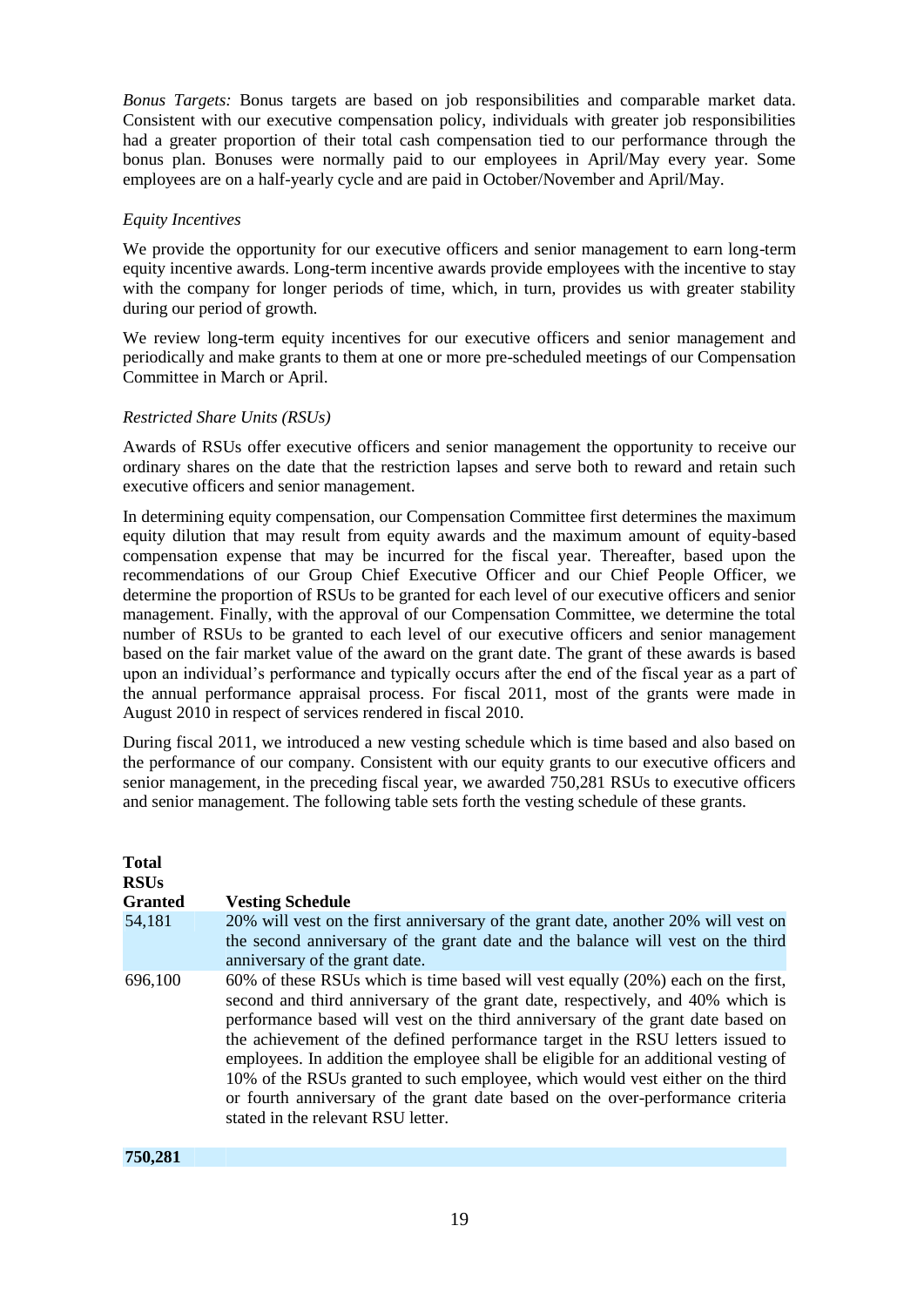# *Benefits and Perquisites*

The perquisites and benefits granted to our executive officers and senior management are designed to comply with the tax regulations of the applicable country and therefore vary from country to country in which we operate. To the extent consistent with the tax regulations of the applicable country, the benefits include:

- **•** Medical insurance;
- **•** Accident and life insurance;
- **•** Retirement benefits as mandated by law (such as provident fund in India, 401(k) in the US, pension in the UK);
- **•** Telephone expenses reimbursement;
- **•** Company provided car;
- Fuel and maintenance for car;
- **•** Leased residential accommodation; and
- **•** Relocation benefits (as individually negotiated in their employment agreements).

We review and adjust our benefits based upon the competitive practices in the local industry, inflation rates, and tax regulations every fiscal year. Our underlying philosophy is to provide the benefits that are ordinarily required by our employees for their well-being in their daily lives and to negotiate group-level discounted rates so that all of our employees will be able to pay less than what they would otherwise pay as individuals for the same level of benefits, to maximize the overall value of their compensation package.

# *Severance Benefits*

We are obligated to pay severance or other enhanced benefits to our executive officers upon termination of their employment under the terms of their respective employment agreements that were negotiated. A discussion of the severance and other enhanced benefits provided to our executive officers currently employed by us is set forth below.

We have provided change in control severance protection for our executive officers and certain other officers. Our Compensation Committee believes that such protection is intended to preserve employee morale and productivity and encourage retention in the face of the disruptive impact of an actual or rumored change in control. In addition, for executive officers, the program is intended to align executive officers' and shareholders' interests by enabling executive officers to consider corporate transactions that are in the best interests of our shareholders and other constituents without undue concern over whether the transactions may jeopardize the executive officers' own employment.

Our executive officers globally, have enhanced levels of benefits based on their job level, seniority and probable loss of employment after a change in control. Executive officers generally are paid severance for a longer period:

- **•** *Accelerated vesting of equity awards*. All granted but unvested share options and RSUs would immediately vest and become exercisable by our executive officers subject to certain conditions set out in the applicable equity incentive plans.
- **•** *Severance and notice payment.* Eligible terminated executive officers receive severance and notice payments as reflected in their individual employment agreements.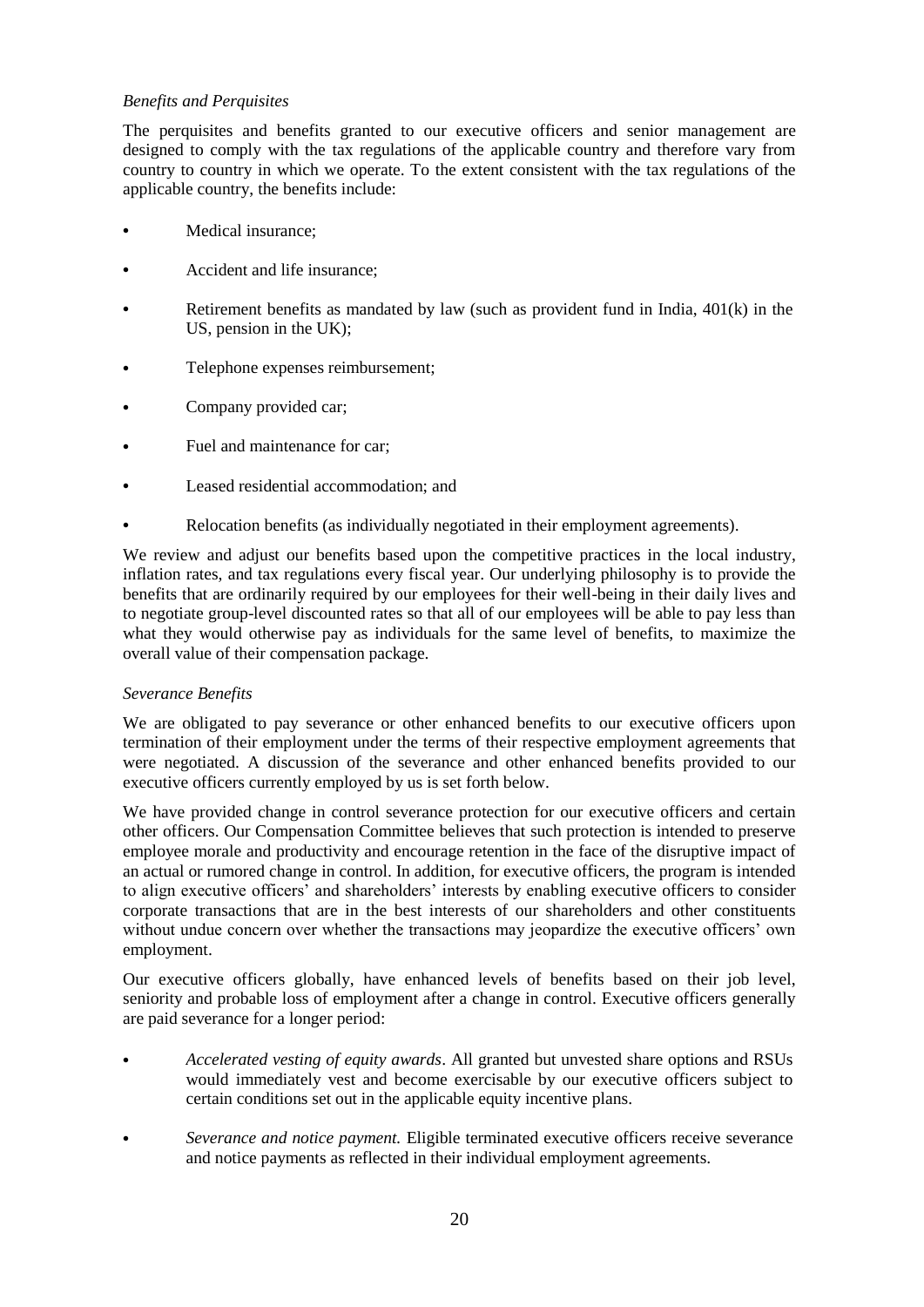**•** *Benefit continuation.* Eligible terminated executive officers receive basic employee benefits such as health and life insurance and other perquisites as reflected in their individual employment agreements.

## **Compensation of Directors and Executive Officers**

The aggregate compensation (including contingent or deferred payment) paid or proposed to be paid to each of our directors and executive officers for services rendered in fiscal 2011 was \$2.8 million, which comprised of \$1.6 million paid towards salary, \$1.0 million paid towards bonus and \$0.2 million paid towards social security, medical and other benefits. The total compensation paid to our most highly compensated executive officer in fiscal 2011 was \$1.2 million (which comprised of \$0.7 million paid towards salary, \$0.5 million paid towards bonus payments and \$0.03 million paid towards social security, medical and other benefits).

The following table sets forth the total compensation paid or proposed to be paid to each of our executive directors and executive officers for services rendered in fiscal 2011. The individual compensation of Messrs. Keshav R. Murugesh, Alok Misra and Swaminathan Rajamani are disclosed in the statutory / annual accounts of our subsidiary, WNS Global, filed with the Registrar of Companies in the state of India where its registered office is located. We are voluntarily disclosing the individual compensation of our other executive officers.

|                                           |    | <b>Base</b> |                 |        |               |         |              |           |
|-------------------------------------------|----|-------------|-----------------|--------|---------------|---------|--------------|-----------|
| <b>Salary</b><br><b>Name</b>              |    |             | <b>Benefits</b> |        | <b>Bonus</b>  |         | <b>Total</b> |           |
| Keshav R.                                 |    |             |                 |        |               |         |              |           |
| Murugesh                                  | \$ | 639,033     | \$              | 32,220 | \$            | 537,003 | \$           | 1,208,256 |
| Alok Misra                                | \$ | 319,178     | \$              | 16,110 | \$            | 176,026 | \$           | 511,314   |
| Johnson J.                                |    |             |                 |        |               |         |              |           |
| Selvadurai                                | \$ | 305,671     | \$              | 89,406 | \$            | 58,689  | \$           | 453,766   |
| Steve Reynolds <sup>(1)</sup>             | \$ | 313,246     | \$              | 11,572 | \$            | 209,843 | \$           | 534,661   |
| Michael Garber <sup>(2)</sup>             | \$ | 15,556      | \$              | 1,170  | \$            | 8,438   | \$           | 25,164    |
| Ronald Strout <sup><math>(2)</math></sup> | \$ | 12,500      | \$              | 956    | \$            | 3,466   | \$           | 16,922    |
| Swaminathan                               |    |             |                 |        |               |         |              |           |
| Rajamani $^{(2)}$                         | \$ | 7,278       | $\mathcal{S}$   | 349    | $\mathcal{S}$ | 7.940   | \$           | 15,567    |

# **Notes:**

- (1) On September 13, 2010 Steve Reynolds' employment agreement was terminated and he ceased to be Managing Director — North America.
- (2) On March 10, 2011, Michael Garber Global Head Sales & Marketing, Ronald Strout Chief of Staff & Head Americas and Swaminathan Rajamani — Chief People Officer were each designated as an executive officer of our company as a result of an increase in their responsibilities to include policy-making functions. The compensation for each of these executive officers disclosed in the table pertains to the compensation paid to them for services rendered from March 10, 2011 (when they became designated as executive officers of our company) to March 31, 2011.

#### *Compensation paid to Non-executive Directors*

The aggregate compensation paid to our non-executive directors in fiscal 2011 was \$343,850 which comprised sitting fees.

#### *Grant of RSUs to Directors*

Our directors and executive officers were granted 252,981 RSUs under our amended 2006 Incentive Award Plan in fiscal 2011.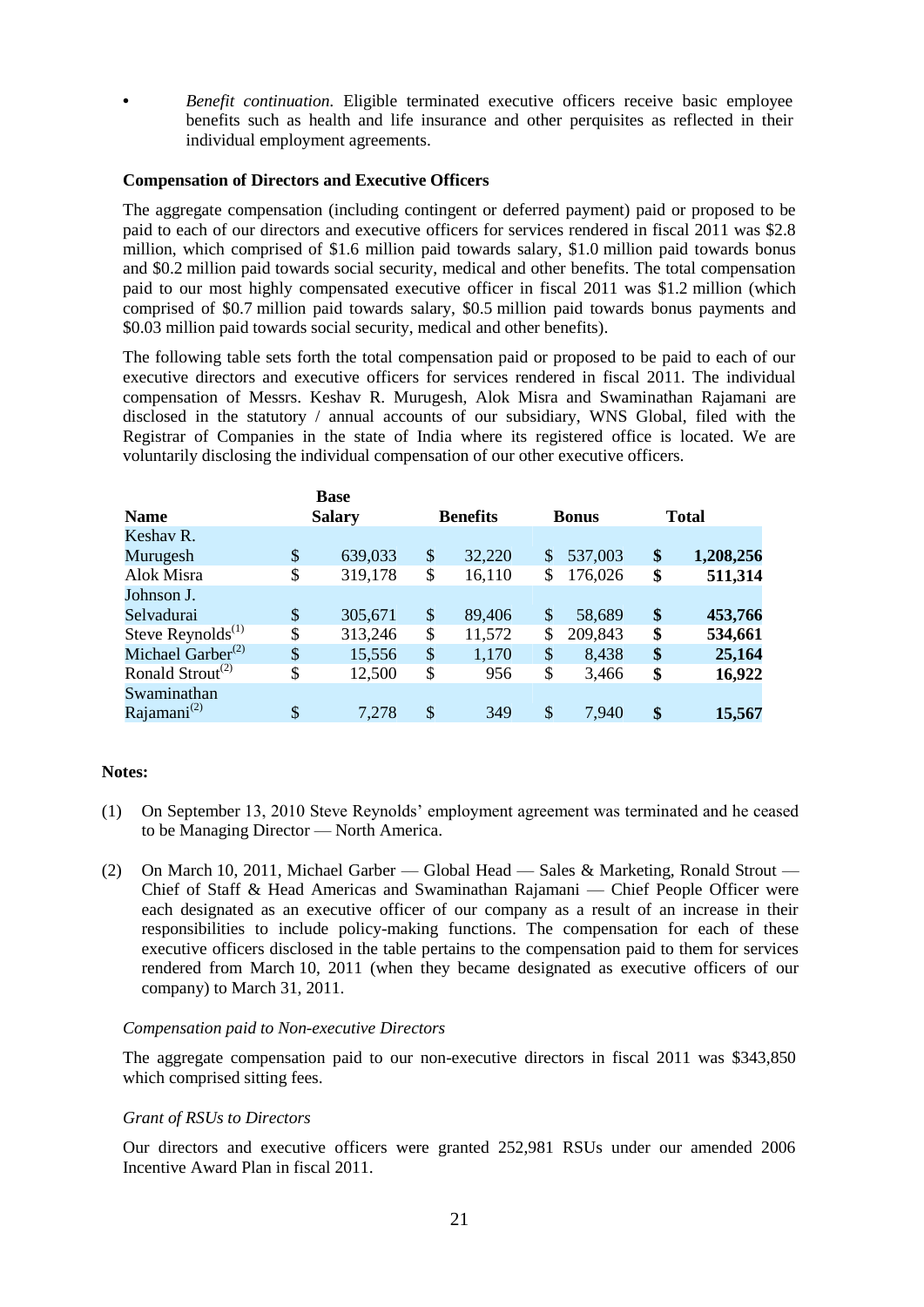Future grants of awards will continue to be determined by our Board of Directors or our Compensation Committee under the Amended and Restated 2006 Incentive Award Plan.

# **Employment Agreement of our Executive Director**

We entered into an employment agreement with Mr. Keshav R. Murugesh in February 2010 to serve as our Group Chief Executive Officer for a five-year term, which will renew automatically for three additional successive terms of three years each, unless either we or Mr. Murugesh elects not to renew the term. Under the agreement, Mr. Murugesh is entitled to receive compensation, health and other benefits and perquisites commensurate with his position. In addition, pursuant to the agreement, Mr. Murugesh was in February 2010 granted RSUs representing the right to receive an aggregate of 40,000 ordinary shares that vested immediately and 260,000 ordinary shares that will vest over a three-year period, subject to his continued employment with us through the vesting dates. If Mr. Murugesh's employment is terminated by us without cause (as defined in the employment agreement), he would be entitled to all accrued and unpaid salary, accrued and unused vacation and any unreimbursed expenses. Mr. Murugesh would also be entitled to vested benefits and other amounts due to him under our employee benefit plans.

If Mr. Murugesh's employment is terminated by us without cause or by Mr. Murugesh for good reason (each as defined in the employment agreement) and Mr. Murugesh executes a general release and waiver of claims against us, subject to his continued compliance with certain noncompetition and confidentiality obligations, Mr. Murugesh would be entitled to receive severance payments and benefits from us as follows:

- a. In the case where the termination occurs during the first year from the effective date of the employment agreement, he would be eligible to receive (i) his base salary for a period of 30 months from the effective date of termination in monthly installment in arrears; and (ii) the bonus for the period of 30 months on the basis of his target bonus as set in the year in which the termination occurs, such bonus shall be paid along with the payment of accrued obligations (as defined in the employment agreement);
- b. In the case where the termination occurs during second year from the effective date of the employment agreement, he would be eligible to receive (i) his base salary for a period of 18 months from the effective date of termination in monthly installment in arrears; and (ii) the bonus for the period of 18 months on the basis of target bonus as set in the year in which the termination occurs, such bonus would be paid along with the payment of accrued obligations (as defined in the employment agreement);
- c. In the case where the termination occurs during the years after the second year from the effective date of the employment agreement, he would be eligible to receive (i) his base salary for a period of 12 months from the effective date of termination in monthly installment in arrears; and (ii) his target bonus for the year in which the termination occurs, such bonus would be paid along with the payment of accrued obligations (as defined in the employment agreement).

If we experience a change in control while Mr. Murugesh is employed under the employment agreement, all of the share options and RSUs granted to Mr. Murugesh under the employment agreement will vest and the stock options would become exercisable on a fully accelerated basis.

## **Options and Restricted Share Units Granted**

The following table sets forth information concerning RSUs granted to our directors and executive officers in fiscal 2011. No options were granted in fiscal 2011.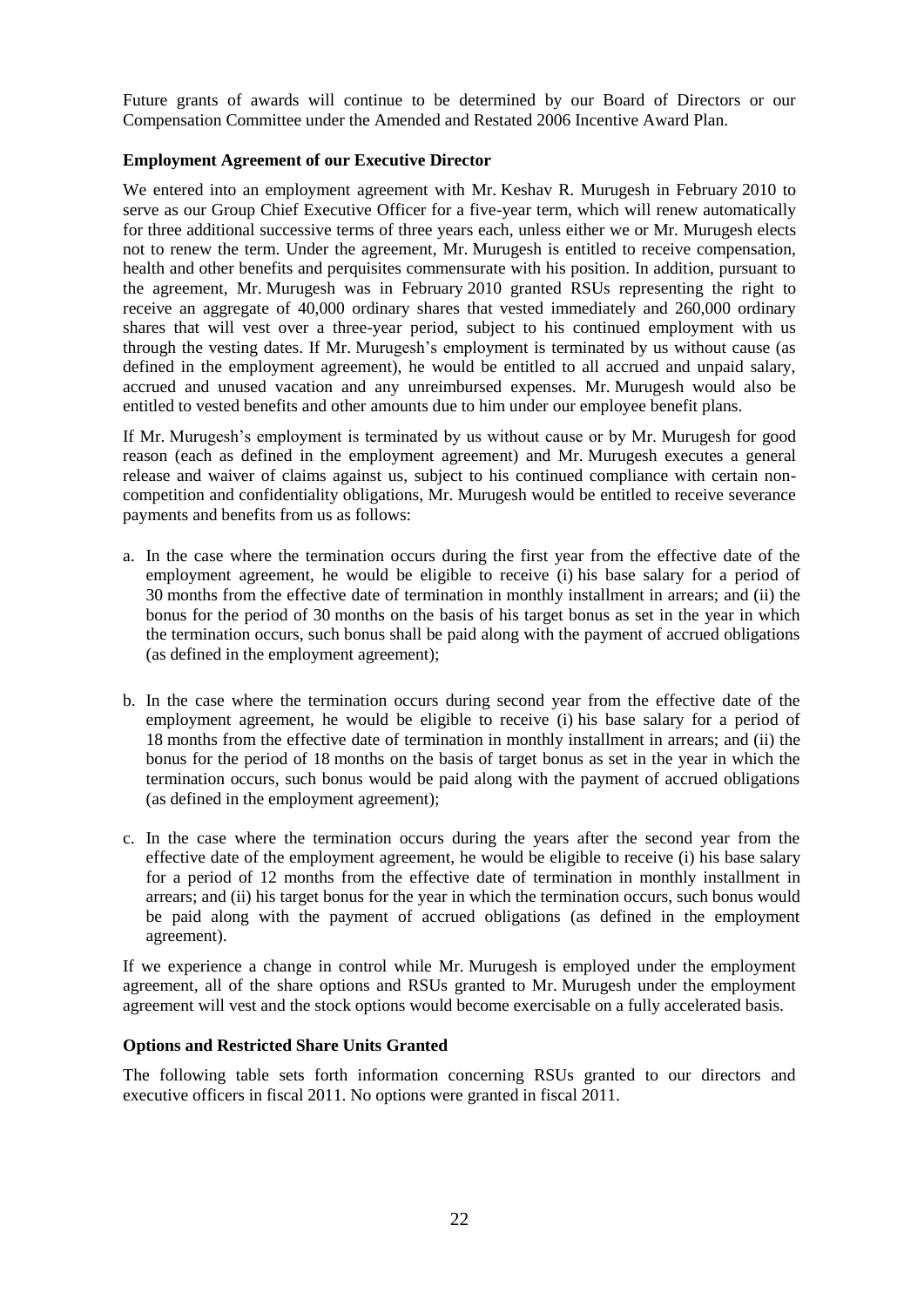|                          |                                           | Date of         | <b>Total RSUs Granted</b> | <b>Expiration</b> |
|--------------------------|-------------------------------------------|-----------------|---------------------------|-------------------|
| <b>Position</b>          | <b>Employee Name</b>                      | Grant           | in Fiscal 2011            | <b>Date</b>       |
| <b>Director</b>          | <b>Albert Aboody</b>                      | $15$ -Jul- $10$ | 9,031                     | $14$ -Jul-20      |
|                          |                                           | 28-Oct-10       | 7,030                     | 27-Oct-20         |
|                          | Deepak S. Parekh                          | 28-Oct-10       | 7,030                     | $27-Oct-20$       |
|                          | Eric B. Herr                              | 28-Oct-10       | 7,030                     | 27-Oct-20         |
|                          | Keshav R. Murugesh                        | $13$ -Aug- $10$ | 87,800                    | $12$ -Aug- $20$   |
|                          | Richard O. Bernays                        | 28-Oct-10       | 7,030                     | 27-Oct-20         |
|                          | Anthony A. Greener                        | 28-Oct-10       | 7,030                     | 27-Oct-20         |
| <b>Total</b>             |                                           |                 | 131,981                   |                   |
| <b>Executive Officer</b> | Alok Misra                                | $13$ -Aug- $10$ | 33,000                    | $12$ -Aug- $20$   |
|                          | Johnson J. Selvadurai                     | $13$ -Aug- $10$ | 22,000                    | $12$ -Aug- $20$   |
|                          | Steve Reynolds <sup>(1)</sup>             | NA              | NA.                       | NA.               |
|                          | Michael Garber $(2)$                      | $1-Nov-10$      | 22,000                    | 31-Oct-20         |
|                          | Ronald Strout <sup><math>(2)</math></sup> | $23$ -Aug-10    | 22,000                    | $22$ -Aug- $20$   |
|                          | Swaminathan Rajamani <sup>(2)</sup>       | $29-Nov-10$     | 22,000                    | 28-Nov-20         |
| <b>Total</b>             |                                           |                 | 121,000                   |                   |
| <b>Grand Total</b>       |                                           |                 | 252,981                   |                   |

#### **Notes:**

- (1) On September 13, 2010, Steve Reynolds' employment agreement was terminated and he ceased to be Managing Director — North America.
- (2) On March 10, 2011, Michael Garber Global Head Sales & Marketing, Ronald Strout — Chief of Staff & Head Americas and Swaminathan Rajamani — Chief People Officer were each designated as an executive officer of our company as a result of an increase in their responsibilities to include policy-making functions.

## **Employee Benefit Plans**

We maintain employee benefit plans in the form of certain statutory and incentive plans covering substantially all of our employees. For fiscal 2011, the total amount accrued by us to provide for pension, retirement or similar benefits was \$8.8 million.

## *Provident Fund*

In accordance with Indian, the Philippines and Sri Lankan laws, all of our employees in these countries are entitled to receive benefits under the respective government provident fund, a defined contribution plan to which both we and the employee contribute monthly at a predetermined rate (for India and Sri Lanka, currently 12% of the employee's base salary and for the Philippines peso 100/-per month for every employee). These contributions are made to the respective government provident fund and we have no further obligation under this fund apart from our monthly contributions. We contributed an aggregate of \$5.7 million in each of fiscal 2011, 2010 and 2009 to the government provident fund.

#### *US Savings Plan*

Eligible employees in the US participate in a savings plan (the "US Savings Plan"), pursuant to Section  $401(k)$  of the United States Internal Revenue Code of 1986, as amended (the "Code"). The US Savings Plan allows our employees to defer a portion of their annual earnings on a pre-tax basis through voluntary contributions there under. The US Savings Plan provides that we can make optional contributions up to the maximum allowable limit under the Code.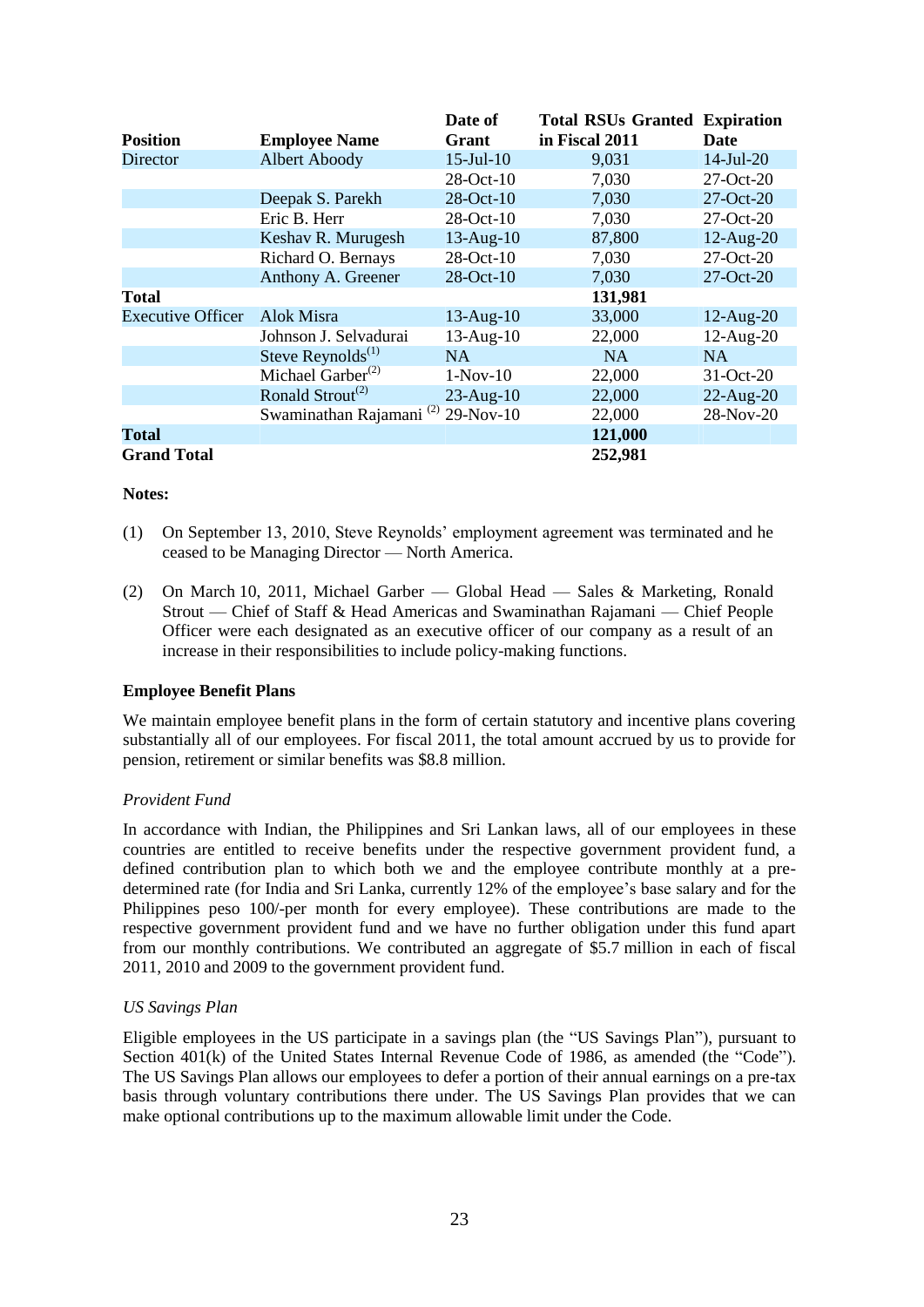#### *UK Pension Scheme*

Eligible employees in the UK contribute to a defined contribution pension scheme operated in the UK. The assets of the scheme are held separately from ours in an independently administered fund. The pension expense represents contributions payable to the fund by us.

## *Gratuity*

In accordance with Indian, the Philippines and Sri Lankan laws, we provide for gratuity liability pursuant to a defined benefit retirement plan covering all our employees in India, the Philippines and Sri Lanka. Our gratuity plan provides for a lump sum payment to eligible employees on retirement, death, incapacitation or on termination of employment (provided such employee has worked for at least five years with our company) which is computed on the basis of employee's salary and length of service with us (subject to a maximum of approximately \$22,375 per employee in India). In India, we provide the gratuity benefit through determined contributions pursuant to a non-participating annuity contract administered and managed by the Life Insurance Corporation of India ("LIC"), and AVIVA Life Insurance Company Private Limited. Under this plan, the obligation to pay gratuity remains with us although LIC and AVIVA Life Insurance Company Private Limited administer the plan. We contributed an aggregate of \$0.7 million, \$0.1 million and \$0.1 million in fiscal 2011, 2010 and 2009, respectively, to LIC and AVIVA Life Insurance Company Private Limited.

#### *Compensated Absence*

Our liability for compensated absences is determined on an accrual basis for the entire unused vacation balance standing to the credit of each employee as at year-end and were charged to income in the year in which they accrue.

#### **2002 Stock Incentive Plan**

We adopted the 2002 Stock Incentive Plan on July 3, 2002 to help attract and retain the best available personnel to serve us and our subsidiaries as officers, directors and employees. We terminated the 2002 Stock Incentive Plan upon our adoption of our 2006 Incentive Award Plan effective upon the pricing of our initial public offering as described below. Upon termination of the 2002 Stock Incentive Plan, the shares that would otherwise have been available for the grant under the 2002 Stock Incentive Plan were effectively rolled over into the 2006 Incentive Award Plan which was amended and restated in 2009 and any awards outstanding remain in full force and effect in accordance with the terms of the 2002 Stock Incentive Plan.

*Administration*. The 2002 Stock Incentive Plan is administered by our Board of Directors, which may delegate its authority to a committee (in either case, the "Administrator"). The Administrator has complete authority, subject to the terms of the 2002 Stock Incentive Plan and applicable law, to make all determinations necessary or advisable for the administration of the 2002 Stock Incentive Plan.

*Eligibility.* Under the 2002 Stock Incentive Plan, the Administrator was authorized to grant stock options to our officers, directors and employees, and those of our subsidiaries, subject to the terms and conditions of the 2002 Stock Incentive Plan.

*Stock Options.* Stock options vest and become exercisable as determined by the Administrator and set forth in individual stock option agreements, but may not, in any event, be exercised later than ten years after their grant dates. In addition, stock options may be exercised prior to vesting in some cases. Upon exercise, an optionee must tender the full exercise price of the stock option in cash, check or other form acceptable to the Administrator, at which time the stock options are generally subject to applicable income, employment and other withholding taxes. Stock options may, in the sole discretion of the Administrator as set forth in applicable award agreements, continue to be exercisable for a period following an optionee's termination of service. Shares issued in respect of exercised stock options may be subject to additional transfer restrictions. Any grants of stock options under the 2002 Stock Incentive Plan to US participants were in the form of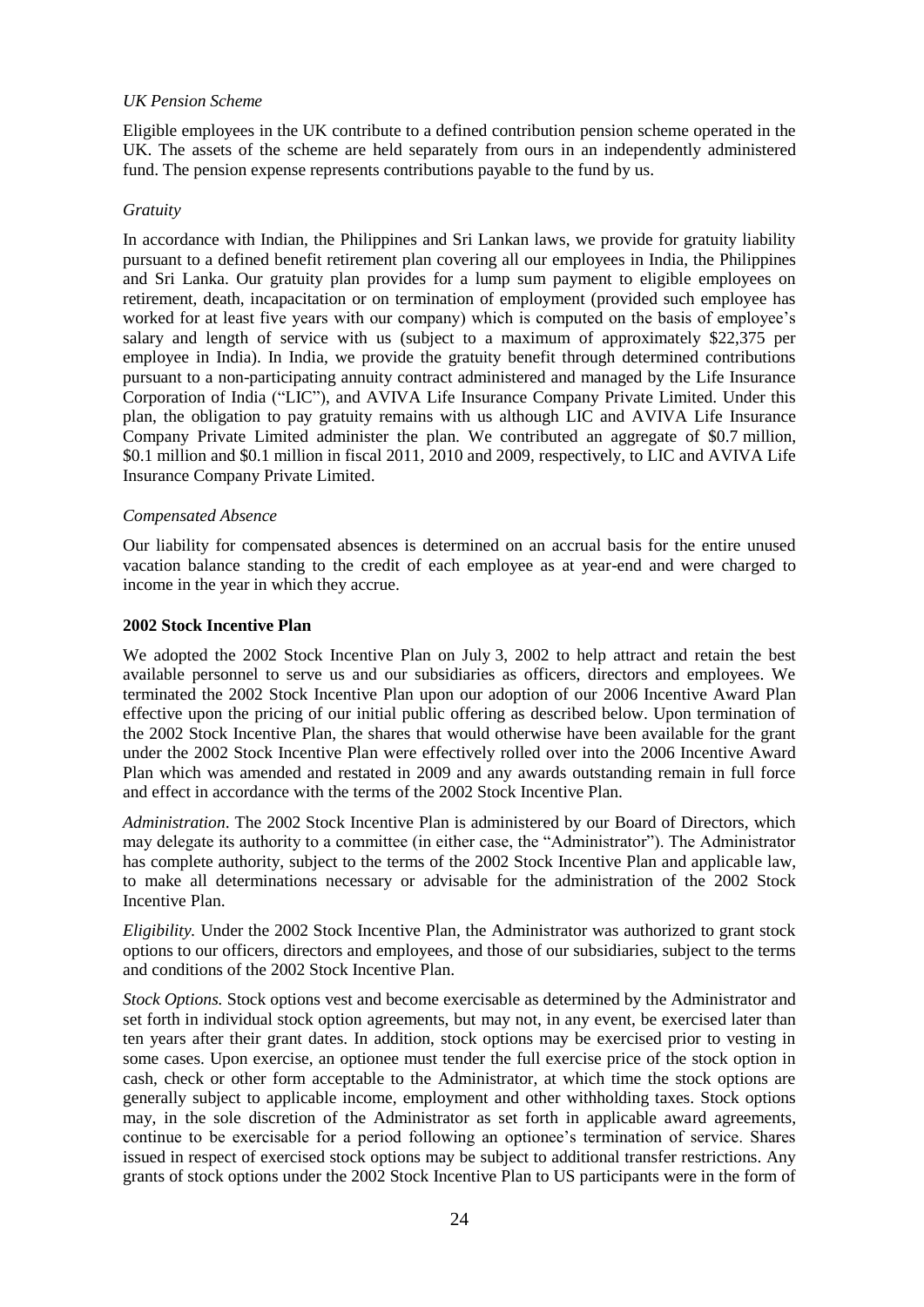non-qualified stock options. Optionees, other than optionees who are employees of our subsidiaries in India, are entitled to exercise their stock options for shares or ADSs in the company.

*Corporate Transactions.* If we engage in a merger or similar corporate transaction, except as may otherwise be provided in an individual award agreement, outstanding stock options will be terminated unless they are assumed by a successor corporation. In addition, the Administrator has broad discretion to adjust the 2002 Stock Incentive Plan and any stock options thereunder to account for any changes in our capitalization.

*Amendment.* Our Board of Directors may amend or suspend the 2002 Stock Incentive Plan at any time, provided that any such amendment or suspension must not impact any holder of outstanding stock options without such holder's consent.

*Transferability of Stock Options.* Each stock option may be exercised during the optionee's lifetime only by the optionee. No stock option may be sold, pledged, assigned, hypothecated, transferred or disposed of by an optionee other than by express permission of the Administrator (only in the case of employees of non-Indian subsidiaries), by will or by the laws of descent and distribution.

*Number of Shares Authorized;* Outstanding Options. As of the date of termination of the 2002 Stock Incentive Plan on July 25, 2006, the day immediately preceding the date of pricing of our initial public offering, an aggregate of 6,082,042 of our ordinary shares had been authorized for grant under the 2002 Stock Incentive Plan, of which options to purchase 2,116,266 ordinary shares were issued and exercised and options to purchase 3,875,655 ordinary shares were issued and outstanding. Of the options to purchase 3,875,655 ordinary shares, options to purchase 3,364,778 ordinary shares have been exercised and options to purchase 178,240 ordinary shares remain outstanding as at July 31, 2011. Options granted under the 2002 Stock Incentive Plan that are forfeited, lapsed or canceled, settled in cash, that expire or are repurchased by us at the original purchase price would have been available for grant under the 2002 Stock Incentive Plan and would be effectively rolled over into our 2006 Incentive Award Plan which was amended and restated in 2009.

## *Amended and Restated 2006 Incentive Award Plan*

We adopted our 2006 Incentive Award Plan on June 1, 2006. The purpose of the 2006 Incentive Award Plan is to promote the success and enhance the value of our company by linking the personal interests of the directors, employees and consultants of our company and our subsidiaries to those of our shareholders and by providing these individuals with an incentive for outstanding performance. The 2006 Incentive Award Plan is further intended to provide us with the ability to motivate, attract and retain the services of these individuals.

On February 13, 2009, we adopted the Amended and Restated 2006 Incentive Award Plan. The Amended and Restated 2006 Incentive Award Plan reflects, among other changes to our 2006 Incentive Award Plan, an increase in the number of ordinary shares and ADSs available for grant under the Amended and Restated 2006 Incentive Award Plan from that available under our 2006 Incentive Award Plan by 1,000,000 shares/ADSs. Our shareholders have previously authorized the issuance under our 2006 Incentive Award Plan of up to a total of 3,000,000 ordinary shares/ADSs, subject to specified adjustments under our 2006 Incentive Award Plan. We are seeking Shareholders' approval to adopt the Second Amended and Restated 2006 Incentive Award Plan that includes an amendment to increase the number of ordinary shares/ADSs available for grant under the Plan by 2,200,000 ordinary shares to 6,200,000 ordinary shares, subject to the specified adjustments under the Plan. A summary of the Plan is set out under Proposal No. 7 above.

*Outstanding Awards.* As at July, 31, 2011, options or RSUs to purchase an aggregate of 2,827,351 ordinary shares were outstanding, out of which options or RSUs to purchase 1,028,192 ordinary shares were held by all our directors and executive officers as a group. The exercise prices of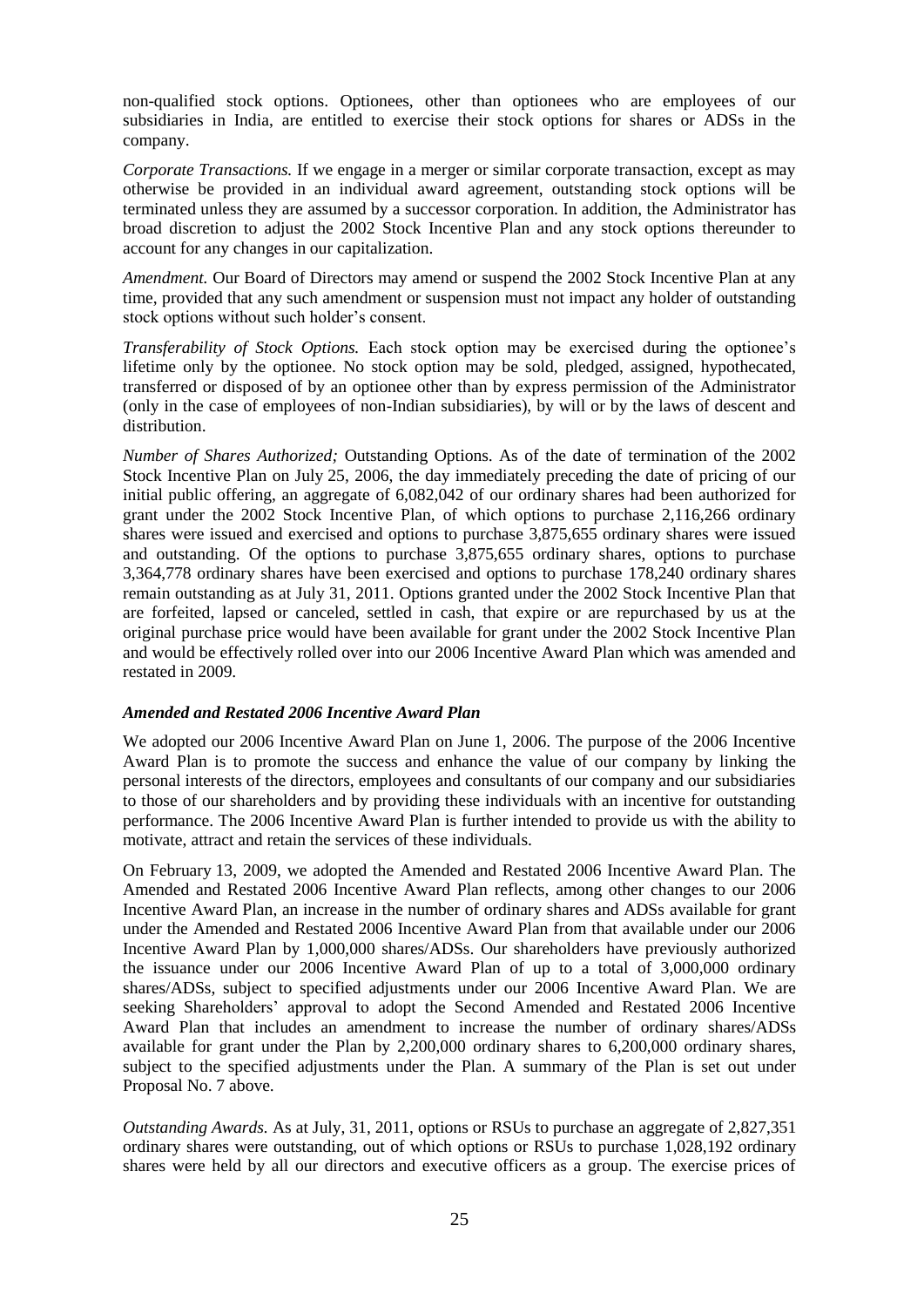these options range from \$15.32 to \$35.30 and the expiration dates of these options range from July 24, 2016 to July 28, 2021. The weighted average grant date fair value of RSUs granted during fiscal 2011, 2010 and 2009 were \$9.09, \$10.28 and \$13.39 per ADS, respectively. There were no grants of RSUs during fiscal 2006 and 2005. There is no purchase price for the RSUs.

# **C. Board Practices**

# **Composition of the Board of Directors**

Our Memorandum and Articles of Association provide that our Board of Directors consists of not less than three directors, and such maximum number as our directors may determine from time to time. Our Board of Directors currently consists of seven directors. Messrs. Herr, Bernays, Aboody and Sir Anthony satisfy the "independence" requirements of the NYSE rules.

On June 1, 2010, Mr. Parekh entered into a consulting arrangement with another party, whereupon he ceased to qualify as independent under Rule 10A-3 of the Exchange Act. Accordingly, Mr. Parekh stepped down from our Audit Committee effective June 1, 2010. Further, our Board of Directors has decided not to consider Mr. Parekh as an independent director under the NYSE listing standards effective June 1, 2010. Accordingly, our Board of Directors decided that from June 1, 2010 to June 28, 2010 (when Mr. Aboody was appointed as a director as described below), it was not majority independent and effective June 1, 2010, our Nominating and Corporate Governance Committee and our Compensation Committee are no longer fully independent. Effective June 1, 2010, we elected to follow our home country (Jersey, Channel Islands) practice, which does not impose a board or committee independence requirement.

On June 28, 2010, our Board of Directors appointed Mr. Aboody as an independent director and Chairman of our Audit Committee. Upon the appointment of Mr. Aboody as an additional independent director and the chairman of our Audit Committee, our Board has become majority independent and the Audit Committee consists of four independent directors.

All directors hold office until the expiry of their term of office, their resignation or removal from office for gross negligence or criminal conduct by a resolution of our shareholders or until they cease to be directors by virtue of any provision of law or they are disqualified by law from being directors or they become bankrupt or make any arrangement or composition with their creditors generally or they become of unsound mind. The term of office of the directors is divided into three classes:

- **•** Class I, whose term will expire at the annual general meeting to be held in fiscal 2014**;**
- **•** Class II, whose term will expire at the annual general meeting to be held in fiscal 2012; and
- Class III, whose term will expire at the annual general meeting to be held in fiscal 2013.

Our directors for fiscal 2011 are classified as follows:

- **•** Class I: Sir Anthony A. Greener and Mr. Richard O. Bernays;
- **•** Class II : Mr. Keshav R. Murugesh and Mr. Albert Aboody; and
- **•** Class III: Mr. Jeremy Young, Mr. Eric B. Herr and Mr. Deepak S. Parekh.

The appointments of Messrs. Murugesh and Aboody will expire at this Annual General Meeting. We are seeking shareholders' approval for the re-election of Messrs. Murugesh and Aboody at this Annual General Meeting.

At each annual general meeting after the initial classification or special meeting in lieu thereof, the successors to directors whose terms will then expire serve from the time of election until the third annual meeting following election or special meeting held in lieu thereof. Any additional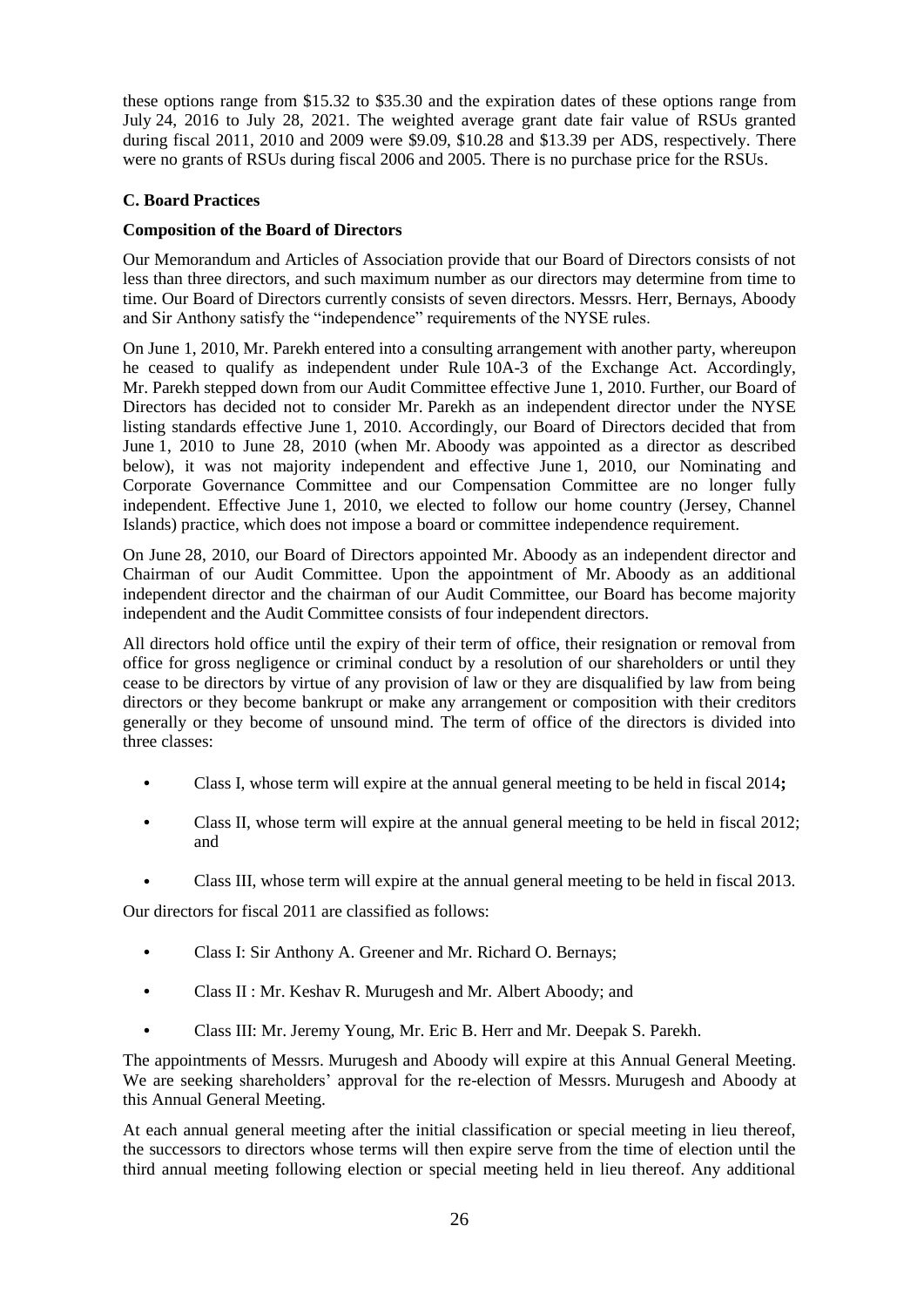directorships resulting from an increase in the number of directors will be distributed among the three classes so that, as nearly as possible, each class will consist of one-third of the directors. This classification of the Board of Directors may have the effect of delaying or preventing changes in control of management of our company.

Jeremy has been appointed as a director as a nominee of Warburg Pincus, the principal shareholder of our company. There are no family relationships among any of our directors or executive officers. The employment agreement governing the services of one of our directors provide for benefits upon termination of employment as described above.

Our Board of Directors held ten meetings in fiscal 2011.

## **Board Leadership Structure and Board Oversight of Risk**

Different individuals currently serve in the roles of Chairman of the Board and Group Chief Executive Officer of our company. Our Board believes that splitting the roles of Chairman of the Board and Group Chief Executive Officer is currently the most appropriate leadership structure for our company. This leadership structure will bring in greater efficiency as a result of vesting two important leadership roles in separate individuals and increased independence for the Board of Directors.

# **Board"s Role in Risk Oversight**

Our Board of Directors is primarily responsible for overseeing our risk management processes. The Board of Directors receives and reviews periodic reports from the Head of Risk Management and Audit as considered appropriate regarding our company's assessment of risks. The Board of Directors focuses on the most significant risks facing our company and our company's general risk management strategy, and also ensures that risks undertaken by our company are consistent with the Board's appetite for risk. While the Board oversees our company's risk management, management is responsible for day-to-day risk management processes. We believe this division of responsibilities is the most effective approach for addressing the risks facing our company and that our Board leadership structure supports this approach.

The Board's Audit Committee has special responsibilities with respect to financial risks, and regularly reports to the full Board of Directors on these issues. Among other responsibilities, the

Audit Committee reviews the company's policies with respect to contingent liabilities and risks that may be material to our company, our company's policies and procedures designed to promote compliance with laws, regulations, and internal policies and procedures, and major legislative and regulatory developments which could materially impact our company.

The Compensation Committee also plays a role in risk oversight as it relates to our company's compensation policies and practices. Among other responsibilities, the Compensation Committee designs and evaluates our company's executive compensation policies and practices so that our company's compensation programs promote accountability among employees and the interests of employees are properly aligned with the interests of our shareholders.

## **Committees of the Board**

Our Board of Directors has three standing committees: an Audit Committee, a Compensation Committee and a Nominating and Corporate Governance Committee.

## *Audit Committee*

The Audit Committee comprises four directors: Messrs. Albert Aboody (Chairman), Eric B. Herr, Richard O. Bernays and Sir Anthony A. Greener. Each of Messrs. Aboody, Herr, Bernays and Sir Anthony A. Greener satisfies the "independence" requirements of Rule 10A-3 of the Exchange Act and the NYSE listing standards. Effective June 1, 2010, Mr. Parekh entered into a consulting arrangement with another party, whereupon he ceased to qualify as independent under Rule 10A-3 of the Exchange Act. Accordingly, Mr. Parekh stepped down from our Audit Committee effective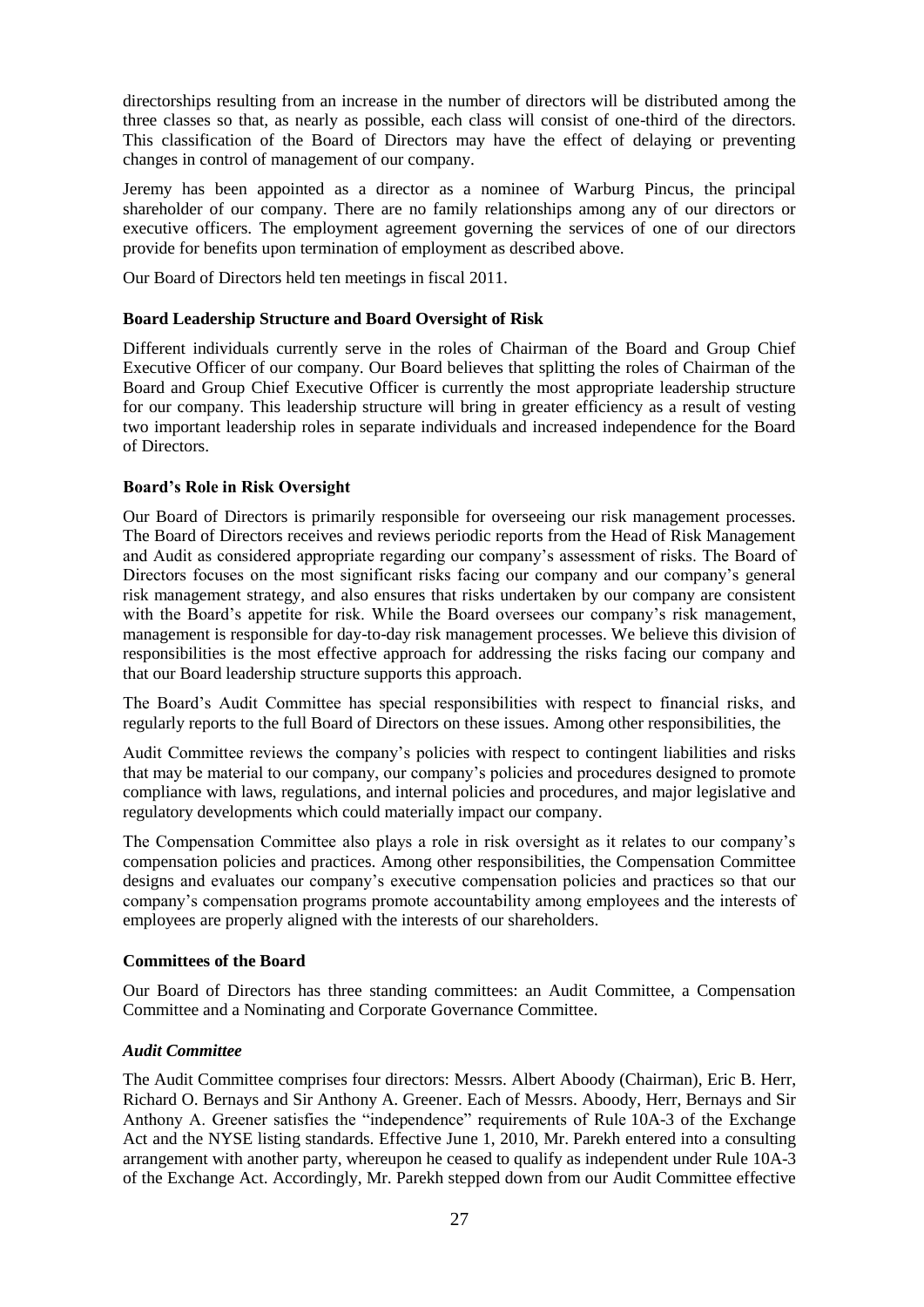June 1, 2010. Effective June 28, 2010, Mr. Albert Aboody took over as the Chairman of the committee in place of Sir Anthony A. Greener who then continued to be on the committee as a member. The principal duties and responsibilities of our Audit Committee are as follows:

- **•** to serve as an independent and objective party to monitor our financial reporting process and internal control systems;
- **•** to review and appraise the audit efforts of our independent accountants and exercise ultimate authority over the relationship between us and our independent accountants; and
- **•** to provide an open avenue of communication among the independent accountants, financial and senior management and the Board of Directors.

The Audit Committee has the power to investigate any matter brought to its attention within the scope of its duties. It also has the authority to retain counsel and advisors to fulfill its responsibilities and duties. Messrs. Aboody and Herr serve as our Audit Committee financial experts, within the requirements of the rules promulgated by the Commission relating to listedcompany audit committees.

We have posted our Audit Committee charter on our website at *www.wns.com*. **Information contained in our website does not constitute a part of this annual report.**

The Audit Committee held eight meetings in fiscal 2011.

#### *Compensation Committee*

The Compensation Committee comprises four directors: Messrs. Richard O. Bernays (Chairman), Eric B. Herr, Deepak S. Parekh and Sir Anthony A. Greener. Each of Messrs. Bernays, Herr and Sir Anthony satisfies the "independence" requirements of the NYSE listing standards. Effective June 1, 2010, Mr. Parekh entered into a consulting arrangement with another party. Our Board of Directors decided not to consider Mr. Parekh as an independent director under the NYSE listing standards from the effectiveness of such arrangement. Accordingly, our Board of Directors has determined that effective June 1, 2010, our Compensation Committee is no longer fully independent, whereupon we decided to follow our home country (Jersey, Channel Islands) practice, which does not impose a committee independent requirement. The scope of this committee's duties includes determining the compensation of our executive officers and other key management personnel. The Compensation Committee also administers the 2002 Stock Incentive Plan and the Amended and Restated 2006 Incentive Award Plan, reviews performance appraisal criteria and sets standards for and decides on all employee shares options allocations when delegated to do so by our Board of Directors.

We have posted our Compensation Committee charter on our website at *www.wns.com*. **Information contained in our website does not constitute a part of this annual report.**

The Compensation Committee held six meetings in fiscal 2011.

#### *Nominating and Corporate Governance Committee*

The Nominating and Corporate Governance Committee comprises four directors: Messrs. Deepak S. Parekh (Chairman), Eric B. Herr, Richard O. Bernays and Sir Anthony A. Greener. Each of Messrs. Herr and Bernays and Sir Anthony satisfies the "independence" requirements of the NYSE listing standards. Effective June 1, 2010 Mr. Parekh entered into a consulting arrangement with another party. Our Board of Directors decided not to consider Mr. Parekh as an independent director under the NYSE listing standards from date of the effectiveness of such arrangement. Accordingly, our Board of Directors has determined that effective June 1, 2010, our Nominating and Corporate Governance Committee is no longer full independent, whereupon we decided to elect to follow our home country (Jersey, Channel Islands) practice, which does not impose a committee independence requirement. The principal duties and responsibilities of the nominating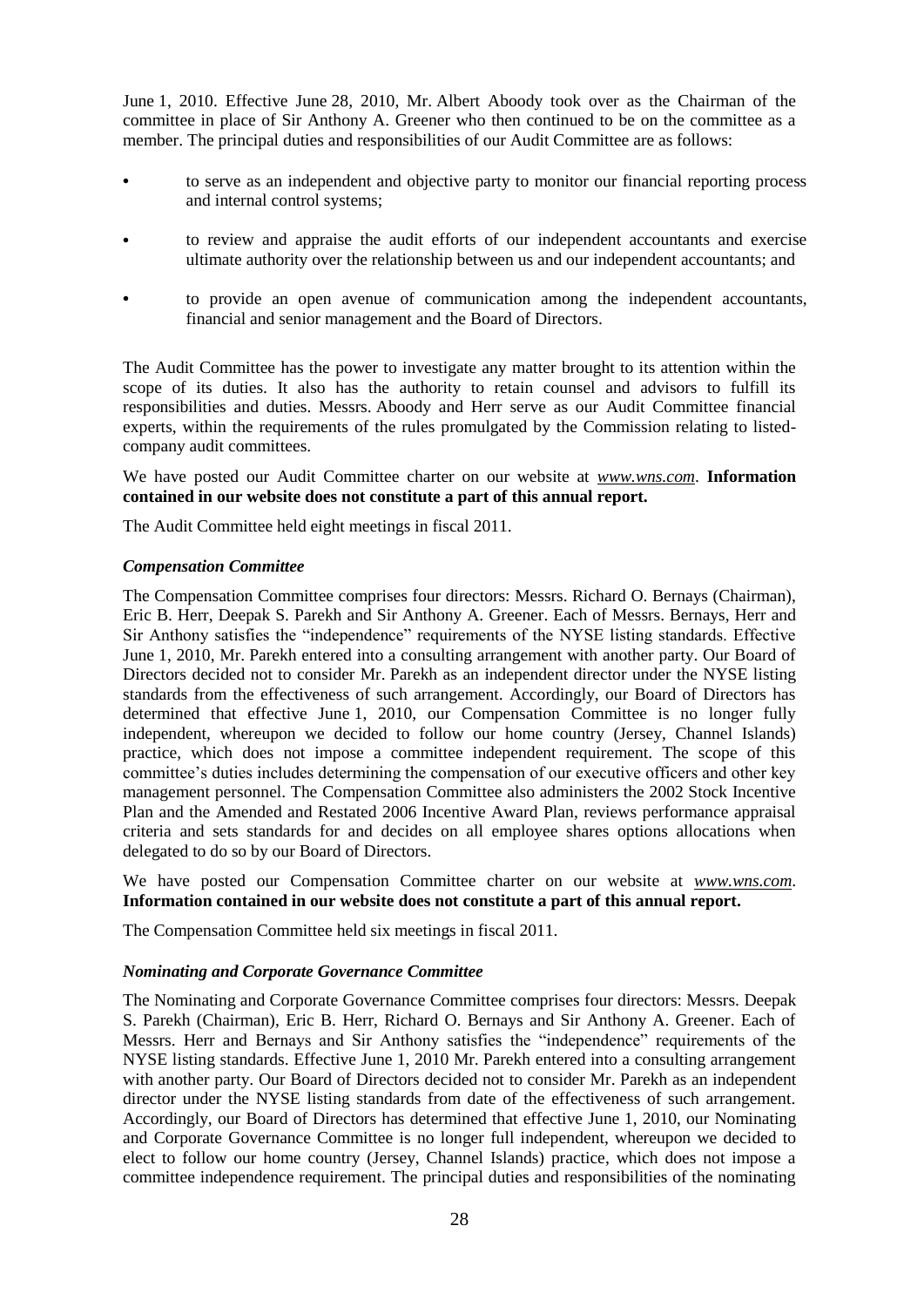and governance committee are as follows:

- **•** to assist the Board of Directors by identifying individuals qualified to become board members and members of board committees, to recommend to the Board of Directors nominees for the next annual meeting of shareholders, and to recommend to the Board of Directors nominees for each committee of the Board of Directors;
- **•** to monitor our corporate governance structure; and
- **•** to periodically review and recommend to the Board of Directors any proposed changes to the corporate governance guidelines applicable to us.

# We have posted our Nominating and Corporate Governance Committee charter on our website at *www.wns.com*. **Information contained in our website does not constitute a part of this annual report.**

The Nominating and Corporate Governance Committee uses its judgment to identify well qualified individuals who are willing and able to serve on our Board of Directors. Pursuant to its charter, the Nominating and Corporate Governance Committee may consider a variety of criteria in recommending candidates for election to our board, including an individual's personal and professional integrity, ethics and values; experience in corporate management, such as serving as an officer or former officer of a publicly held company, and a general understanding of marketing, finance and other elements relevant to the success of a publicly-traded company in today's business environment; experience in our company's industry and with relevant social policy concerns; experience as a board member of another publicly held company; academic expertise in an area of our company's operations; and practical and mature business judgment, including ability to make independent analytical inquiries.

While the Nominating and Corporate Governance Committee does not have a formal policy with respect to the consideration of diversity in identifying director nominees, it nevertheless considers director nominees with a diverse range of backgrounds, skills, national origins, values, experiences, and occupations.

The Nominating and Corporate Governance Committee held five meetings in fiscal 2011.

# **Executive Sessions**

Our non-executive directors meet regularly in executive session without executive directors or management present. The purpose of these executive sessions is to promote open and candid discussion among the non-executive directors. Mr. Eric B. Herr has presided over all executive sessions. Our non-executive directors held four executive sessions in fiscal 2011.

Shareholders and other interested parties may communicate directly with the presiding director or with our non-executive directors as a group by writing to the following address: WNS (Holdings) Limited, Attention: Non-Executive Directors, Gate 4, Godrej & Boyce Complex, Pirojshanagar, Vikhroli (W), Mumbai 400 079, India.

## **D. Employees**

For a description of our employees, see "Item 4. Information on the Company - Business Overview - Human Capital."

## **E. Share Ownership**

The following table sets forth information with respect to the beneficial ownership of our ordinary shares as at July 31, 2011 by each of our directors and all our directors and executive officers as a group. As used in this table, beneficial ownership means the sole or shared power to vote or direct the voting or to dispose of or direct the sale of any security. A person is deemed to be the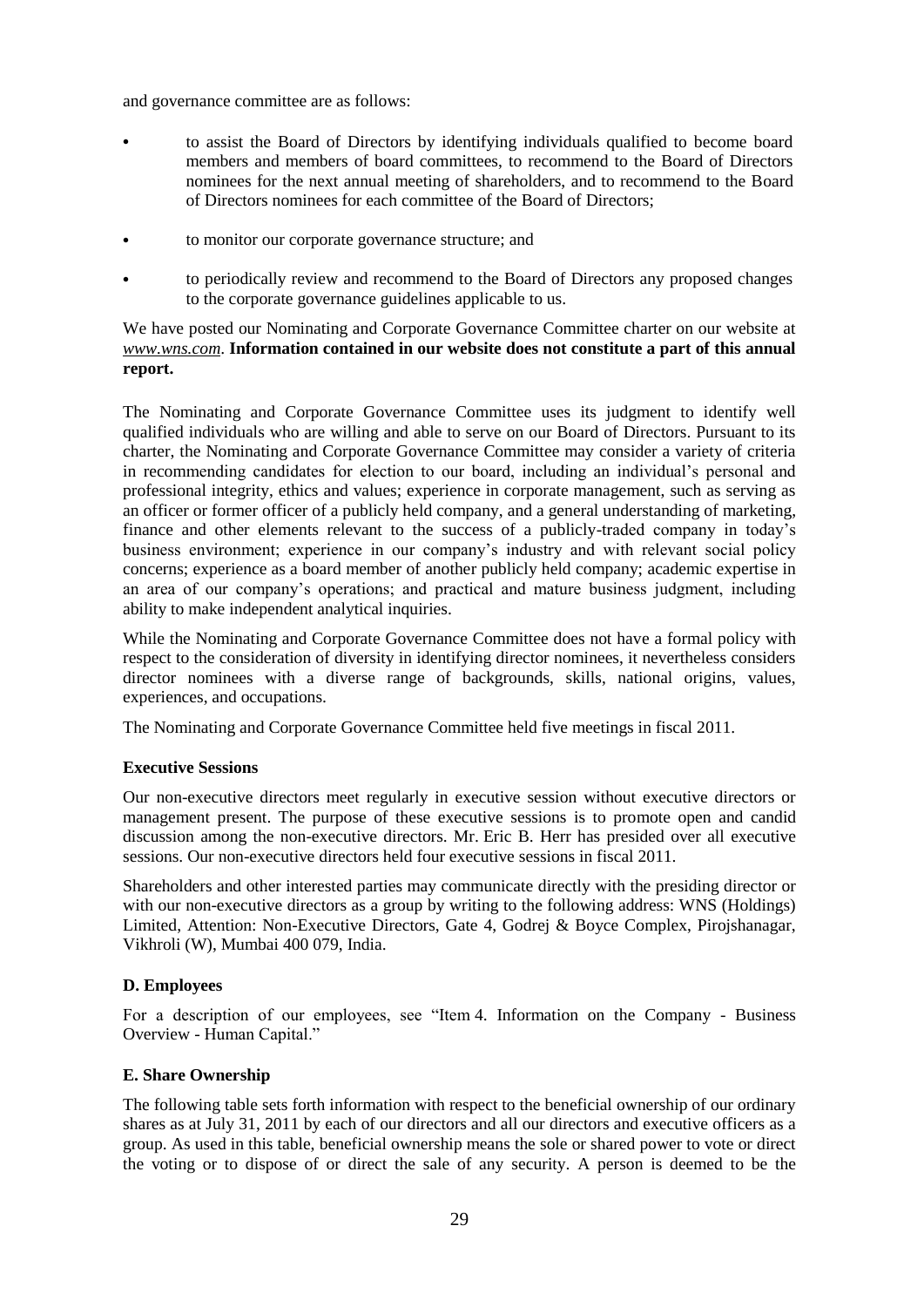beneficial owner of securities that can be acquired within 60 days upon the exercise of any option, warrant or right. Ordinary shares subject to options, warrants or rights that are currently exercisable or exercisable within 60 days are deemed outstanding for computing the ownership percentage of the person holding the options, warrants or rights, but are not deemed outstanding for computing the ownership percentage of any other person. The amounts and percentages as at July 31, 2011 are based on an aggregate of 44,512,811 ordinary shares outstanding as of that date.

|                                                             | <b>Number of Ordinary Shares</b><br><b>Beneficially Owned</b> |                |      |  |  |
|-------------------------------------------------------------|---------------------------------------------------------------|----------------|------|--|--|
| <b>Name</b>                                                 | <b>Number</b>                                                 | <b>Percent</b> |      |  |  |
| <b>Directors</b>                                            |                                                               |                |      |  |  |
| Keshav R. Murugesh <sup>(4)</sup>                           | 87,820                                                        | 0.20           | %    |  |  |
| Jeremy Young <sup>(1)(3)</sup>                              | 21,366,644                                                    | 48.00          | $\%$ |  |  |
| Eric B. Herr                                                | 35,572                                                        | 0.08           | $\%$ |  |  |
| Deepak S. Parekh                                            | 28,572                                                        | 0.06           | $\%$ |  |  |
| Richard O. Bernays                                          | 28,572                                                        | 0.06           | $\%$ |  |  |
| Anthony A. Greener                                          | 26,553                                                        | 0.06           | $\%$ |  |  |
| Albert Aboody                                               | 1,806                                                         | 0.004          | $\%$ |  |  |
| <b>Executive Officers</b>                                   |                                                               |                |      |  |  |
| Alok Misra                                                  | 88,552                                                        | 0.20           | %    |  |  |
| Johnson J. Selvadurai <sup>(2)</sup>                        | 322,004                                                       | 0.72           | $\%$ |  |  |
| Michael Garber                                              |                                                               |                |      |  |  |
| <b>Ronald Strout</b>                                        | 4,000                                                         | 0.009          | $\%$ |  |  |
| Swaminathan Rajamani                                        |                                                               |                |      |  |  |
| All our directors and executive officers as a group (twelve |                                                               |                |      |  |  |
| $persons)^{(3)}$                                            | 21,990,095                                                    | 49.40          | $\%$ |  |  |

#### **Notes:**

- (1) Jeremy Young is a director of our company and a Managing Director and member of Warburg Pincus LLC. All shares indicated as owned by Mr. Young was a result of his affiliation with the Warburg Pincus entities. Mr. Young disclaims beneficial ownership of all shares held by the Warburg Pincus entities.
- (2) Of the 322,004 shares beneficially owned by Johnson J. Selvadurai, 251,666 shares are indirectly held via a trust which is controlled by Mr. Selvadurai.
- (3) Includes the shares beneficially owned by Jeremy Young, nominee director of Warburg Pincus, because of his affiliation with the Warburg Pincus entities. Mr. Young disclaims beneficial ownership of all shares held by the Warburg Pincus entities.
- (4) Of the 87,820 shares beneficially owned by Keshav R. Murugesh 19,856 shares are held jointly with his wife Shamini K. Murugesh in the form of ADRs.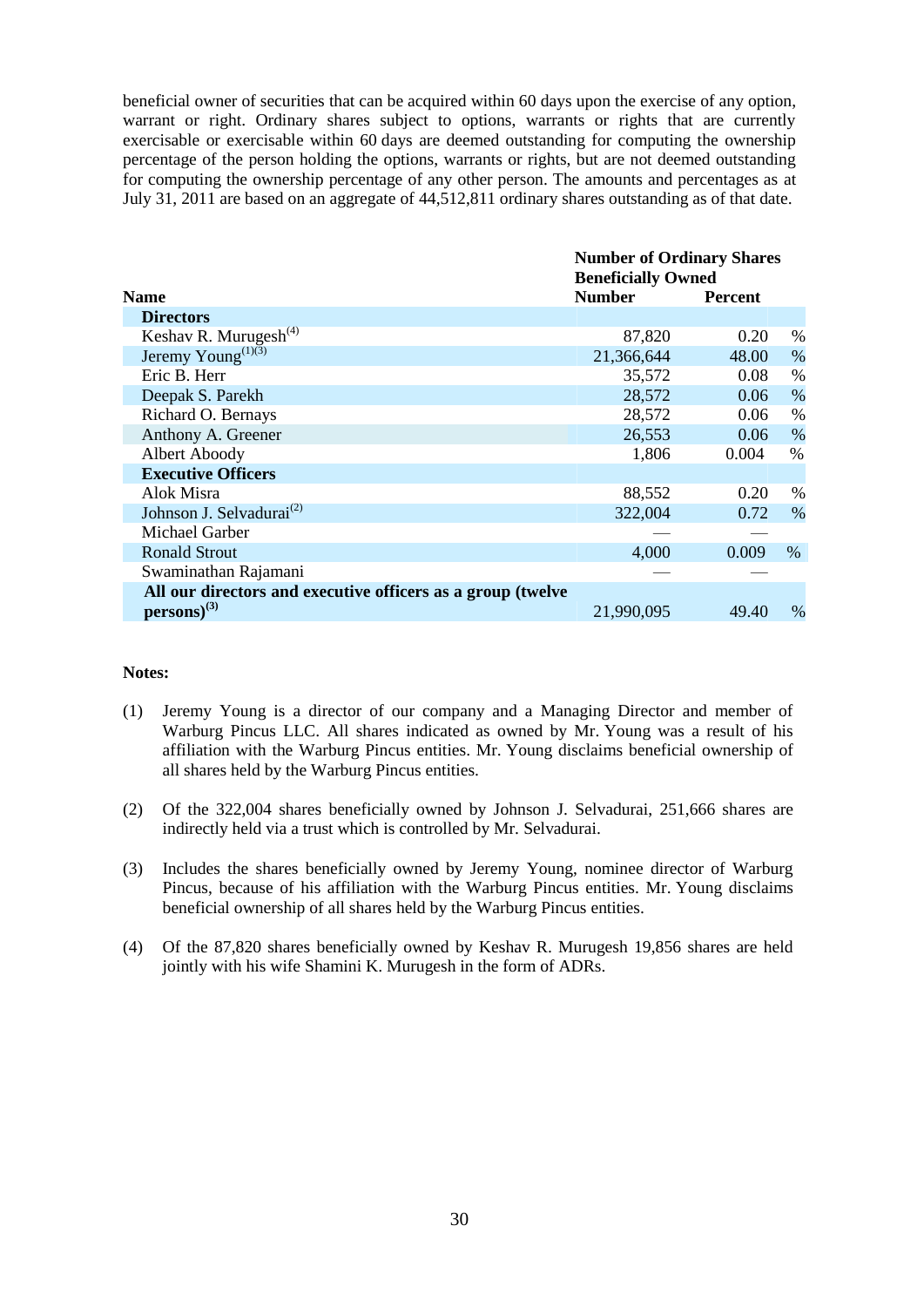The following table sets forth information concerning options and RSUs held by our directors and executive officers as at July 31, 2011:

|                         | <b>Options Summary</b>                                                        |                          |                                                                                                                                                      |                                            |                 | <b>RSU Summary</b>                                                                              |                                                                                                                              |                                                                                      |  |  |
|-------------------------|-------------------------------------------------------------------------------|--------------------------|------------------------------------------------------------------------------------------------------------------------------------------------------|--------------------------------------------|-----------------|-------------------------------------------------------------------------------------------------|------------------------------------------------------------------------------------------------------------------------------|--------------------------------------------------------------------------------------|--|--|
| <b>Name</b>             | Number of<br>shares<br>underlying<br>unexercise<br>d but<br>vested<br>options | <b>Exercise</b><br>price | Number of<br>shares<br>underlying<br>unexercised Number<br>options that of shares<br>will vest in<br>next 60 days g options<br>from July<br>31, 2011 | underlyin<br>that have<br>not vested Price | <b>Exercise</b> | Number of<br>shares<br>underlying<br><b>RSUs</b> held<br>that have<br>vested but<br>unexercised | <b>Number</b><br>of shares<br>underlyin<br>g RSUs<br>that will<br>vest in<br>next 60<br>days from<br><b>July 31,</b><br>2011 | <b>Number</b><br>of shares<br>underlyi<br>ng RSUs<br>held that<br>have not<br>vested |  |  |
| <b>Directors</b>        |                                                                               |                          |                                                                                                                                                      |                                            |                 |                                                                                                 |                                                                                                                              |                                                                                      |  |  |
| Keshav<br>Murugesh      |                                                                               |                          |                                                                                                                                                      |                                            |                 | 52,000                                                                                          | 15,964                                                                                                                       | 393,204                                                                              |  |  |
| Eric B.                 |                                                                               |                          |                                                                                                                                                      |                                            |                 |                                                                                                 |                                                                                                                              |                                                                                      |  |  |
| Herr                    | 14,000                                                                        | \$20.00<br>\$22.98       |                                                                                                                                                      |                                            |                 |                                                                                                 | 2,760                                                                                                                        | 38,587                                                                               |  |  |
| Jeremy                  | 2,000                                                                         |                          |                                                                                                                                                      |                                            |                 |                                                                                                 |                                                                                                                              |                                                                                      |  |  |
| Young                   |                                                                               |                          |                                                                                                                                                      |                                            |                 |                                                                                                 |                                                                                                                              |                                                                                      |  |  |
| Deepak S.               |                                                                               |                          |                                                                                                                                                      |                                            |                 |                                                                                                 |                                                                                                                              |                                                                                      |  |  |
| Parekh                  | 14,000                                                                        | \$20.00                  |                                                                                                                                                      |                                            |                 |                                                                                                 | 2,760                                                                                                                        | 10,587                                                                               |  |  |
|                         | 2,000                                                                         | \$22.98                  |                                                                                                                                                      |                                            |                 |                                                                                                 |                                                                                                                              |                                                                                      |  |  |
| Richard<br>O.           |                                                                               |                          |                                                                                                                                                      |                                            |                 |                                                                                                 |                                                                                                                              |                                                                                      |  |  |
| <b>Bernays</b>          | 14,000                                                                        | \$28.87                  |                                                                                                                                                      |                                            |                 |                                                                                                 | 2,760                                                                                                                        | 10,587                                                                               |  |  |
|                         | 2,000                                                                         | \$22.98                  |                                                                                                                                                      |                                            |                 |                                                                                                 |                                                                                                                              |                                                                                      |  |  |
| Anthony<br>Armitage     |                                                                               |                          |                                                                                                                                                      |                                            |                 |                                                                                                 |                                                                                                                              |                                                                                      |  |  |
| Greener                 | 14,000                                                                        | \$28.48                  |                                                                                                                                                      |                                            |                 |                                                                                                 | 3,690                                                                                                                        | 10,587                                                                               |  |  |
|                         | 2,000                                                                         | \$22.98                  |                                                                                                                                                      |                                            |                 |                                                                                                 |                                                                                                                              |                                                                                      |  |  |
| Albert<br>Aboody        |                                                                               |                          |                                                                                                                                                      |                                            |                 |                                                                                                 |                                                                                                                              | 14,255                                                                               |  |  |
| <b>Executive</b>        |                                                                               |                          |                                                                                                                                                      |                                            |                 |                                                                                                 |                                                                                                                              |                                                                                      |  |  |
| <b>Officers</b><br>Alok |                                                                               |                          |                                                                                                                                                      |                                            |                 |                                                                                                 |                                                                                                                              |                                                                                      |  |  |
| Misra<br>J.J.           | 13,260                                                                        | \$15.32                  |                                                                                                                                                      |                                            |                 | 69,292                                                                                          | 6,000                                                                                                                        | 100,121                                                                              |  |  |
| Selvadurai              | 20,000                                                                        | \$20.00                  |                                                                                                                                                      |                                            |                 | 33,111                                                                                          | 4,000                                                                                                                        | 48,440                                                                               |  |  |
|                         | 5,000                                                                         | \$30.21                  |                                                                                                                                                      |                                            |                 |                                                                                                 |                                                                                                                              |                                                                                      |  |  |
|                         | 8,227                                                                         | \$27.75                  |                                                                                                                                                      |                                            |                 |                                                                                                 |                                                                                                                              |                                                                                      |  |  |
| Ron<br>Strout           |                                                                               |                          |                                                                                                                                                      |                                            |                 |                                                                                                 | 4,000                                                                                                                        | 23,500                                                                               |  |  |
| Mike<br>Garber          |                                                                               |                          |                                                                                                                                                      |                                            |                 |                                                                                                 |                                                                                                                              | 33,000                                                                               |  |  |
| R                       |                                                                               |                          |                                                                                                                                                      |                                            |                 |                                                                                                 |                                                                                                                              |                                                                                      |  |  |
| Swaminathan             |                                                                               |                          |                                                                                                                                                      |                                            |                 |                                                                                                 |                                                                                                                              | 38,500                                                                               |  |  |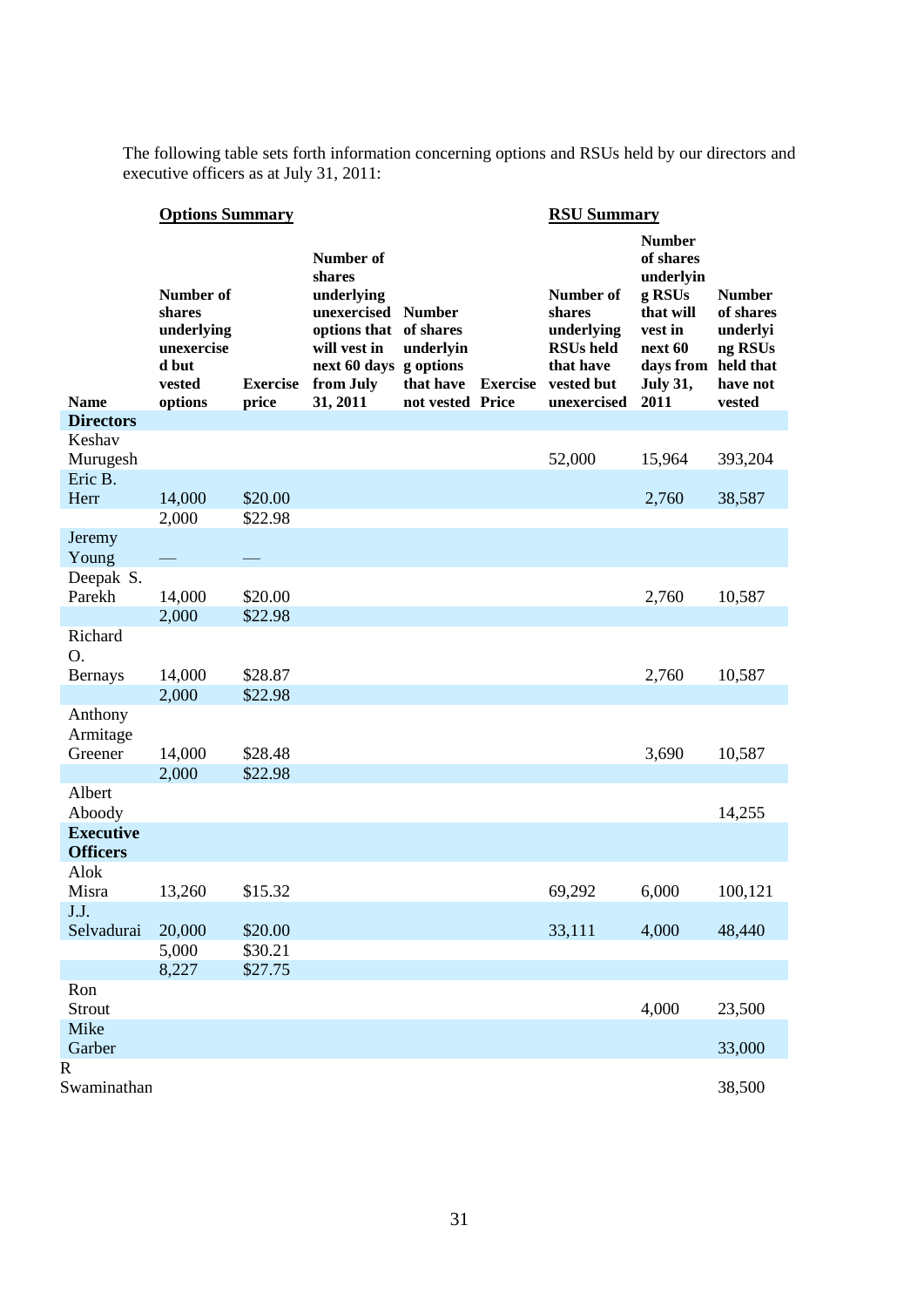# **MAJOR SHAREHOLDERS AND RELATED PARTY TRANSACTIONS**

# **A. Major Shareholders**

The following table sets forth information regarding beneficial ownership of our ordinary shares as at July 31, 2011 held by each person who is known to us to have 5.0% or more beneficial share ownership based on an aggregate of 44,512,811ordinary shares outstanding as of that date. Beneficial ownership is determined in accordance with the rules of the Commission and includes shares over which the indicated beneficial owner exercises voting and/or investment power or receives the economic benefit of ownership of such securities. Ordinary shares subject to options currently exercisable or exercisable within 60 days are deemed outstanding for the purposes of computing the percentage ownership of the person holding the options but are not deemed outstanding for the purposes of computing the percentage ownership of any other person.

|                                                       | <b>Number of Shares</b>   | <b>Percentage</b><br><b>Beneficially</b> |
|-------------------------------------------------------|---------------------------|------------------------------------------|
| <b>Name of Beneficial Owner</b>                       | <b>Beneficially Owned</b> | Owned $^{(1)}$                           |
| Warburg Pincus <sup>(2)</sup>                         | 21,366,644                | 48.00%                                   |
| $FMR LLC^{(3)}$                                       | 6,354,465                 | 14.28%                                   |
| Columbia Wanger Asset Management, L.P. <sup>(4)</sup> | 5,979,000                 | 13.43 %                                  |
| Nalanda India Fund Limited <sup>(5)</sup>             | 5,211,410                 | 11.71 %                                  |

## **Notes:**

- (1) Based on an aggregate of 44,512,811 ordinary shares outstanding as at July 31, 2011.
- (2) Information is based on a report on Schedule 13G jointly filed with the Commission on August 22, 2006 by Warburg Pincus Private Equity VIII, L.P. ("WP VIII"), Warburg Pincus International Partners, L.P. ("WPIP"), Warburg Pincus Netherlands International Partners I, CV ("WP Netherlands"), Warburg, Pincus Partners, LLC ("WPP LLC"), Warburg, Pincus & Co. ("Warburg Pincus"), and Warburg Pincus LLC ("WP LLC). The sole general partner of each of WP VIII, WPIP and WP Netherlands is WPP LLC. WPP LLC is managed by Warburg Pincus. WP LLC manages each of WP VIII, WPIP and WP Netherlands. Charles R. Kaye and Joseph P. Landy are each Managing General Partners of Warburg Pincus and Co-President and Managing Members of WP LLC. Each of Warburg Pincus, WPP LLC, WP LLC, Mr. Kaye and Mr. Landy disclaims beneficial ownership of the ordinary shares except to the extent of any indirect pecuniary interest therein.
- (3) Information is based on a report on Amendment No. 5 to Schedule 13G jointly filed with the Commission on February 14, 2011 by FMR LLC, Edward C. Johnson 3d, Fidelity Management & Research Company and Fidelity Mid Cap Stock Fund. Edward C. Johnson 3d is the Chairman of FMR LLC. Fidelity Management & Research Company, a wholly owned subsidiary of FMR LLC, is the investment adviser to Fidelity Mid Cap Stock Fund.
- (4) Information is based on a report on Amendment No. 3 to Schedule 13G jointly filed with the Commission on February 11, 2011 by Columbia Wanger Asset Management, L.P. and Columbia Acorn Trust.
- (5) Information is based on a report on Schedule 13G filed with the Commission on February 2, 2011 by Nalanda India Fund Limited.

The following summarizes the significant changes in the percentage ownership held by our major shareholders during the past three years: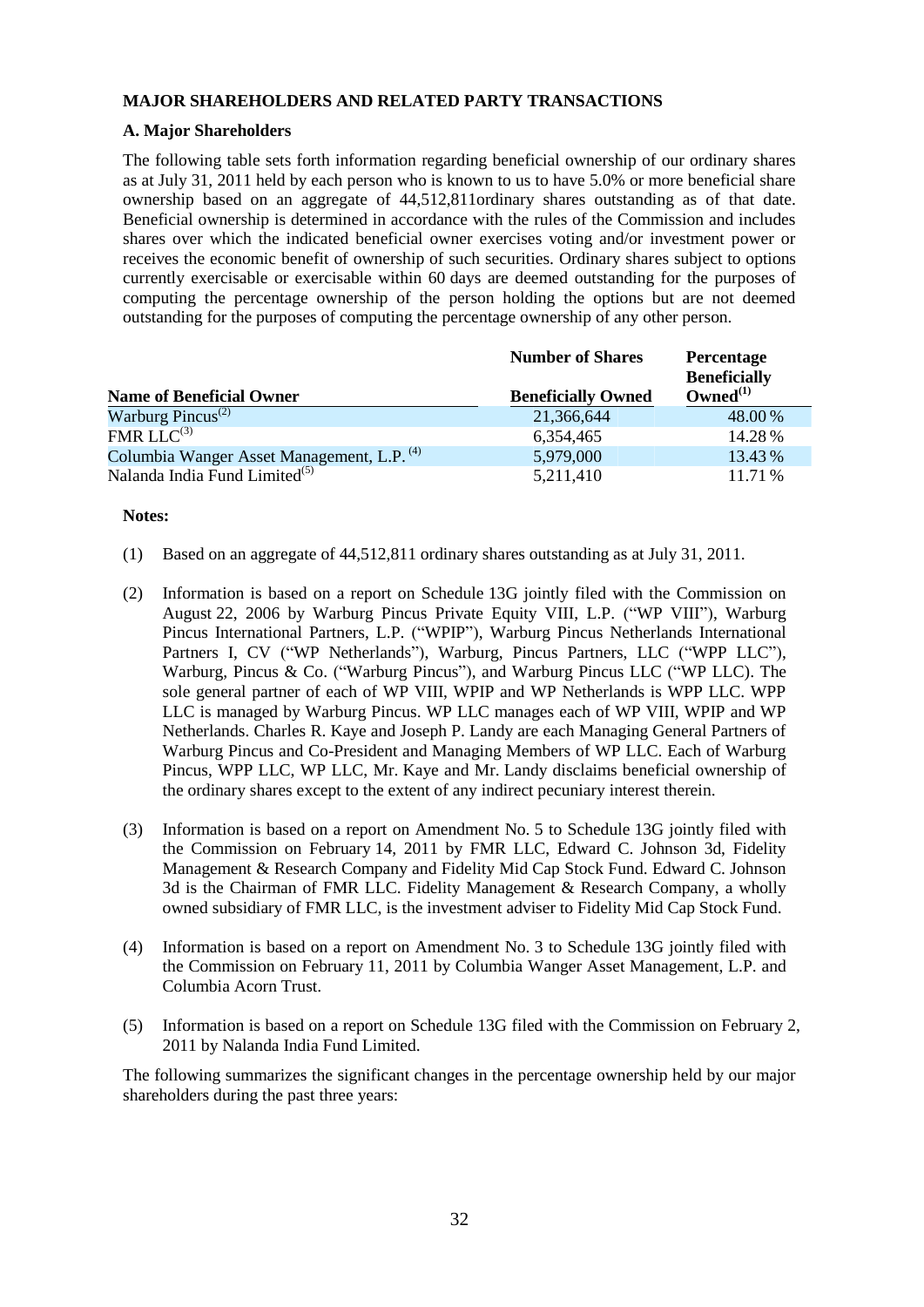- **•** FMR LLC reported its percentage ownership of our ordinary shares to be 10.264% in a report on Schedule 13G jointly filed with the Commission on June 19, 2007, 14.999% in a report on Amendment No. 1 to Schedule 13G jointly filed with the Commission on February 14, 2008, 9.49% in a report on Amendment No. 3 to Schedule 13G jointly filed with the Commission on February 17, 2009, 12.641% in a report on Amendment No. 4 to Schedule 13G jointly filed with the Commission on February 16, 2010 and 15.00% (based on the then number of our ordinary shares reported as outstanding at that time) in a report on Amendment No. 5 to Schedule 13G jointly filed with the Commission on February 14, 2011
- **•** Columbia Wanger Asset Management, L.P. reported its percentage ownership of our ordinary shares to be Columbia 8.16% in a report on Schedule 13G filed with the Commission on February 5, 2009, 10.05% in a report on Amendment No. 1 to Schedule 13G filed with the Commission on March 9, 2009, 12.2% in a report on Amendment No. 2 to Schedule 13G filed with the Commission on February 10, 2010 and 13.4% (based on the then number of our ordinary shares reported as outstanding at that time) in a report on Amendment No. 3 to Schedule 13G filed with the Commission on February 11, 2011.
- **•** Nalanda India Fund Limited reported its percentage ownership of our ordinary shares to be 5.25% in a report on Schedule 13G filed with the Commission on March 20, 2008, 9.86% in a report on Amendment No. 1 to Schedule 13G filed with the Commission on February 9, 2009, 12.3% in reports on Schedule 13G filed with the Commission on February 10, 2009 and January 13, 2010 and 11.76% (based on the then number of our ordinary shares reported as outstanding at that time) in reports on Schedule 13G filed with the Commission on February 2, 2011.
- **•** Tiger Global Management, LLC reported that it owned 6.6% of our ordinary shares in a report on Amendment No. 1 to Schedule 13G filed with the Commission on February 12, 2009 and thereafter divested its entire interest in a report on Amendment No. 2 to Schedule 13G filed with the Commission on February 12, 2010.
- **•** Lone Spruce, L.P., Lone Balsam, Lone Sequoia, Lone Pine Associates LLC, Lone Pine Capital LLC (which we refer to collectively herein as "Lone Capital") and Stephen F. Mandel reported Lone Pine Associates's ownership of 1.0%, Lone Pine Capital's ownership of 4.4% and Mr. Mandel's ownership of 5.4% of our ordinary shares in a report on Schedule 13G jointly filed with the Commission on August 17, 2007 by Lone Capital and Mr. Mandel. Lone Capital and Mr. Mandel thereafter in a report on Amendment No. 1 to Schedule 13G jointly filed with the Commission on February 14, 2008 reported that they ceased to own more than 5% of our ordinary shares. Lone Pine Associates, the general partner of Lone Spruce, Lone Sequoia and Lone Balsam, has the power to direct the affairs of Lone Spruce, Lone Sequoia and Lone Balsam. Mr. Mandel is the Managing Member of each of Lone Pine Associates and Lone Pine Capital and in such capacity directs their operations.

None of our major shareholders have different voting rights from our other shareholders.

As at July 31, 2011, 21,405,040 of our ordinary shares, representing 48.09% of our outstanding ordinary shares, were held by a total of 25 holders of record with addresses in the US. As at the same date, 22,517,104 of our ADSs (representing 22,517,104 ordinary shares), representing 50.59% of our outstanding ordinary shares, were held by one registered holder of record with addresses in and outside of the US. Since certain of these ordinary shares and ADSs were held by brokers or other nominees, the number of record holders in the US may not be representative of the number of beneficial holders or where the beneficial holders are resident. All holders of our ordinary shares are entitled to the same voting rights.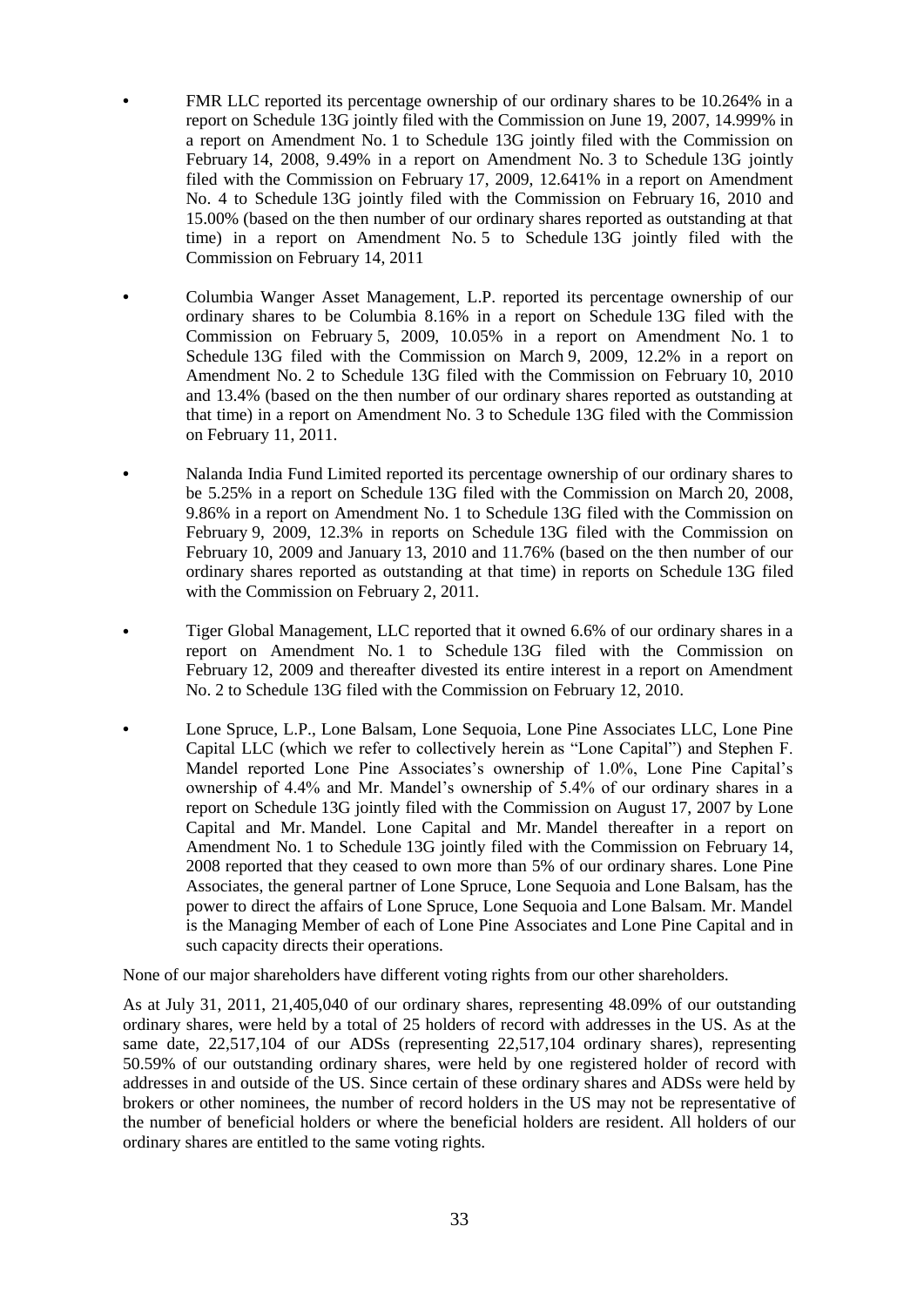#### **B. Related Party Transactions**

(Amounts in thousands, unless otherwise indicated)

Since fiscal 2003, we have entered into agreements with certain investee companies of another of our principal shareholders, Warburg Pincus, to provide business process outsourcing services. These investee companies are companies in which Warburg Pincus has 10% or more beneficial share ownership. In fiscal 2011, 2010 and 2009, these investee companies in the aggregate accounted for \$3.8 million, \$2.6 million and \$3.2 million, respectively, representing 0.6%, 0.5% and 0.6% of our revenue, respectively, and 1.0%, 0.7% and 0.8% of our revenue less repair payments, respectively. We have also entered into agreements with certain other investee companies of Warburg Pincus under which we receive certain enterprise resource planning services from them. In fiscal 2011, 2010 and 2009, these investee companies in the aggregate accounted for \$20, \$nil and \$109 in expenses, respectively. We also purchase equipment from certain investee companies of Warburg Pincus. In fiscal 2011, 2010 and 2009, we paid these investee companies in the aggregate \$nil, \$nil and \$2, respectively, for these equipment.

On January 1, 2005, we entered into an agreement with Datacap Software Private Limited (―Datacap‖), pursuant to which Datacap granted us the license to use its proprietary IT-enabled services software program. Johnson J. Selvadurai, our Managing Director of European Operations, is a principal shareholder of Datacap **.** In fiscal 2011, 2010 and 2009, we paid \$1, \$5 and \$30, respectively, for the license under the agreement. In fiscal 2011, 2010 and 2009, we paid Datacap \$nil, \$2 and \$5 respectively, for purchase of computers and software.

On September 18, 2007, we entered into an agreement with Mahindra & Mahindra Limited for the hire of transport services. Our director, Mr. Deepak S. Parekh, is an executive director of Mahindra & Mahindra Limited. In fiscal 2009, we paid \$4 for such transport services. No such services were availed and accordingly, no payments were made in fiscal 2011 and 2010.

In March 2008, we entered into an agreement with Singapore Telecommunications Limited for the provision of lease line services. Our director, Mr. Deepak S. Parekh, was an executive director of Singapore Telecommunications Limited till July 2010. In fiscal 2011, 2010 and 2009 we paid \$161, \$319 and \$274 respectively, for such services.

In fiscal 2009, we obtained a short-term loan of  $\overline{440}$  million (\$10.04 million based on the spot rate of  $\overline{343.84}$  per \$1.00 on the date of the loan) from HDFC Limited for working capital purposes. Our director, Mr. Deepak S. Parekh, is the Chairman of HDFC Limited. Interest was payable at the rate of 15.5% per annum. In fiscal 2009, an interest amount of \$269 was paid to HDFC Limited. The loan was repaid in September and November 2008.

In fiscal 2010, we paid \$4 to The Indian Hotels Company Limited towards hiring of accommodation and related services. Our director, Mr. Deepak S. Parekh, is a director of The Indian Hotels Company Limited.

In the fiscal 2011, we paid \$55 to SIFE India, a non-profit company where Mr. Keshav R. Murugesh, our director holds directorship.

## **Principal Accountant Fees and Services**

Grant Thornton has served as our independent public accountant for the fiscal year ended March 31, 2011. Prior to this year, Ernst & Young served as our independent public accountant for fiscal year ended March 31, 2010 and the subsequent interim reporting period through August 31, 2010. The following table shows the fees we paid or accrued for the audit and other services provided by Grant Thornton for the year ended March 31, 2011, and the fees we paid or accrued for the audit and other services provided by our former independent auditor, Ernst & Young for the year ended March 31, 2010 and a portion of the subsequent interim reporting period through August 31, 2010.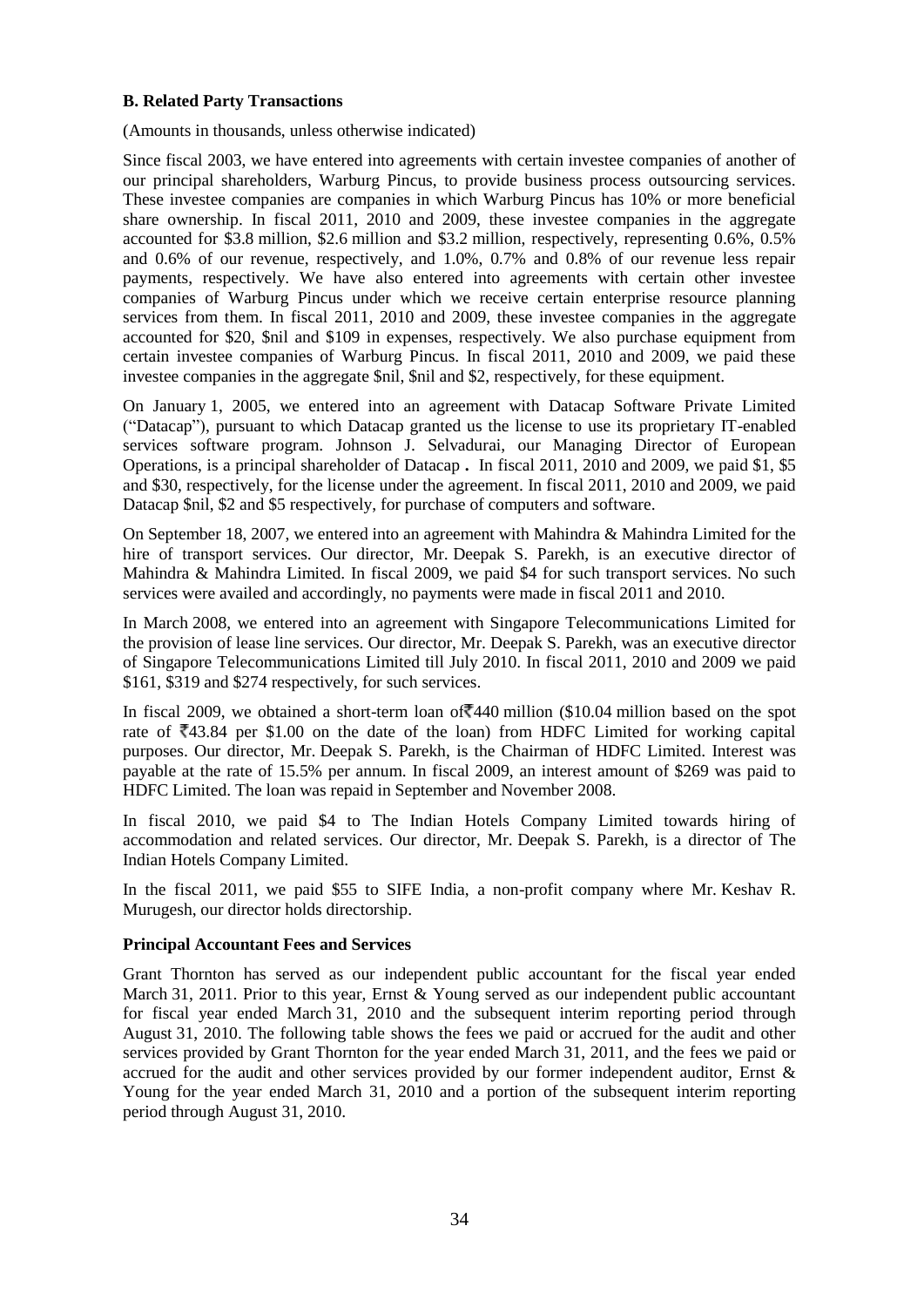|                    | <b>Fiscal</b><br>$2011^{(1)}$ |         |    | $2011^{(2)}$ | $2010^{(2)}$ |  |
|--------------------|-------------------------------|---------|----|--------------|--------------|--|
| Audit fees         |                               | 499,000 | \$ | 200,000      | 822,000      |  |
| Audit-related fees |                               | 28,250  |    | 101,000      | 48,200       |  |
| Tax fees           |                               | 6,000   |    |              | 27,000       |  |
| All other fees     |                               |         |    |              | 17,600       |  |

#### **Notes:**

(1) Fees of Grant Thornton.

(2) Fees of Ernst & Young.

*Audit fees.* This category consists of fees billed for the audit of financial statements, quarterly review of financial statements and other audit services, which are normally provided by the independent auditors in connection with statutory and accounting matters that arose during, or as a result of, the audit or the review of interim financial statements and include the group audit; statutory audits required by non-US jurisdictions; comfort letters and consents; attest services; and assistance with and review of documents filed with the Commission.

*Audit-related fees.* This category consists of fees billed for assurance and related services that are reasonably related to the performance of the audit or review of our financial statements or that are traditionally performed by the external auditor, and include service tax certifications, advisory services relating to financial reporting in interactive data format (XBRL) and SAS 70 audits.

*Tax fees.* This category includes fees billed for tax compliance services, including tax consultations, such as assistance and representation in connection with tax audits and appeals, tax advice related to mergers and acquisitions, and requests for rulings or technical advice from taxing authorities and tax planning services.

*All other fees.* This category includes fees billed for advisory services in relation with STPI and SEZ set ups.

## **Audit Committee Pre-approval Process**

Our Audit Committee reviews and pre-approves the scope and the cost of all audit and permissible non-audit services performed by the independent auditors. All of the services provided by Grant Thornton and Ernst & Young during the last fiscal year have been approved by our Audit Committee.

## **STOCK PERFORMANCE GRAPH**

The stock performance graph below shall not be deemed incorporated by reference by any general statement incorporating by reference this Proxy Statement into any filing under the U.S. Securities Act of 1933, as amended, or under the Exchange Act (collectively, the "Acts"), except to the extent the Company specifically incorporates this information by reference, and shall not otherwise be deemed filed under such Acts. This graph below compares the total shareholder return of the Company's ADSs, each represented by one ordinary share, with the S&P 500 Index, the NYSE Composite Index and our peer group index over a period from July 26, 2006 to March 31, 2011. Our peer group index is constructed based on the following selected peer group of companies: Infosys Technologies Limited, Wipro Limited, Cognizant Technology Solutions Corporation, Tata Consultancy Services Limited (trading on the Bombay Stock Exchange and National Stock Exchange, India) and Exlservice Holdings, Inc. and Genpact Limited. The Company believes that these companies most closely resemble business mix and that their performance is representative of its industry. The returns of the component entities of the Company's peer group index are weighed according to the market capitalization of each entity as of the beginning of each period for which a return is presented. July 26, 2006 was the first day of trading in the Company's ADSs. The total shareholder return assumes US\$100 invested at the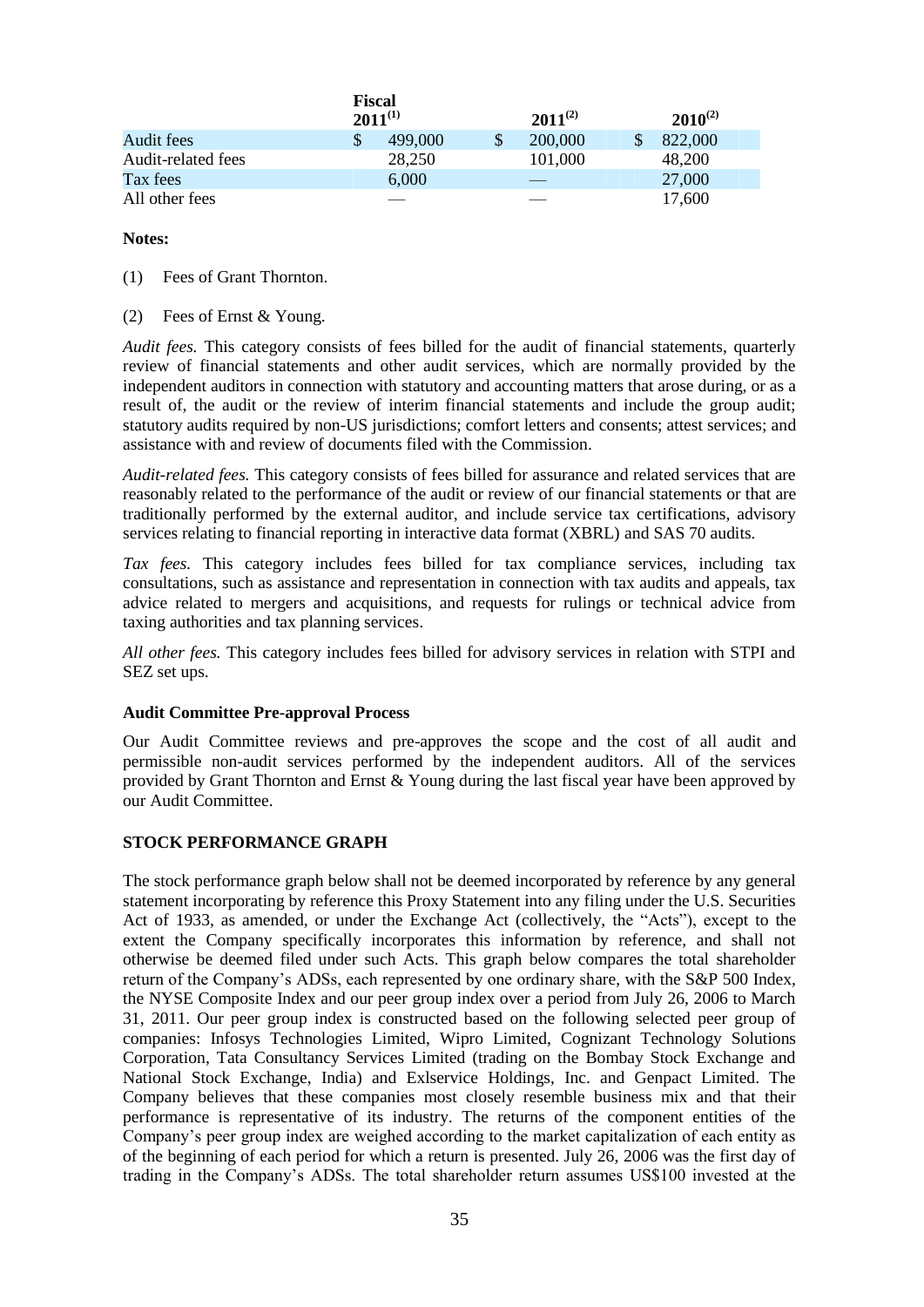beginning of the period in the Company's ADSs, the S&P 500 Index, the NYSE composite Index and our peer group index. It also assumes reinvestment of all dividends. Pursuant to the rules and interpretations of the Commission, the graph is calculated using, as the beginning measurement point, the closing price of the Company's ADSs on July 26, 2006, which was US\$24.50. The initial public offering price of the Company's ADSs was US\$20.00 per share.

## **Cumulative Total Return Based upon an initial investment of US\$100 on July 26, 2006 with dividends reinvested**



\*\$100 invested on 7/26/06 in stock or 6/30/06 in index, including reinvestment of dividends. Fiscal year ending March 31.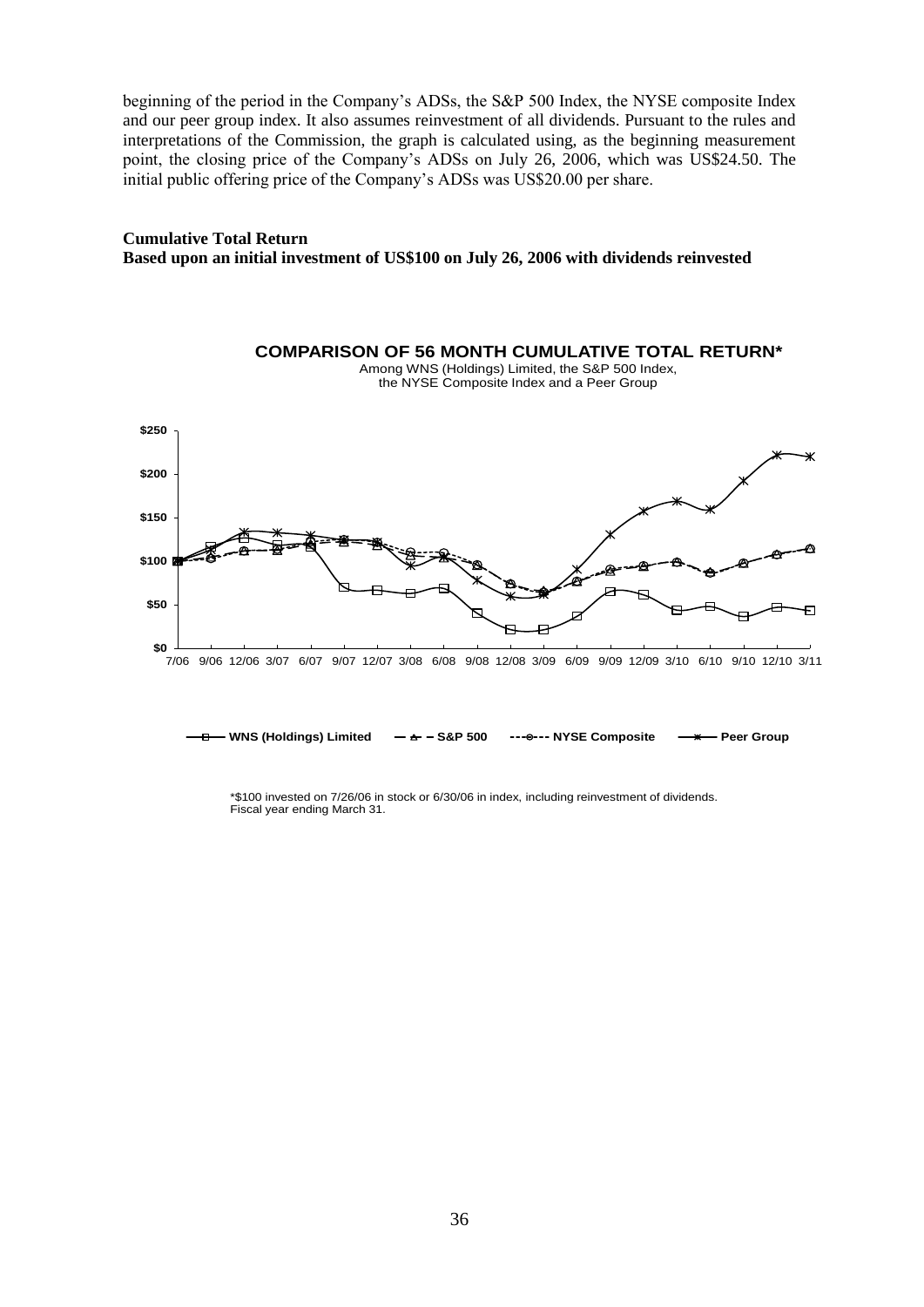**Appendix A**



# **THE SECOND AMENDED AND RESTATED WNS (HOLDINGS) LIMITED 2006 INCENTIVE AWARD PLAN**

#### **ARTICLE 1.**

#### *PURPOSE*

The purpose of the Second Amended and Restated WNS (Holdings) Limited 2006 Incentive Award Plan (the "Plan") is to promote the success and enhance the value of WNS (Holdings) Limited, a corporation organized under the laws of Jersey (the "Company"), by linking the personal interests of the members of the Board, Employees, and Consultants to those of Company shareholders and by providing such individuals with an incentive for outstanding performance to generate superior returns to Company shareholders. The Plan is further intended to provide flexibility to the Company in its ability to motivate, attract, and retain the services of members of the Board, Employees, and Consultants upon whose judgment, interest, and special effort the successful conduct of the Company's operation is largely dependent.

#### **ARTICLE 2.**

#### *DEFINITIONS AND CONSTRUCTION*

Wherever the following terms are used in the Plan they shall have the meanings specified below, unless the context clearly indicates otherwise. The singular pronoun shall include the plural where the context so indicates.

2.1 **ADS**" means one American Depositary Share of the Company.

2.2 **•• "Award"** means an Option, a Restricted Share award, a Share Appreciation Right award, a Performance Share award, a Performance Share Unit award, a Share Payment award, a Deferred Share award, a Restricted Share Unit award, a Performance Bonus Award, or a Performance-Based Award granted to a Participant pursuant to the Plan.

2.3 **•• "Award Agreement" means any written agreement, contract, or other instrument** or document evidencing an Award, including through electronic medium.

2.4 **Example 2.4 Example 3.4 We are Solved Structure Structure Structure Structure Company.** 

2.5 
"Change in Control" means and includes each of the following:

(a) A transaction or series of transactions (other than an offering of Shares to the general public through a registration statement filed with the Securities and Exchange Commission) whereby any "person" or related "group" of "persons" (as such terms are used in Sections 13(d) and 14(d)(2) of the Exchange Act) (other than the Warburg Entities, the Company, any subsidiary of the Company, an employee benefit plan maintained by the Company or any subsidiary of the Company or a "person" that, prior to such transaction, directly or indirectly controls, is controlled by, or is under common control with, any Warburg Entity or the Company) directly or indirectly acquires beneficial ownership (within the meaning of Rule 13d-3 under the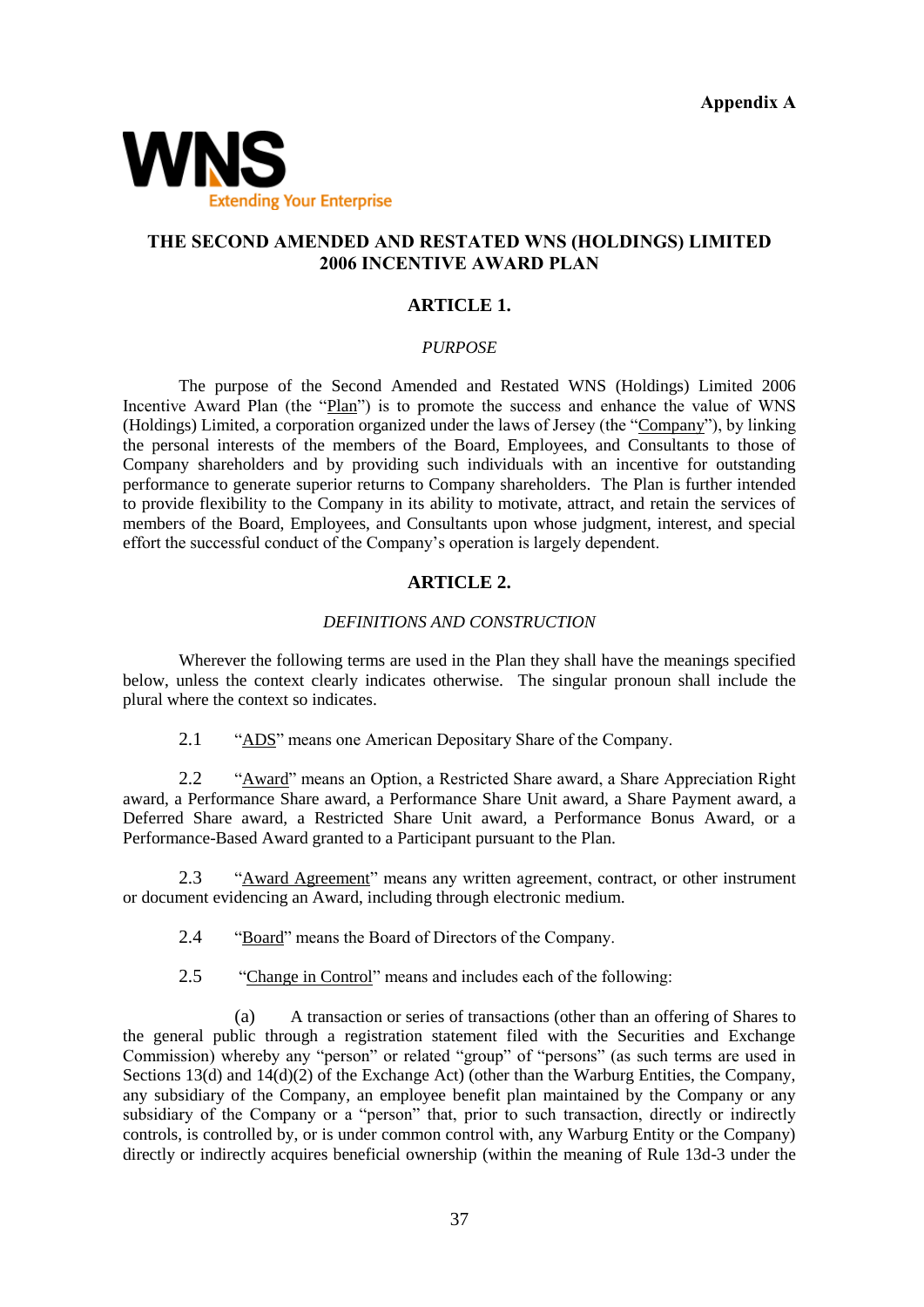Exchange Act) of securities of the Company possessing more than 50% of the total combined voting power of the Company's securities outstanding immediately after such acquisition; or

(b) During any period of two consecutive years, individuals who, at the beginning of such period, constitute the Board together with any new director(s) ( director designated by a person who shall have entered into an agreement with the Company to effect a transaction described in Section 2.5(a) hereof or Section 2.5(c) hereof) whose election by the Board or nomination for election by the Company's shareholders was approved by a vote of at least two-thirds of the directors then still in office who either were directors at the beginning of the two-year period or whose election or nomination for election was previously so approved, cease for any reason to constitute a majority thereof; or

(c) The consummation by the Company (whether directly involving the Company or indirectly involving the Company through one or more intermediaries) of (x) a merger, consolidation, reorganization, or business combination or (y) a sale or other disposition of all or substantially all of the Company's assets in any single transaction or series of related transactions or (z) the acquisition of assets or shares of another entity, in each case other than a transaction:

(i) Which results in the Company's voting securities outstanding immediately before the transaction continuing to represent (either by remaining outstanding or by being converted into voting securities of the Company or the person that, as a result of the transaction, controls, directly or indirectly, the Company or owns, directly or indirectly, all or substantially all of the Company's assets or otherwise succeeds to the business of the Company (the Company or such person, the "Successor Entity")) directly or indirectly, at least a majority of the combined voting power of the Successor Entity's outstanding voting securities immediately after the transaction, and

(ii) After which no person or group, other than the Warburg Entities or any affiliate thereof, beneficially owns voting securities representing 50% or more of the combined voting power of the Successor Entity; *provided, however,* be treated for purposes of this Section  $2.5(c)(ii)$  as beneficially owning 50% or more of combined voting power of the Successor Entity solely as a result of the voting power held in the Company prior to the consummation of the transaction; or

Company.

(d) The Company's shareholders approve a liquidation or dissolution of the

Notwithstanding anything herein or in any Award Agreement to the contrary, if a Change in Control constitutes a payment event with respect to any Award that is subject to United States income tax and which provides for a deferral of compensation that is subject to Section 409A of the Code, the transaction or event described in subsection (a), (b), (c) or (d) must also constitute a "change in control event," as defined in Treasury Regulation  $\S1.409A-3(i)(5)$ , in order to constitute a Change in Control for purposes of payment of such Award.

2.6 — "Code" means the Internal Revenue Code of 1986, as amended.

2.7 
"Committee" means the committee of the Board described in Article 12 hereof.

2.8 • "Consultant" means any consultant or adviser if: (a) the consultant or adviser renders bona fide services to the Company; (b) the services rendered by the consultant or adviser are not in connection with the offer or sale of securities in a capital-raising transaction and do not directly or indirectly promote or maintain a market for the Company's securities; and (c) the consultant or adviser is a natural person who has contracted directly with the Company or any Subsidiary to render such services.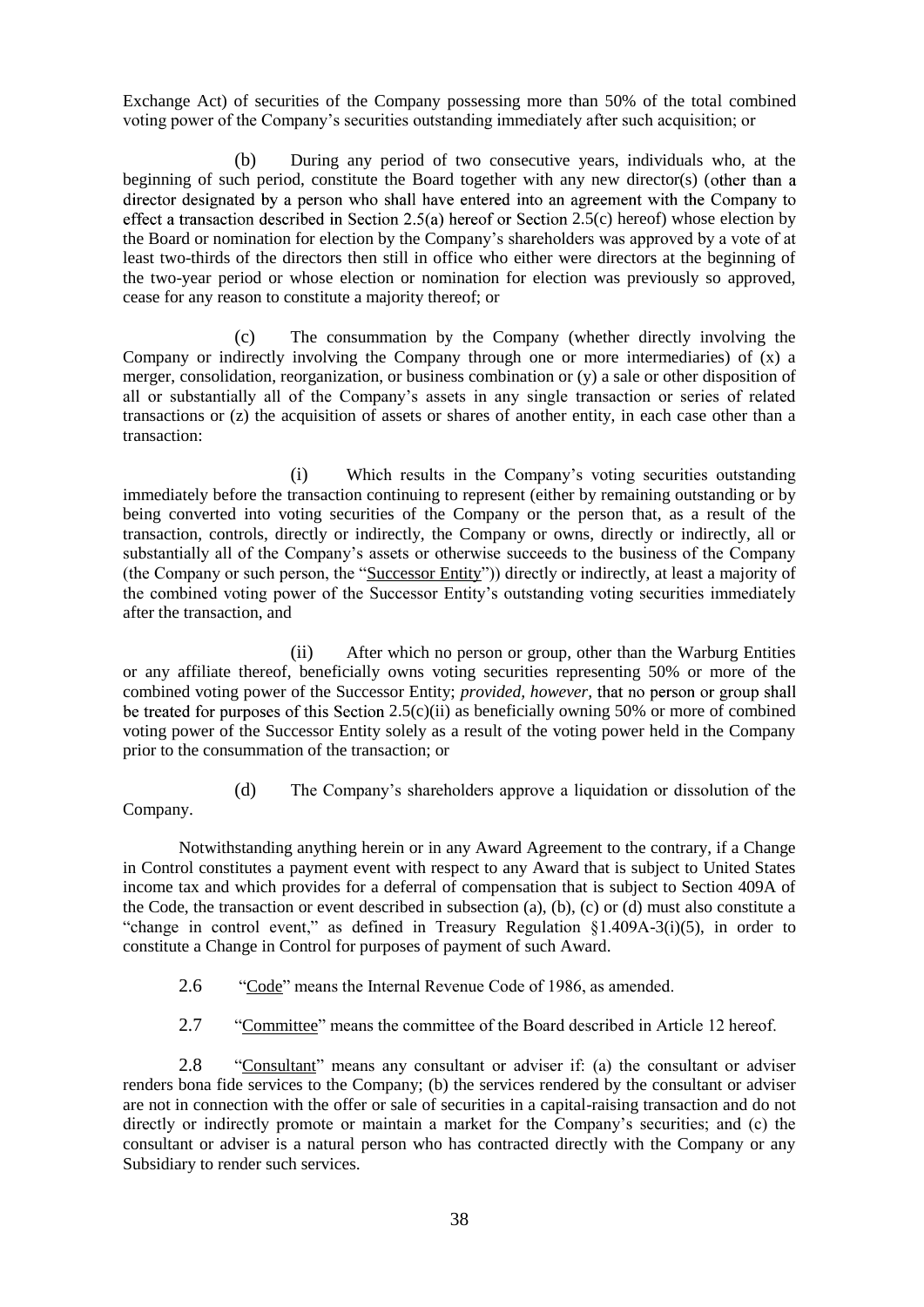2.9 
"Covered Employee" means an Employee who is, or could be, a "covered employee" within the meaning of Section  $162(m)$  of the Code.

2.10 — "Deferred Share" means a right to receive a specified number of Shares or ADSs during specified time periods pursuant to Section 8.4 hereof.

2.11 **The Solution** means that the Participant qualifies to receive long-term disability payments under the Company's long-term disability insurance program, as it may be amended from time to time. Notwithstanding anything herein or in any Award Agreement to the contrary, if a Disability constitutes a payment event with respect to any Award that is subject to United States income tax and which provides for a deferral of compensation that is subject to Section 409A of the Code, the Participant shall only experience a Disability hereunder for purposes of the payment of such Award if the Participant is "disabled" within the meaning of Treasury Regulation Section 1.409A-3(i)(4).

2.12 "Effective Date" shall have the meaning set forth in Section 13.1 hereof.

2.13 • "Eligible Individual" means any person who is an Employee, a Consultant or an Independent Director, as determined by the Committee.

2.14 — "Employee" means any officer or other employee (as defined in accordance with Section 3401(c) of the Code) of the Company or any Subsidiary.

2.15 "Equity Restructuring" shall mean a nonreciprocal transaction between the Company and its shareholders, such as a Share dividend, Share split, spin-off, rights offering or recapitalization through a large, nonrecurring cash dividend, that affects the number or kind of Shares (or other securities of the Company) or the Share price of Common Stock (or other securities) and causes a change in the per Share value of the Common Stock underlying outstanding Awards.

2.16 — "Exchange Act" means the Securities Exchange Act of 1934, as amended.

2.17 "Fair Market Value" means, as of any given date, (a) if the Shares are listed on any established stock exchange or a national market system, the closing price of a Share as reported in the *Wall Street Journal* (or such other source as the Board may deem reliable for such purposes) for such date or, if no sale occurred on such date, the first trading date immediately prior to such date during which a sale occurred, or (b) if the Shares are not traded on an exchange but are quoted on a quotation system, (i) the last sales price of a Share on such date, or (ii) if no sales occur on such date, the mean between the closing representative bid and asked prices for a Share on such date or, if no prices are reported on such date, the first date immediately prior to such date on which sales prices or bid and asked prices, as applicable, are reported by such quotation system; or (c) if the Shares are not publicly traded or, with respect to any non-Share based Award or the settlement of an Award, the fair market value established by the Committee acting in good faith.

2.18 ―Full Value Award‖ means any Award other than an Option or other Award for which the Participant pays the intrinsic value (whether directly or by forgoing a right to receive a payment from the Company).

2.19 ―Incentive Stock Option‖ means an Option that is intended to meet the requirements of Section 422 of the Code or any successor provision thereto.

2.20 • "Independent Director" means a member of the Board who is not an Employee of the Company.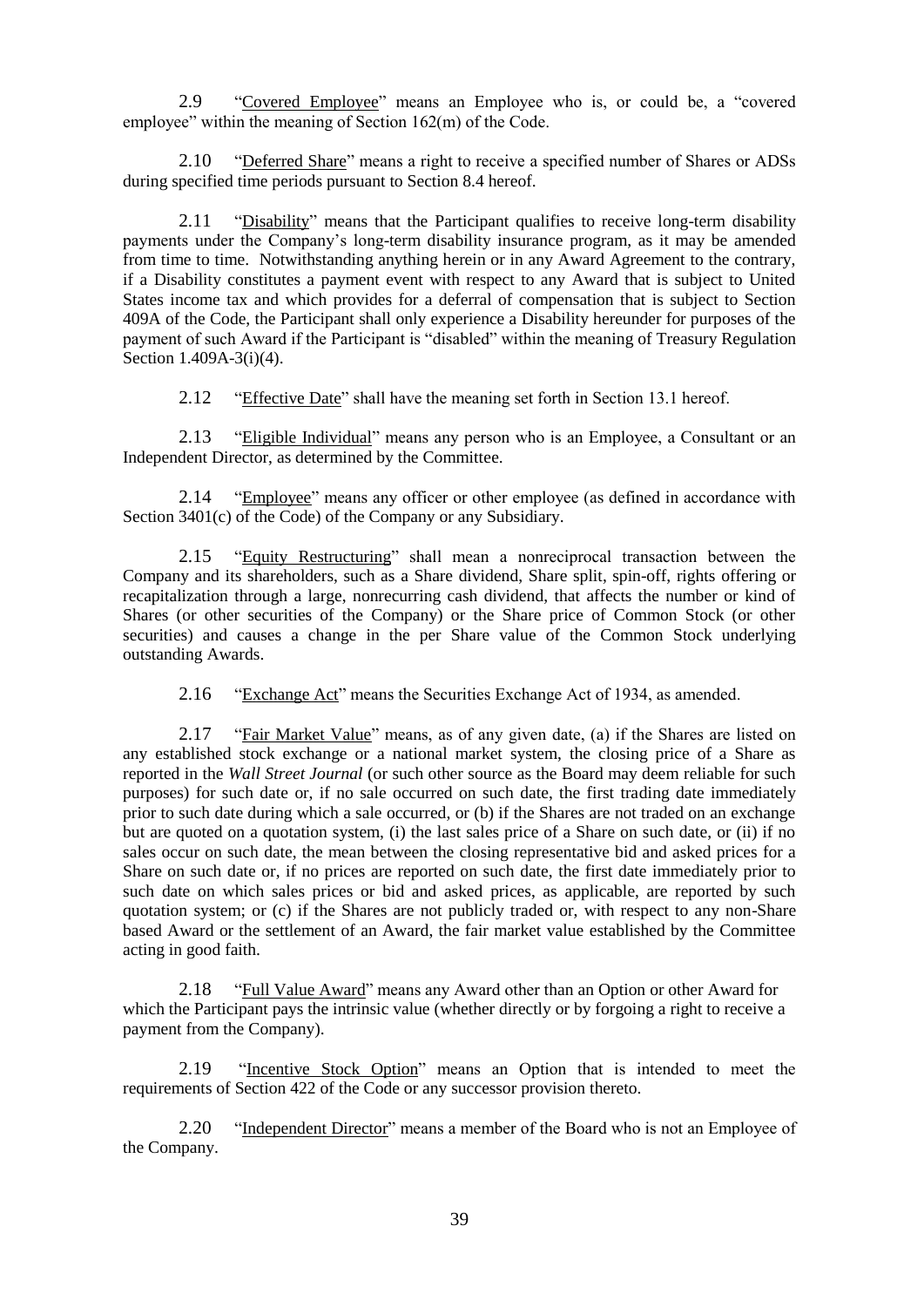2.21 • "Non-Employee Director" means a member of the Board who qualifies as a "Non-Employee Director" as defined in Rule  $16b-3(b)$  (3) under the Exchange Act, or any successor rule.

2.22 ―Non-Qualified Option‖ means an Option that is not intended to be an Incentive Stock Option.

2.23 ―Option‖ means a right granted to a Participant pursuant to Article 5 hereof to purchase a specified number of Shares or ADSs at a specified price during specified time periods. An Option may be either an Incentive Stock Option or a Non-Qualified Option.

2.24 **••** "Participant" means any Eligible Individual who, as a member of the Board or Employee, has been granted an Award pursuant to the Plan.

2.25 ―Performance-Based Award‖ means an Award granted to selected Covered Employees which the Committee determines shall be subject to the terms and conditions set forth in Article 9 hereof. All Performance-Based Awards are intended to qualify as Qualified Performance-Based Compensation.

2.26 ―Performance Bonus Award‖ has the meaning set forth in Section 8.6 hereof.

2.27 ―Performance Criteria‖ means the criteria that the Committee selects for purposes of establishing the Performance Goal or Performance Goals for a Participant for a Performance Period. The Performance Criteria that will be used to establish Performance Goals are limited to the following: net earnings (either before or after interest, taxes, depreciation and amortization), economic value-added, sales or revenue, net income (either before or after taxes and share-based compensation), operating earnings, cash flow (including, but not limited to, operating cash flow and free cash flow), cash flow return on capital, return on net assets, return on shareholders' equity, return on assets, return on capital, shareholder returns, return on sales, gross or net profit margin, productivity, expense, margins, operating efficiency, customer satisfaction, working capital, earnings per share, price per Share or ADS, and market share, any of which may be measured either in absolute terms by comparison to comparable performance in an earlier period or periods, or as compared to results of a peer group, industry index, or other company or companies. The Committee shall define in an objective fashion the manner of calculating the Performance Criteria it selects to use for such Performance Period for such Participant.

2.28 ―Performance Goals‖ means, for a Performance Period, the goals established in writing by the Committee for the Performance Period based upon the Performance Criteria. Depending on the Performance Criteria used to establish such Performance Goals, the Performance Goals may be expressed in terms of overall Company performance or the performance of a division, business unit, or an individual. The Committee, in its discretion, may, within the time prescribed by Section 162(m) of the Code, adjust or modify the calculation of Performance Goals for such Performance Period in order to prevent the dilution or enlargement of the rights of Participants (a) in the event of, or in anticipation of, any unusual or extraordinary corporate item, transaction, event, or development, or (b) in recognition of, or in anticipation of, any other unusual or nonrecurring events affecting the Company, or the financial statements of the Company, or in response to, or in anticipation of, changes in applicable laws, regulations, accounting principles, or business conditions.

2.29 ―Performance Period‖ means the one or more periods of time, which may be of varying and overlapping durations, as the Committee may select, over which the attainment of one or more Performance Goals will be measured for the purpose of determining a Participant's right to, and the payment of, a Performance-Based Award.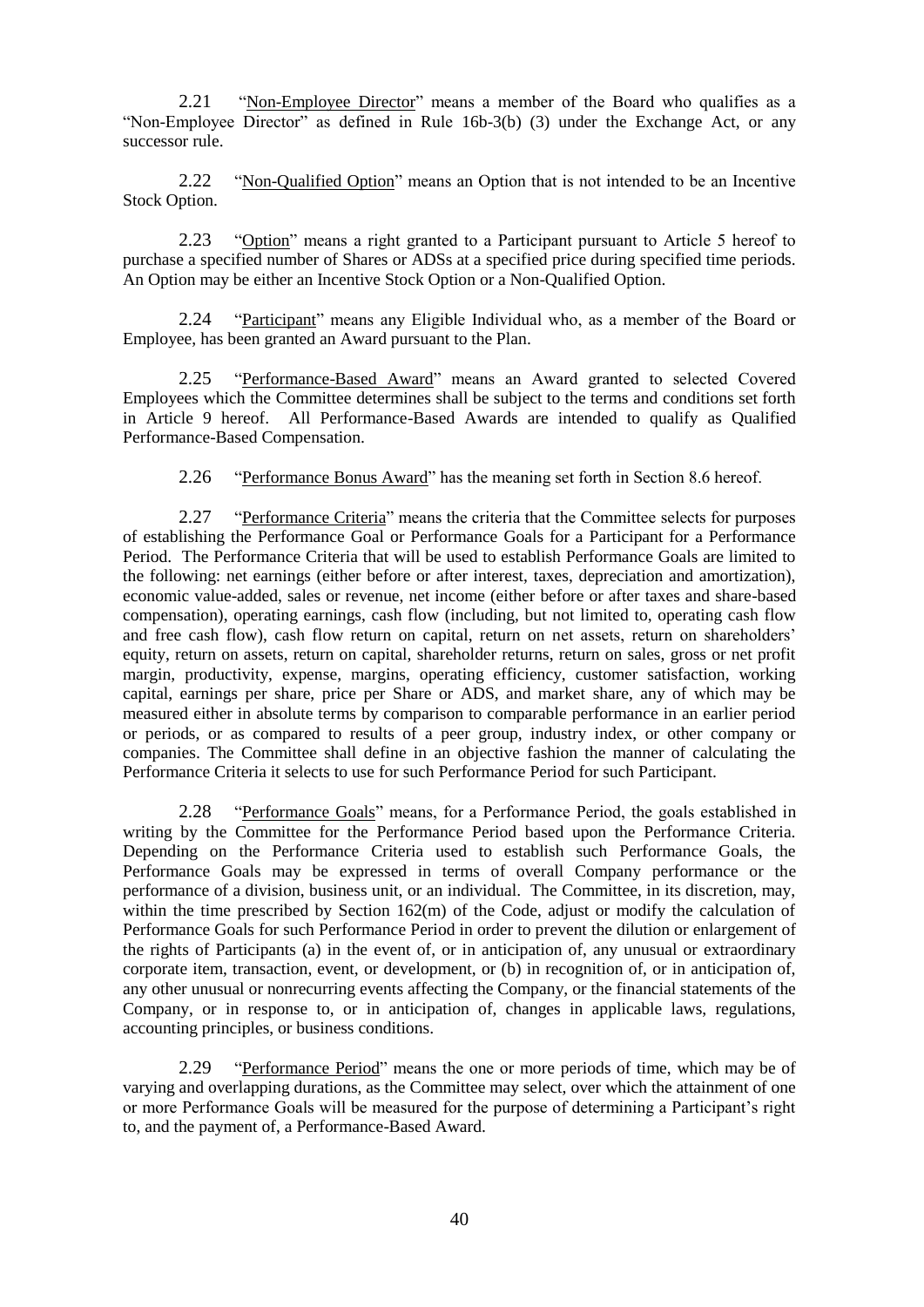2.30 **••** Performance Share" means a right granted to a Participant pursuant to Section 8.1 hereof, to receive Shares, the payment of which is contingent upon achieving certain Performance Goals or other performance-based targets established by the Committee.

2.31 **••** "Performance Share Unit" means a right granted to a Participant pursuant to Section 8.2 hereof, to receive Shares or ADSs, the payment of which is contingent upon achieving certain Performance Goals or other performance-based targets established by the Committee.

2.32 "Plan" means this Amended and Restated WNS (Holdings) Limited 2006 Incentive Award Plan, as it may be amended from time to time.

2.33 **••** "Prior Plan" means the WNS (Holdings) Limited, Jersey 2002 Stock Incentive Plan, as such plan may be amended from time to time.

2.34 — "Qualified Performance-Based Compensation" means any compensation that is intended to qualify as "qualified performance-based compensation" as described in Section 162(m) (4) (C) of the Code.

2.35 **•• "Restricted Shares"** means Shares or ADSs awarded to a Participant pursuant to Article 6 hereof that is subject to certain restrictions and may be subject to risk of forfeiture.

2.36 • "Restricted Share Unit" means an Award granted pursuant to Section 8.5 hereof.

2.37 **Securities Act**" shall mean the Securities Act of 1933, as amended.

2.38 — "Share" means an ordinary share of the Company, par value 10 pence per share, and such other securities of the Company that may be substituted for Shares pursuant to Article 11 hereof.

2.39 — "Share Appreciation Right" or "SAR" means a right granted pursuant to Article 7 hereof to receive a payment equal to the excess of the Fair Market Value of a specified number of Shares or ADSs on the date the SAR is exercised over the Fair Market Value on the date the SAR was granted as set forth in the applicable Award Agreement.

2.40 **••** Share Payment" means (a) a payment in the form of Shares or ADSs, or (b) an option or other right to purchase Shares or ADSs, as part of any bonus, deferred compensation or other arrangement, made in lieu of all or any portion of the compensation, granted pursuant to Section 8.3 hereof.

2.41 **Subsidiary** means any "subsidiary corporation" as defined in Section 424(f) of the Code and any applicable regulations promulgated thereunder or any other entity of which a majority of the outstanding voting shares or voting power is beneficially owned directly or indirectly by the Company.

2.42 ―Warburg Entities‖ means Warburg, Pincus International Partners, L.P., a Delaware limited partnership; Warburg, Pincus Private Equity VIII, L.P., a Delaware limited partnership; Warburg, Pincus Netherlands International Partners 1, C.V., a Commanditaire Ventooschap organized under the laws of the Netherlands; and Warburg, Pincus Netherlands International Partners II, C.V., a Commanditaire Ventooschap organized under the laws of the **Netherlands** 

## **ARTICLE 3.**

#### *SHARES SUBJECT TO THE PLAN*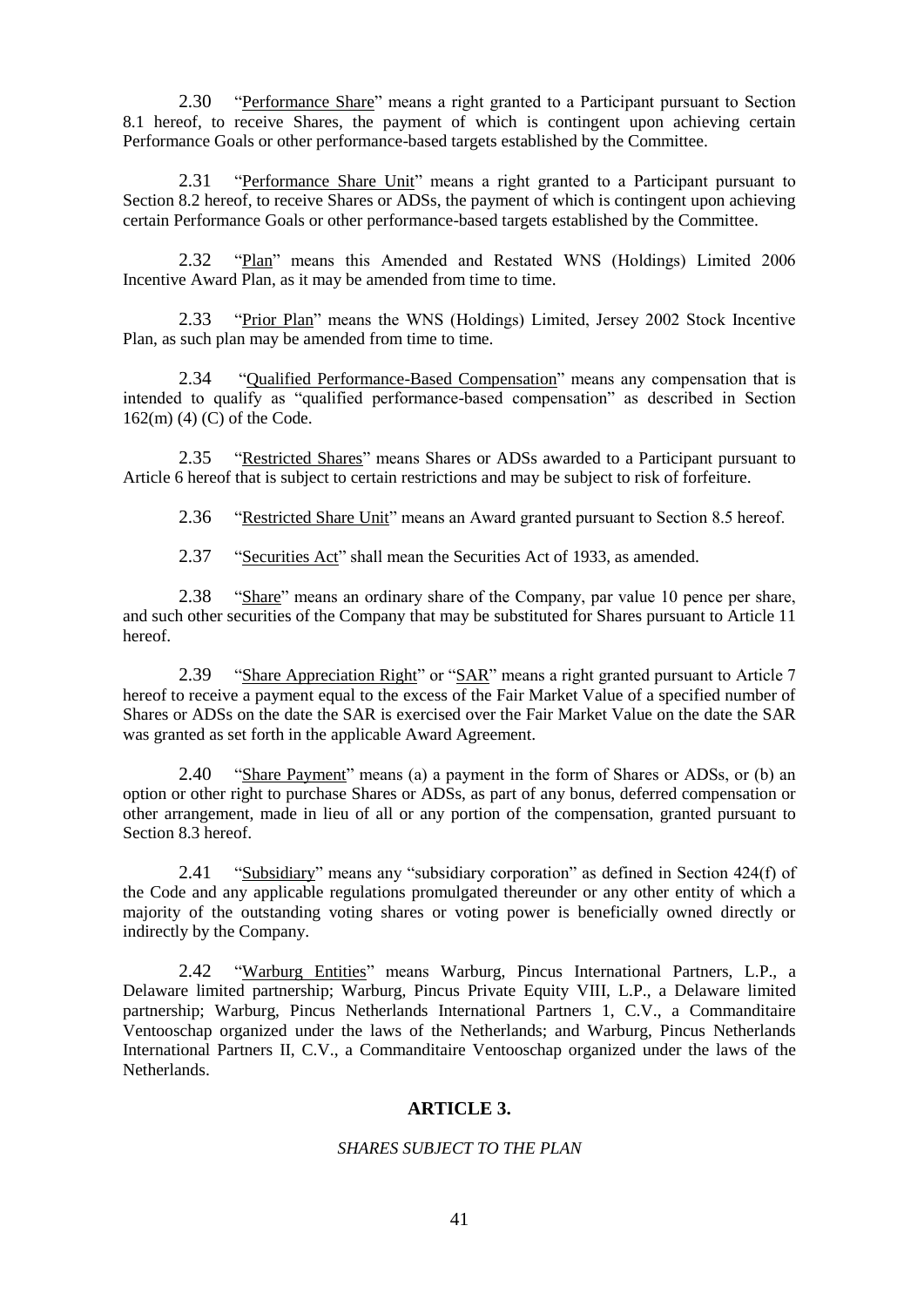# 3.1 Number of Shares and ADSs.

(a) Subject to Article 11 and Section 3.1(b), the aggregate number of Shares and ADSs, in the aggregate, which may be issued or transferred pursuant to Awards under the Plan shall be equal to the sum of (x) six million and two hundred thousand (6,200,000), and (y) any Shares or ADSs which as of the Effective Date are available for issuance under the Prior Plan, and (z) any Shares or ADSs subject to awards under the Prior Plan which terminate, expire, lapse for ay reason or are settled in cash on or after the Effective Date. In order that the applicable regulations under the Code relating to Incentive Stock Options be satisfied, the maximum number of Shares and ADSs that may be delivered under the Plan upon the exercise of Incentive Stock Options shall be that number of shares specified in Section  $3.\overline{1}(a)(x)$  above.

(b) To the extent that an Award terminates, expires, or lapses for any reason, or is settled in cash, any Shares or ADSs subject to the Award shall again be available for the grant of an Award pursuant to the Plan. Any Shares or ADSs tendered or withheld to satisfy the grant or exercise price or tax withholding obligation pursuant to any Award shall not subsequently be available for grant of an Award pursuant to the Plan. To the extent permitted by applicable law or any exchange rule, Shares and ADSs issued in assumption of, or in substitution for, any outstanding awards of any entity acquired in any form of combination by the Company or any Subsidiary shall not be counted against Shares and ADSs available for grant pursuant to this Plan. To the extent that a SAR is exercised for, or settled in, Shares or ADSs, the full number of shares or ADSs subject to such SAR shall be counted for purposes of calculating the aggregate number of Shares and ADSs available for issuance under the Plan as set forth in Section 3.1(a), regardless of the actual number of shares or ADSs issued upon such exercise or settlement. Notwithstanding the provisions of this Section 3.1(b), no Shares or ADSs may again be optioned, granted or awarded if such action would cause an Incentive Stock Option to fail to qualify as an incentive stock option under Section 422 of the Code.

3.2 Shares and ADSs Distributed. Any Shares or ADSs distributed pursuant to an Award may consist, in whole or in part, of authorized and unissued Shares or ADSs, treasury Shares or ADSs, or Shares or ADSs purchased on the open market.

3.3 Limitation on Number of Shares and ADSs Subject to Awards. Notwithstanding any provision in the Plan to the contrary, and subject to Article 11 hereof, the maximum number of Shares and ADSs with respect to one or more Awards that may be granted to any one Participant during any calendar year shall be 500,000 and the maximum amount that may be paid in cash with respect to one or more Awards to any one Participant which are not denominated in Shares or ADSs or otherwise for which the foregoing limitation would not be an effective limitation, the maximum amount that may be paid in cash during any calendar year shall be \$10,000,000.

# **ARTICLE 4.**

## *ELIGIBILITY AND PARTICIPATION*

4.1 Eligibility. Each Eligible Individual shall be eligible to be granted one or more Awards pursuant to the Plan.

4.2 Participation. Subject to the provisions of the Plan, the Committee may, from time to time, select from among all Eligible Individuals, those to whom Awards shall be granted and shall determine the nature and amount of each Award. No Eligible Individual shall have any right to be granted an Award pursuant to this Plan.

4.3 Foreign Participants. Notwithstanding any provision of the Plan to the contrary, in order to comply with the laws in other countries in which the Company and its Subsidiaries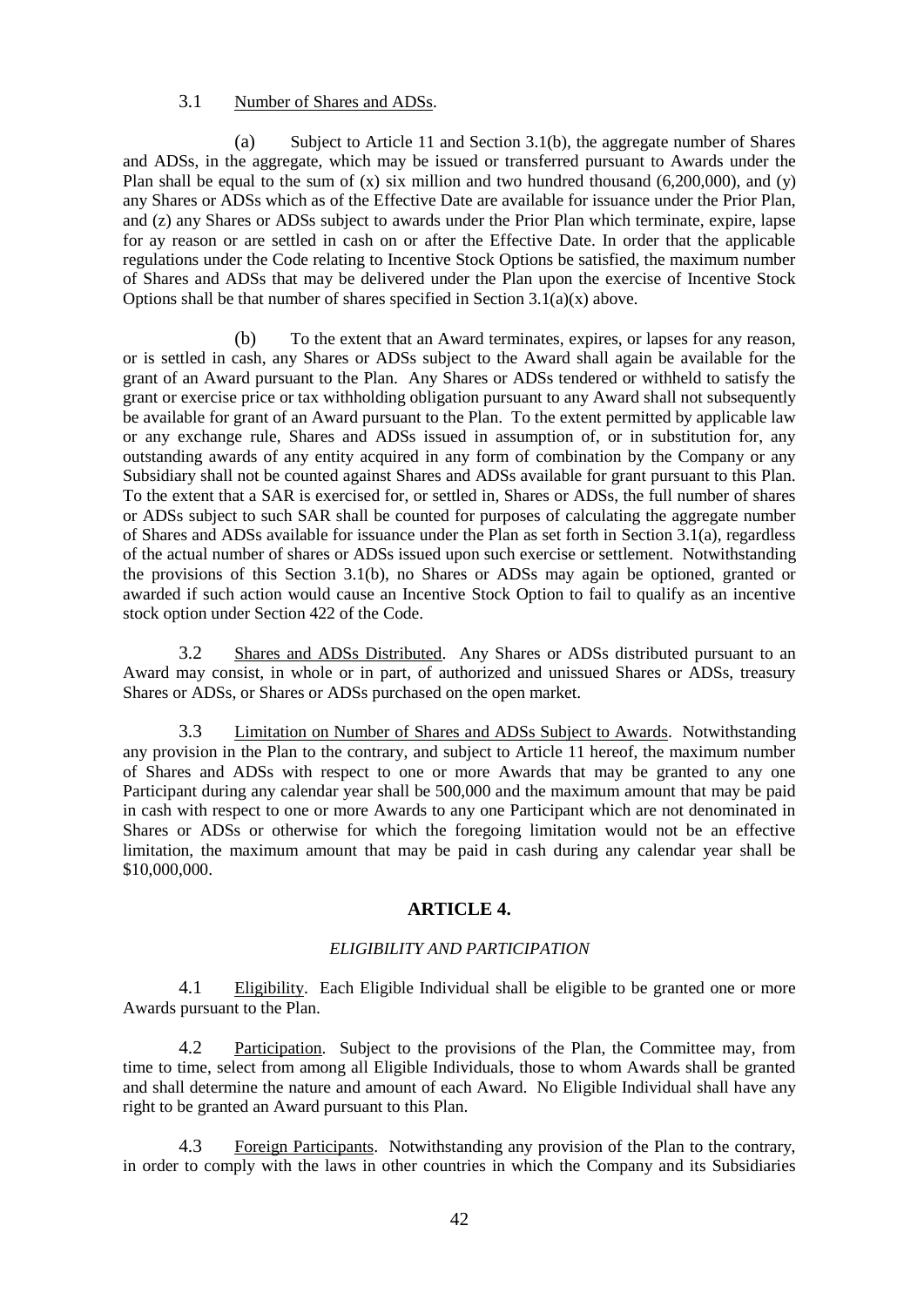operate or have Eligible Individuals, the Committee, in its sole discretion, shall have the power and authority to: (i) determine which Subsidiaries shall be covered by the Plan; (ii) determine which Eligible Individuals outside the United States are eligible to participate in the Plan; (iii) modify the terms and conditions of any Award granted to Eligible Individuals outside the United States to comply with applicable foreign laws; (iv) establish sub plans and modify exercise procedures and other terms and procedures, to the extent such actions may be necessary or advisable (any such sub plans and/or modifications shall be attached to this Plan as appendices); *provided, however*, that no such sub plans and/or modifications shall increase the share limitations contained in Sections 3.1 and 3.3 hereof; and (v) take any action, before or after an Award is made, that it deems advisable to obtain approval or comply with any necessary local governmental regulatory exemptions or approvals. Notwithstanding the foregoing, the Committee may not take any actions hereunder, and no Awards shall be granted, that would violate the Exchange Act, the Code, any securities law or governing statute or any other applicable law.

#### **ARTICLE 5.**

#### *OPTIONS*

5.1 General. The Committee is authorized to grant Options to Participants on the following terms and conditions:

(a) Exercise Price. The exercise price per Share subject to an Option shall be determined by the Committee and set forth in the Award Agreement; *provided*, that, subject to Section 5.2(b) hereof, the per share exercise price for any Option shall not be less than 100% of the Fair Market Value of a Share on the date of grant.

(b) Time and Conditions of Exercise. The Committee shall determine the time or times at which an Option may be exercised in whole or in part; *provided*, that the term of any Option granted under the Plan shall not exceed ten years. The Committee shall also determine the performance or other conditions, if any, that must be satisfied before all or part of an Option may be exercised.

(c) Payment. The Committee shall determine the methods by which the exercise price of an Option may be paid, the form of payment, including, without limitation: (i) cash, (ii) Shares or ADSs having a fair market value on the date of delivery equal to the aggregate exercise price of the Option or exercised portion thereof, including shares or ADSs that would otherwise be issuable or transferable upon exercise of the Option, or (iii) other property acceptable to the Committee (including through the delivery of a notice that the Participant has placed a market sell order with a broker with respect to Shares or ADSs then issuable upon exercise of the Option, and that the broker has been directed to pay a sufficient portion of the net proceeds of the sale to the Company in satisfaction of the Option exercise price; *provided*, that payment of such proceeds is then made to the Company at such time as may be required by the Company, not later than the settlement of such sale), and the methods by which Shares or ADSs shall be delivered or deemed to be delivered to Participants. Notwithstanding any other provision of the Plan to the contrary, no Participant who is a member of the Board or an "executive officer" of the Company within the meaning of Section 13(k) of the Exchange Act shall be permitted to pay the exercise price of an Option, or continue any extension of credit with respect to the exercise price of an Option with a loan from the Company or a loan arranged by the Company in violation of Section 13(k) of the Exchange Act.

(d) Evidence of Grant. All Options shall be evidenced by an Award Agreement between the Company and the Participant. The Award Agreement shall include such additional provisions as may be specified by the Committee.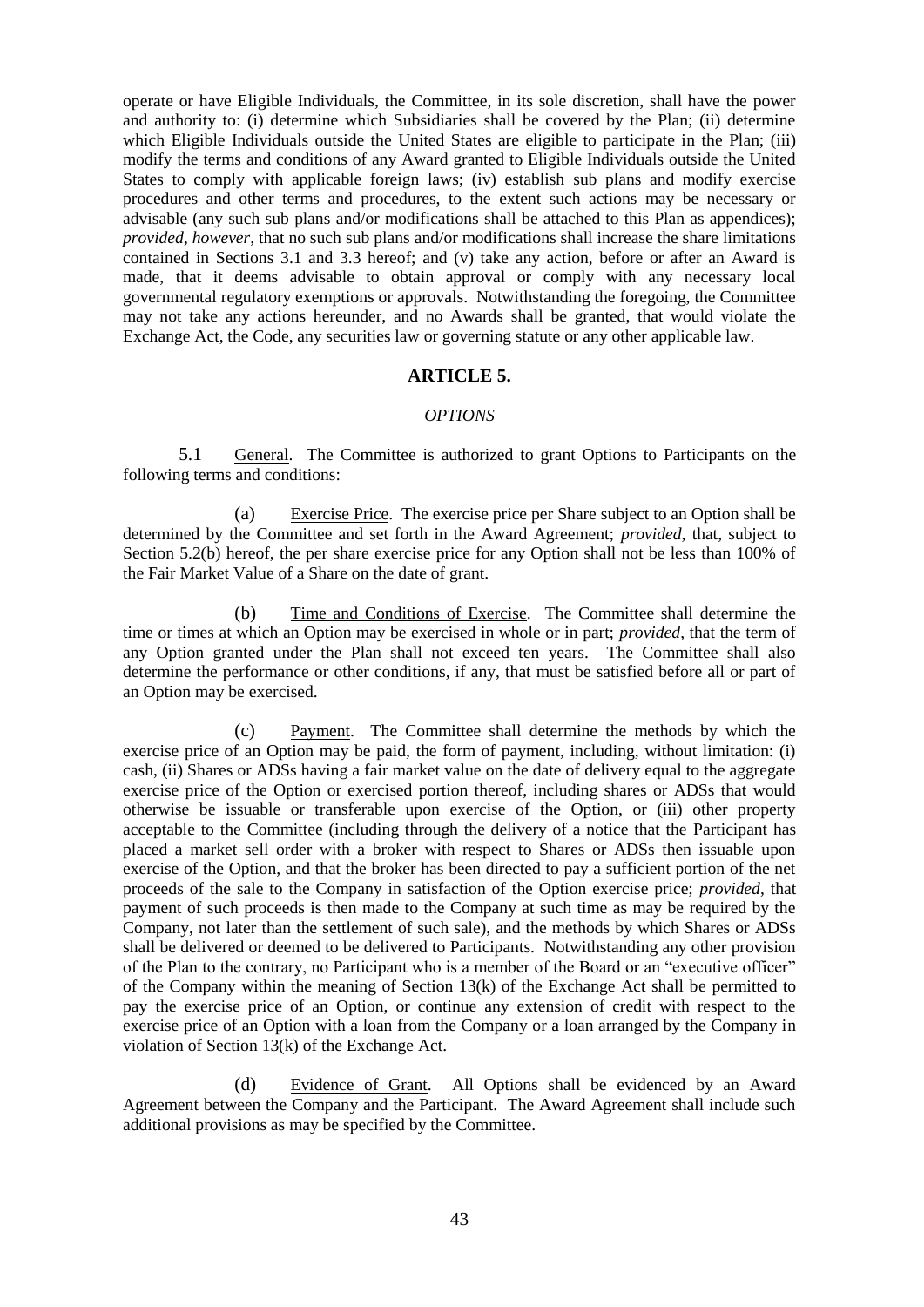5.2 Incentive Stock Options. Incentive Stock Options shall be granted only to employees of the Company or any "parent corporation" or "subsidiary corporation" of the Company within the meaning of Section 424(e) and 424(f), respectively, of the Code, and the terms of any Incentive Stock Options granted pursuant to the Plan, in addition to the requirements of Section 5.1 hereof, must comply with the provisions of this Section 5.2.

(a) Dollar Limitation. The aggregate Fair Market Value (determined as of the time the Option is granted) of all Shares or ADSs with respect to which Incentive Stock Options are first exercisable by a Participant in any calendar year may not exceed \$100,000 or such other limitation as imposed by Section 422(d) of the Code, or any successor provision. To the extent that Incentive Stock Options are first exercisable by a Participant in excess of such limitation, the excess shall be considered Non-Qualified Options.

(b) Ten Percent Owners. An Incentive Stock Option may not be granted to any individual who, at the date of grant, owns shares possessing more than ten percent of the total combined voting power of all classes of stock of the Company or any "parent corporation" or "subsidiary corporation" of the Company within the meaning of Section  $424(e)$  and  $424(f)$ , respectively, of the Code, unless such Option is granted at a price that is not less than 110% of Fair Market Value on the date of grant and the Option is exercisable for no more than five years from the date of grant.

(c) Notice of Disposition. The Participant shall give the Company prompt notice of any disposition of Shares or ADSs acquired by exercise of an Incentive Stock Option within (i) two years from the date of grant of such Incentive Stock Option or (ii) one year after the transfer of such Shares or ADSs to the Participant.

(d) Right to Exercise. During a Participant's lifetime, an Incentive Stock Option may be exercised only by the Participant.

(e) Failure to Meet Requirements. Any Option (or portion thereof) purported to be an Incentive Stock Option, which, for any reason, fails to meet the requirements of Section 422 of the Code shall be considered a Non-Qualified Option.

## **ARTICLE 6.**

## *RESTRICTED SHARE AWARDS*

6.1 Grant of Restricted Shares. The Committee is authorized to make Awards of Restricted Shares to any Participant selected by the Committee in such amounts and subject to such terms and conditions as determined by the Committee. All Awards of Restricted Shares shall be evidenced by an Award Agreement.

6.2 Issuance and Restrictions. Subject to Section 10.6, Restricted Shares shall be subject to such restrictions on transferability and other restrictions as the Committee may impose (including, without limitation, limitations on the right to vote Restricted Shares or the right to receive dividends on the Restricted Shares). These restrictions may lapse separately or in combination at such times, pursuant to such circumstances, in such installments, or otherwise, as the Committee determines at the time of the grant of the Award or thereafter.

6.3 Forfeiture. Except as otherwise determined by the Committee at the time of the grant of the Award or thereafter, upon termination of employment or service during the applicable restriction period, Restricted Shares that is at that time subject to restrictions shall be forfeited; *provided, however*, that except as otherwise provided by Section 10.6, the Committee may (a) provide in any Restricted Share Award Agreement that restrictions or forfeiture conditions relating to Restricted Shares will lapse in whole or in part in the event of terminations resulting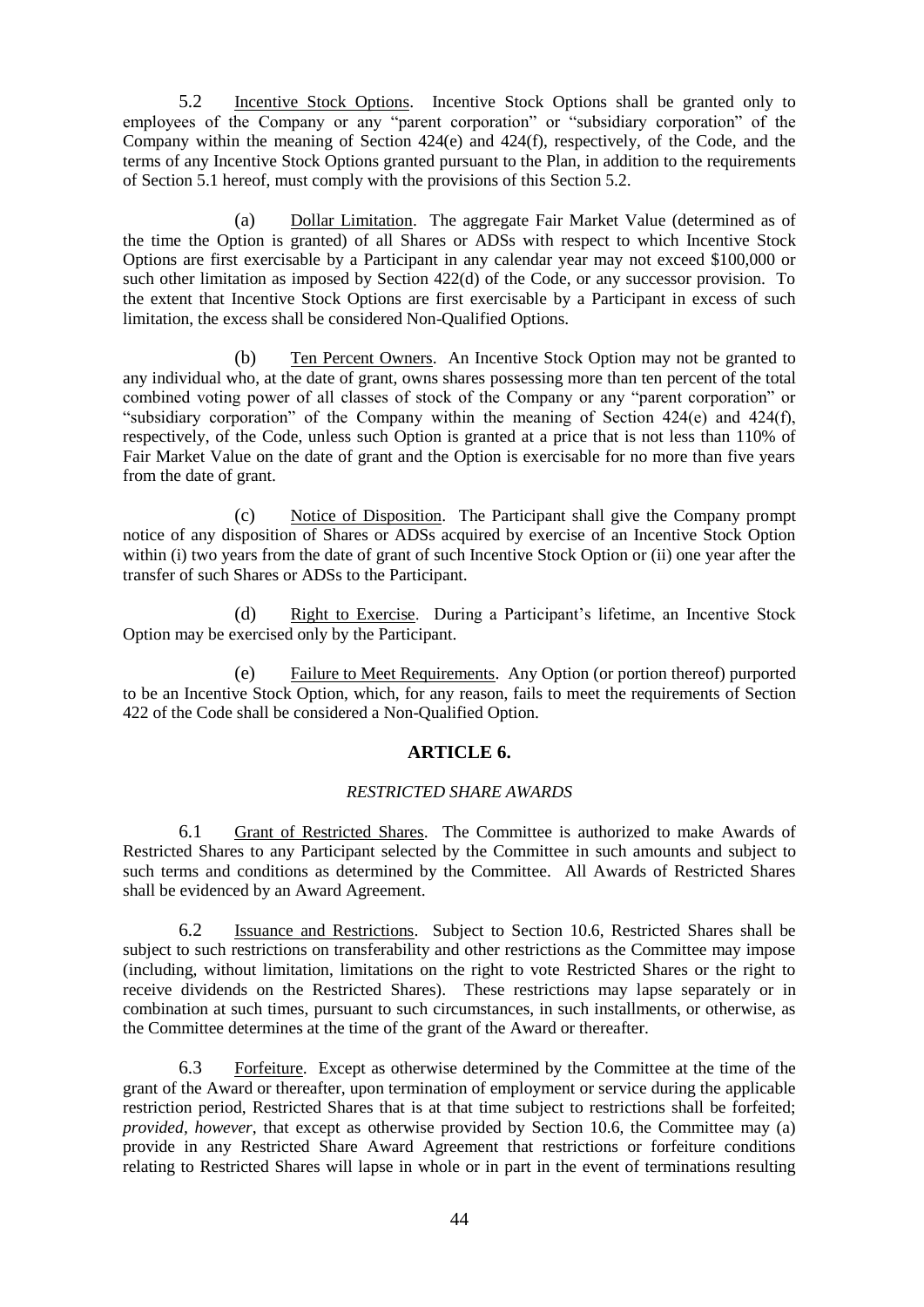from specified causes, and (b) provide in other cases for the lapse in whole or in part of restrictions or forfeiture conditions relating to Restricted Shares.

6.4 Certificates for Restricted Shares. Restricted Shares granted pursuant to the Plan may be evidenced in such manner as the Committee shall determine. If certificates representing Restricted Shares or ADSs are registered in the name of the Participant, certificates must bear an appropriate legend referring to the terms, conditions, and restrictions applicable to such Restricted Shares, and the Company may, at its discretion, retain physical possession of the certificate until such time as all applicable restrictions lapse.

# **ARTICLE 7.**

### *SHARE APPRECIATION RIGHTS*

## 7.1 Grant of Share Appreciation Rights.

(a) A Share Appreciation Right may be granted to any Participant selected by the Committee. A Share Appreciation Right shall be subject to such terms and conditions not inconsistent with the Plan as the Committee shall impose and shall be evidenced by an Award Agreement.

(b) A Share Appreciation Right shall entitle the Participant (or other person entitled to exercise the Share Appreciation Right pursuant to the Plan) to exercise all or a specified portion of the Share Appreciation Right (to the extent then exercisable pursuant to its terms) and to receive from the Company an amount equal to the product of (i) the excess of (A) the Fair Market Value of a Share on the date the Share Appreciation Right is exercised over (B) the Fair Market Value of a Share on the date the Share Appreciation Right was granted and (ii) the number of Shares or ADSs with respect to which the Share Appreciation Right is exercised, subject to any limitations the Committee may impose. The Committee shall determine the time or times at which a Share Appreciation Right may be exercised in whole or in part; *provided*, that the term of any Share Appreciation Right granted under the Plan shall not exceed ten years.

7.2 Payment and Limitations on Exercise.

(a) Subject to Section 7.2(b), payment of the amounts determined under Sections 7.1(b) above shall be in cash, in Shares (based on its Fair Market Value as of the date the Share Appreciation Right is exercised) or a combination of both, as determined by the Committee in the Award Agreement.

(b) To the extent any payment under Section 7.1(b) is effected in Shares, it shall be made subject to satisfaction of all provisions of Article 5 above pertaining to Options.

#### **ARTICLE 8.**

#### *OTHER TYPES OF AWARDS*

8.1 Performance Share Awards. Any Participant selected by the Committee may be granted one or more Performance Share awards which shall be denominated in a number of Shares or ADSs and which may be linked to any one or more of the Performance Criteria or other specific performance criteria determined appropriate by the Committee, in each case on a specified date or dates or over any period or periods determined by the Committee. In making such determinations, the Committee shall consider (among such other factors as it deems relevant in light of the specific type of award) the contributions, responsibilities and other compensation of the particular Participant.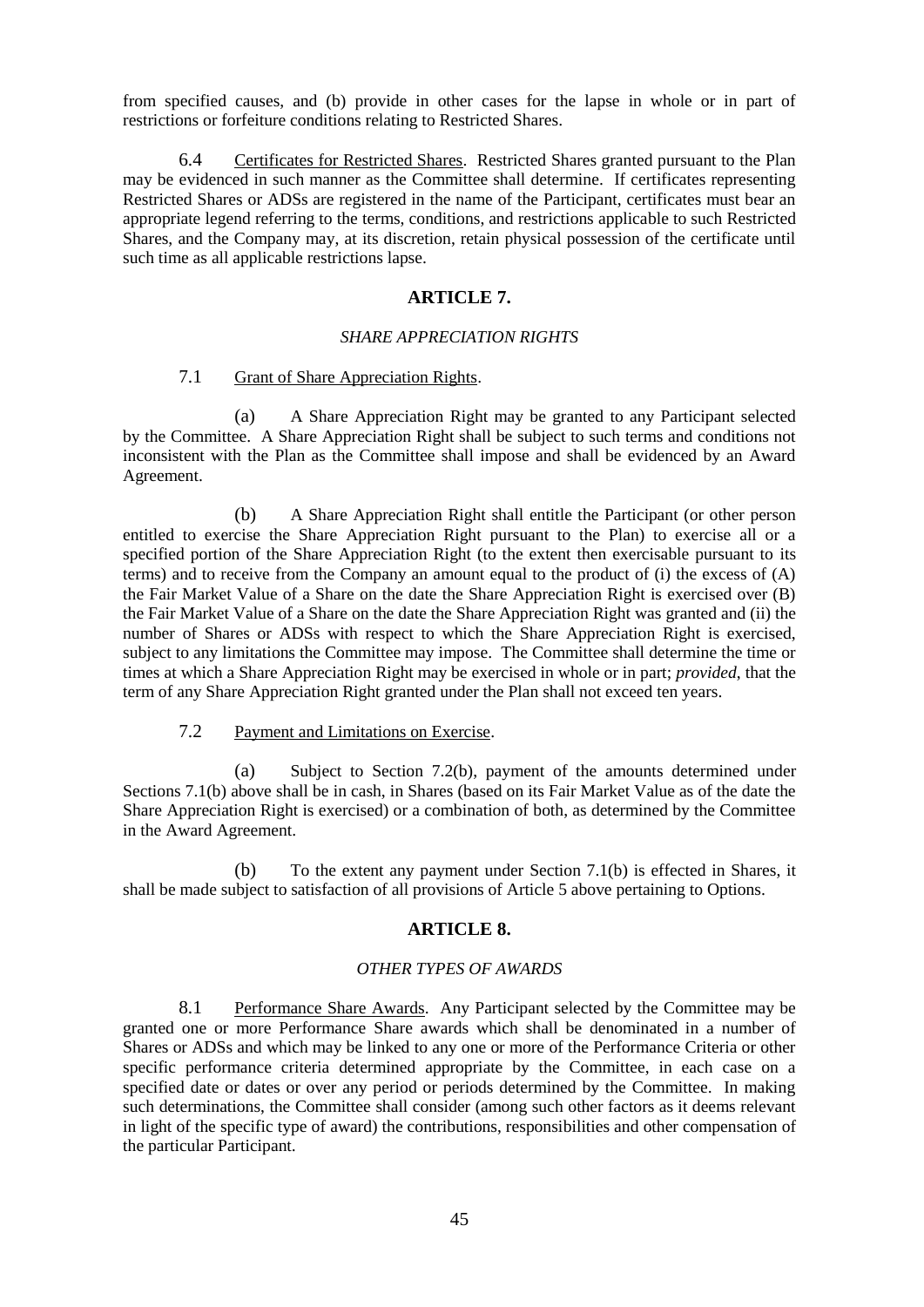8.2 Performance Share Units. Any Participant selected by the Committee may be granted one or more Performance Share Unit awards which shall be denominated in unit equivalent of Shares, ADSs and/or units of value including dollar value of Shares or ADSs and which may be linked to any one or more of the Performance Criteria or other specific performance criteria determined appropriate by the Committee, in each case on a specified date or dates or over any period or periods determined by the Committee. In making such determinations, the Committee shall consider (among such other factors as it deems relevant in light of the specific type of award) the contributions, responsibilities and other compensation of the particular Participant.

8.3 Share Payments. Any Participant selected by the Committee may receive Share Payments in the manner determined from time to time by the Committee. The number of shares or ADSs shall be determined by the Committee and may be based upon the Performance Criteria or other specific performance criteria determined appropriate by the Committee, determined on the date such Share Payment is made or on any date thereafter.

8.4 Deferred Shares. Any Participant selected by the Committee may be granted an award of Deferred Shares in the manner determined from time to time by the Committee. The number of Deferred Shares shall be determined by the Committee and may be linked to the Performance Criteria or other specific performance criteria determined to be appropriate by the Committee, in each case on a specified date or dates or over any period or periods determined by the Committee subject to Section 10.6. Shares underlying a Deferred Share award will not be issued until the Deferred Share award has vested, pursuant to a vesting schedule or performance criteria set by the Committee. Unless otherwise provided by the Committee, a Participant awarded Deferred Shares shall have no rights as a Company shareholder with respect to such Deferred Shares until such time as the Deferred Share Award has vested and the Shares underlying the Deferred Share Award has been issued. Notwithstanding anything herein to the contrary, any award of Deferred Shares that is subject to United State income tax shall be structured in a manner that complies with Section 409A of the Code or an available exemption therefrom.

8.5 Restricted Share Units. The Committee is authorized to make Awards of Restricted Share Units to any Participant selected by the Committee in such amounts and subject to such terms and conditions as determined by the Committee. At the time of grant, the Committee shall specify the date or dates on which the Restricted Share Units shall become fully vested and nonforfeitable, and may specify such conditions to vesting as it deems appropriate subject to Section 10.6. At the time of grant, the Committee shall specify the maturity date applicable to each grant of Restricted Share Units which shall be no earlier than the vesting date or dates of the Award and may be determined at the election of the grantee. On the maturity date, the Company shall, subject to Section 10.5(b) hereof, transfer to the Participant one unrestricted, fully transferable Share for each Restricted Share Unit scheduled to be paid out on such date and not previously forfeited.

8.6 Performance Bonus Awards. Any Participant selected by the Committee may be granted a cash bonus (a "Performance Bonus Award") payable upon the attainment of Performance Goals that are established by the Committee and relate to one or more of the Performance Criteria or other specific performance criteria determined to be appropriate by the Committee, in each case on a specified date or dates or over any period or periods determined by the Committee. Any such Performance Bonus Award paid to a Covered Employee may be a Performance-Based Award and be based upon objectively determinable bonus formulas established in accordance with Article 9 hereof.

8.7 Term. Except as otherwise provided herein, the term of any Award of Performance Shares, Performance Share Units, Share Payments, Deferred Shares or Restricted Share Units shall be set by the Committee in its discretion.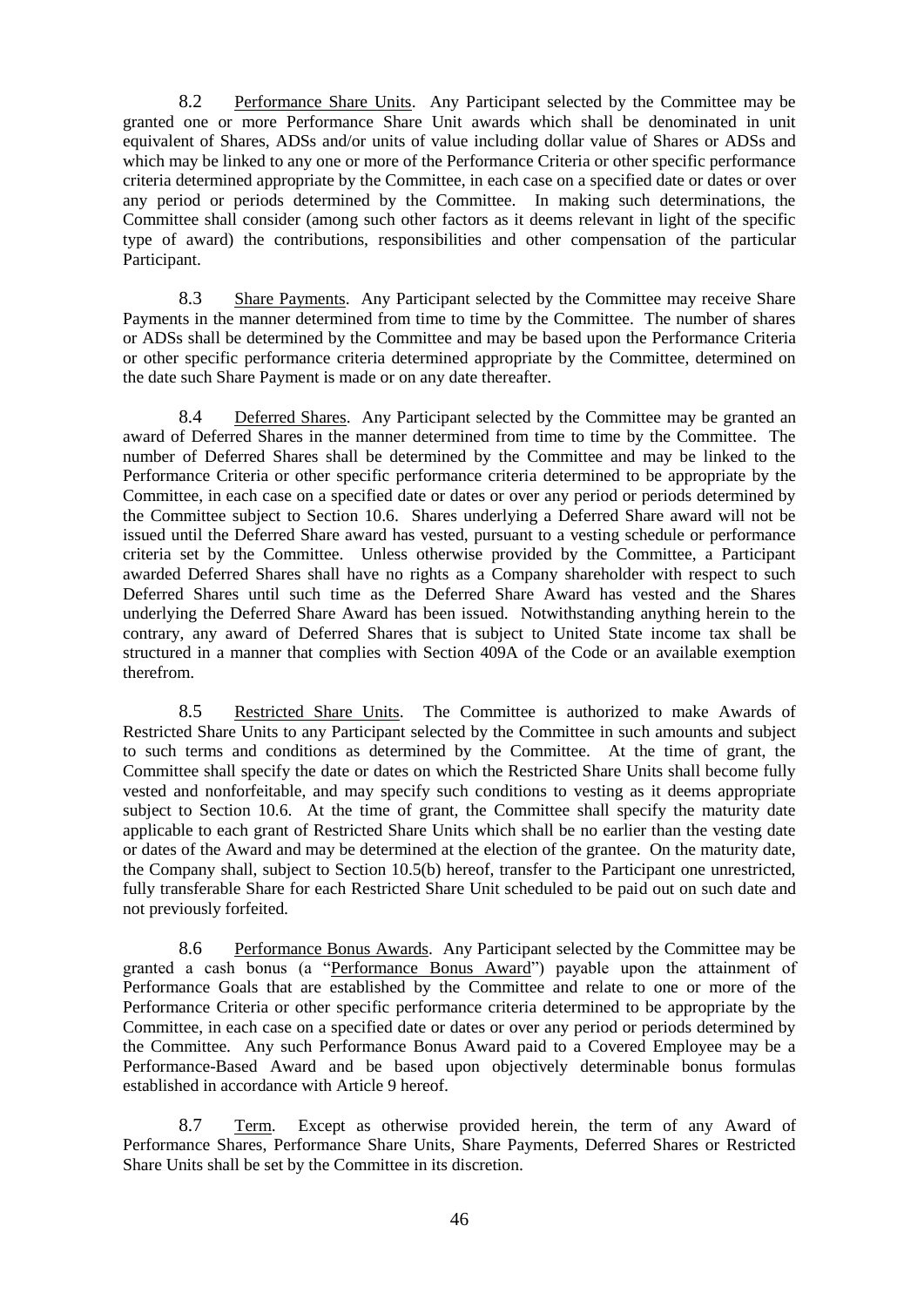8.8 Exercise or Purchase Price. The Committee may establish the exercise or purchase price, if any, of any Award of Performance Shares, Performance Share Units, Deferred Shares, Share Payments or Restricted Share Units; *provided, however*, that such price shall not be less than the par value of a Share on the date of grant, unless otherwise permitted by applicable state law.

8.9 Exercise upon Termination of Employment or Service. An Award of Performance Shares, Performance Share Units, Deferred Shares, Share Payments and Restricted Share Units shall only vest or be exercisable or payable while the Participant is an Employee, Consultant or a member of the Board, as applicable; *provided, however*, that the Committee in its sole and absolute discretion may provide that an Award of Performance Shares, Performance Share Units, Share Payments, Deferred Shares or Restricted Share Units may vest or be exercised or paid subsequent to a termination of employment or service, as applicable, or following a Change in Control of the Company, or because of the Participant's retirement, death or Disability, or otherwise; *provided, however*, that, to the extent required to preserve tax deductibility under Section 162(m) of the Code, any such provision with respect to Performance Shares or Performance Share Units that are intended to constitute Qualified Performance-Based Compensation shall be subject to the requirements of Section 162(m) of the Code that apply to Qualified Performance-Based Compensation.

8.10 Form of Payment. Payments with respect to any Awards granted under this Article 8 shall be made in cash, in Shares or a combination of both, as determined by the Committee.

8.11 Award Agreement. All Awards under this Article 8 shall be subject to such additional terms and conditions as determined by the Committee and shall be evidenced by an Award Agreement.

#### **ARTICLE 9.**

#### *PERFORMANCE-BASED AWARDS*

9.1 Purpose. The purpose of this Article 9 is to provide the Committee the ability to qualify Awards other than Options and SARs and that are granted pursuant to Articles 6 and 8 hereof as Qualified Performance-Based Compensation. If the Committee, in its discretion, decides to grant a Performance-Based Award to a Covered Employee, the provisions of this Article 9 shall control over any contrary provision contained in Articles 6 or 8 hereof; *provided, however*, that the Committee may in its discretion grant Awards to Covered Employees that are based on Performance Criteria or Performance Goals but that do not satisfy the requirements of this Article 9.

9.2 Applicability. This Article 9 shall apply only to those Covered Employees selected by the Committee to receive Performance-Based Awards. The designation of a Covered Employee as a Participant for a Performance Period shall not in any manner entitle the Participant to receive an Award for the period. Moreover, designation of a Covered Employee as a Participant for a particular Performance Period shall not require designation of such Covered Employee as a Participant in any subsequent Performance Period and designation of one Covered Employee as a Participant shall not require designation of any other Covered Employees as a Participant in such period or in any other period.

9.3 Procedures with Respect to Performance-Based Awards. To the extent necessary to comply with the Qualified Performance-Based Compensation requirements of Section 162(m)(4)(C) of the Code, with respect to any Award granted under Articles 6 or 8 hereof which may be granted to one or more Covered Employees, no later than ninety (90) days following the commencement of any fiscal year in question or any other designated fiscal period or period of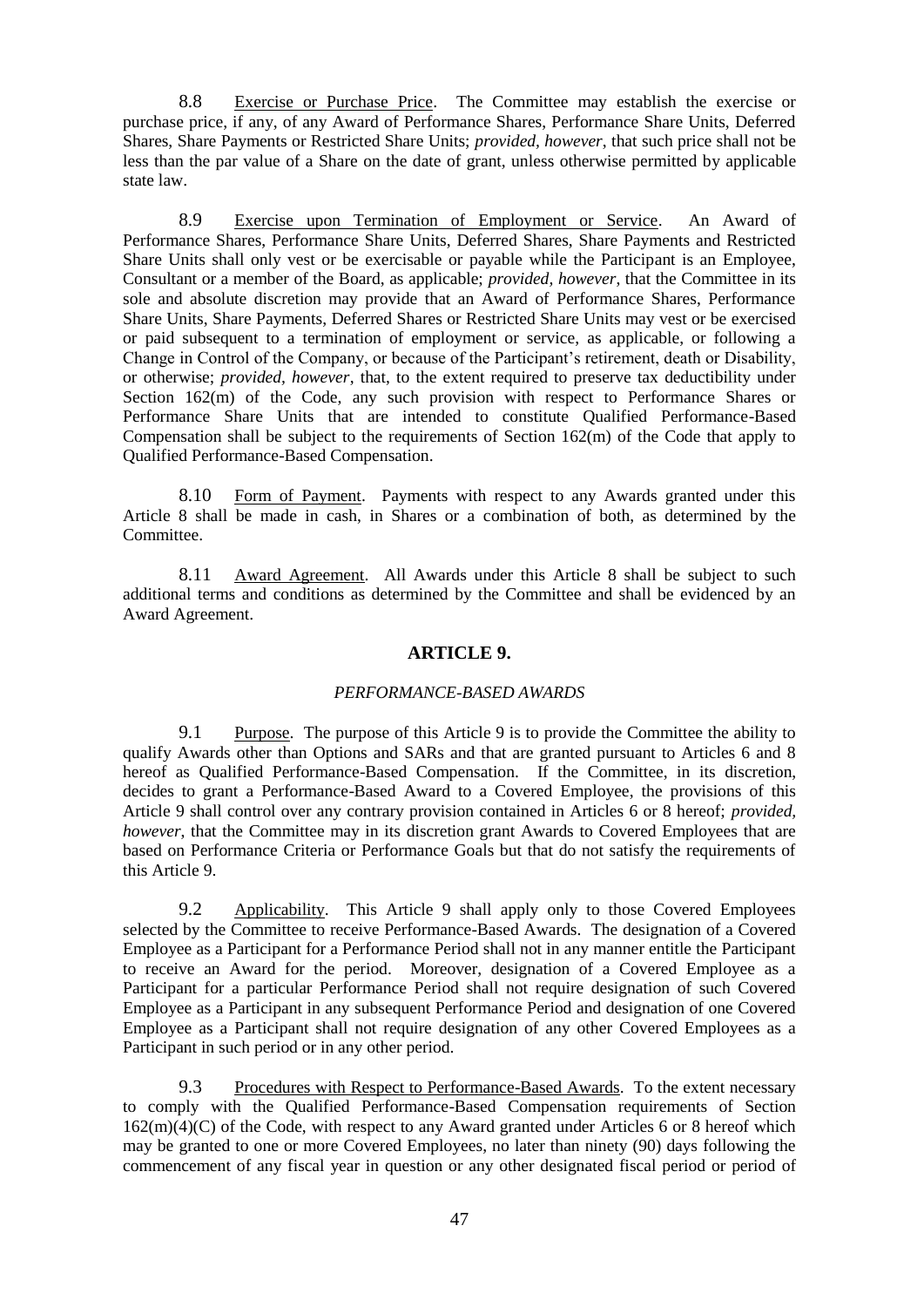service (or such other time as may be required or permitted by Section 162(m) of the Code), the Committee shall, in writing, (a) designate one or more Covered Employees, (b) select the Performance Criteria applicable to the Performance Period, (c) establish the Performance Goals, and amounts of such Awards, as applicable, which may be earned for such Performance Period, and (d) specify the relationship between Performance Criteria and the Performance Goals and the amounts of such Awards, as applicable, to be earned by each Covered Employee for such Performance Period. Following the completion of each Performance Period, the Committee shall certify in writing whether the applicable Performance Goals have been achieved for such Performance Period. In determining the amount earned by a Covered Employee, the Committee shall have the right to reduce or eliminate (but not to increase) the amount payable at a given level of performance to take into account additional factors that the Committee may deem relevant to the assessment of individual or corporate performance for the Performance Period.

9.4 Payment of Performance-Based Awards. Unless otherwise provided in the applicable Award Agreement, a Participant must be employed by the Company or a Subsidiary on the day a Performance-Based Award for such Performance Period is paid to the Participant. Furthermore, a Participant shall be eligible to receive payment pursuant to a Performance-Based Award for a Performance Period only if the Performance Goals for such period are achieved. In determining the amount earned under a Performance-Based Award, the Committee may reduce or eliminate the amount of the Performance-Based Award earned for the Performance Period, if in its sole and absolute discretion, such reduction or elimination is appropriate.

9.5 Additional Limitations. Notwithstanding any other provision of the Plan, any Award which is granted to a Covered Employee and is intended to constitute Qualified Performance-Based Compensation shall be subject to any additional limitations set forth in Section  $162(m)$  of the Code (including any amendment to Section  $162(m)$  of the Code) or any regulations or rulings issued thereunder that are requirements for qualification as qualified performance-based compensation as described in Section 162(m)(4)(C) of the Code, and the Plan shall be deemed amended to the extent necessary to conform to such requirements.

# **ARTICLE 10.**

#### *PROVISIONS APPLICABLE TO AWARDS*

10.1 Stand-Alone and Tandem Awards. Awards granted pursuant to the Plan may, in the discretion of the Committee, be granted either alone, in addition to, or in tandem with, any other Award granted pursuant to the Plan. Awards granted in addition to or in tandem with other Awards may be granted either at the same time as or at a different time from the grant of such other Awards.

10.2 Award Agreement. Awards under the Plan shall be evidenced by Award Agreements that set forth the terms, conditions and limitations for each Award which may include the term of an Award, the provisions applicable in the event the Participant's employment or service terminates, and the Company's authority to unilaterally or bilaterally amend, modify, suspend, cancel or rescind an Award.

10.3 Limits on Transfer. No right or interest of a Participant in any Award may be pledged, encumbered, or hypothecated to or in favor of any party other than the Company or a Subsidiary, or shall be subject to any lien, obligation, or liability of such Participant to any other party other than the Company or a Subsidiary. Except as otherwise provided by the Committee, no Award shall be assigned, transferred, or otherwise disposed of by a Participant other than by will or the laws of descent and distribution. The Committee by express provision in the Award or an amendment thereto may permit an Award to be transferred to, exercised by and paid to certain persons or entities related to the Participant, including but not limited to members of the Participant's family, charitable institutions, or trusts or other entities whose beneficiaries or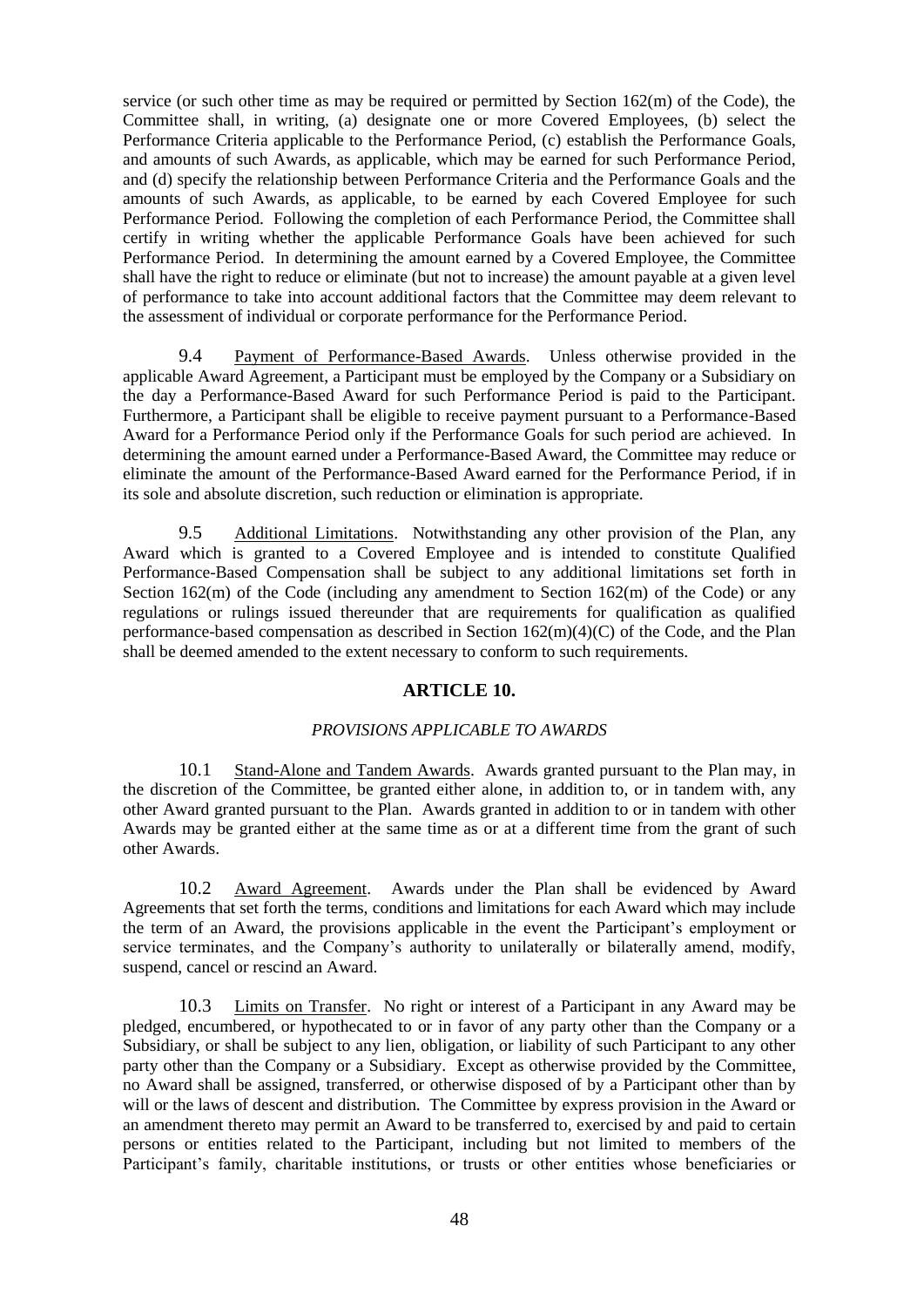beneficial owners are members of the Participant's family and/or charitable institutions, or to such other persons or entities as may be expressly approved by the Committee, pursuant to such conditions and procedures as the Committee may establish; *provided, however,* that no such transfer of an Incentive Stock Option shall be permitted to the extent that such transfer would cause the Incentive Stock Option to fail to qualify as an "incentive stock option" under Section 422 of the Code. Any permitted transfer shall be subject to the condition that the Committee receive evidence satisfactory to it that the transfer is being made for estate and/or tax planning purposes (or to a "blind trust" in connection with the Participant's termination of employment or service with the Company or a Subsidiary to assume a position with a governmental, charitable, educational or similar non-profit institution) and on a basis consistent with the Company's lawful issue of securities. Notwithstanding the foregoing, in no event shall any Award be transferable by a Participant to a third party (other than the Company or any successor or acquiring entity) for consideration.

10.4 Beneficiaries. Notwithstanding Section 10.3 hereof, a Participant may, in the manner determined by the Committee, designate a beneficiary to exercise the rights of the Participant and to receive any distribution with respect to any Award upon the Participant's death. A beneficiary, legal guardian, legal representative, or other person claiming any rights pursuant to the Plan is subject to all terms and conditions of the Plan and any Award Agreement applicable to the Participant, except to the extent the Plan and Award Agreement otherwise provide, and to any additional restrictions deemed necessary or appropriate by the Committee. If the Participant is married and resides in a community property state, a designation of a person other than the Participant's spouse as his or her beneficiary with respect to more than 50% of the Participant's interest in the Award shall not be effective without the prior written consent of the Participant's spouse. If no beneficiary has been designated or survives the Participant, payment shall be made to the person entitled thereto pursuant to the Participant's will or the laws of descent and distribution. Subject to the foregoing, a beneficiary designation may be changed or revoked by a Participant at any time provided the change or revocation is filed with the Committee.

## 10.5 Share Certificates; Book Entry Procedures.

(a) Notwithstanding anything herein to the contrary, the Company shall not be required to issue or deliver any certificates evidencing Shares or ADSs pursuant to the exercise of any Award, unless and until the Board has determined, with advice of counsel, that the issuance and delivery of such certificates is in compliance with all applicable laws, regulations of governmental authorities and, if applicable, the requirements of any exchange on which the Shares are listed or traded. All Share and ADS certificates delivered pursuant to the Plan are subject to any stop-transfer orders and other restrictions as the Committee deems necessary or advisable to comply with federal, state, or foreign jurisdiction, securities or other laws, rules and regulations and the rules of any national securities exchange or automated quotation system on which the Shares are listed, quoted, or traded. The Committee may place legends on any Share or ADS certificate to reference restrictions applicable to the Shares. In addition to the terms and conditions provided herein, the Board may require that a Participant make such reasonable covenants, agreements, and representations as the Board, in its discretion, deems advisable in order to comply with any such laws, regulations, or requirements. The Committee shall have the right to require any Participant to comply with any timing or other restrictions with respect to the settlement or exercise of any Award, including a window-period limitation, as may be imposed in the discretion of the Committee.

(b) Notwithstanding any other provision of the Plan, unless otherwise determined by the Committee or required by any applicable law, rule or regulation, the Company shall not deliver to any Participant certificates evidencing Shares or ADSs issued in connection with any Award and instead such Shares or ADSs shall be recorded in the books of the Company (or, as applicable, its transfer agent or share plan administrator).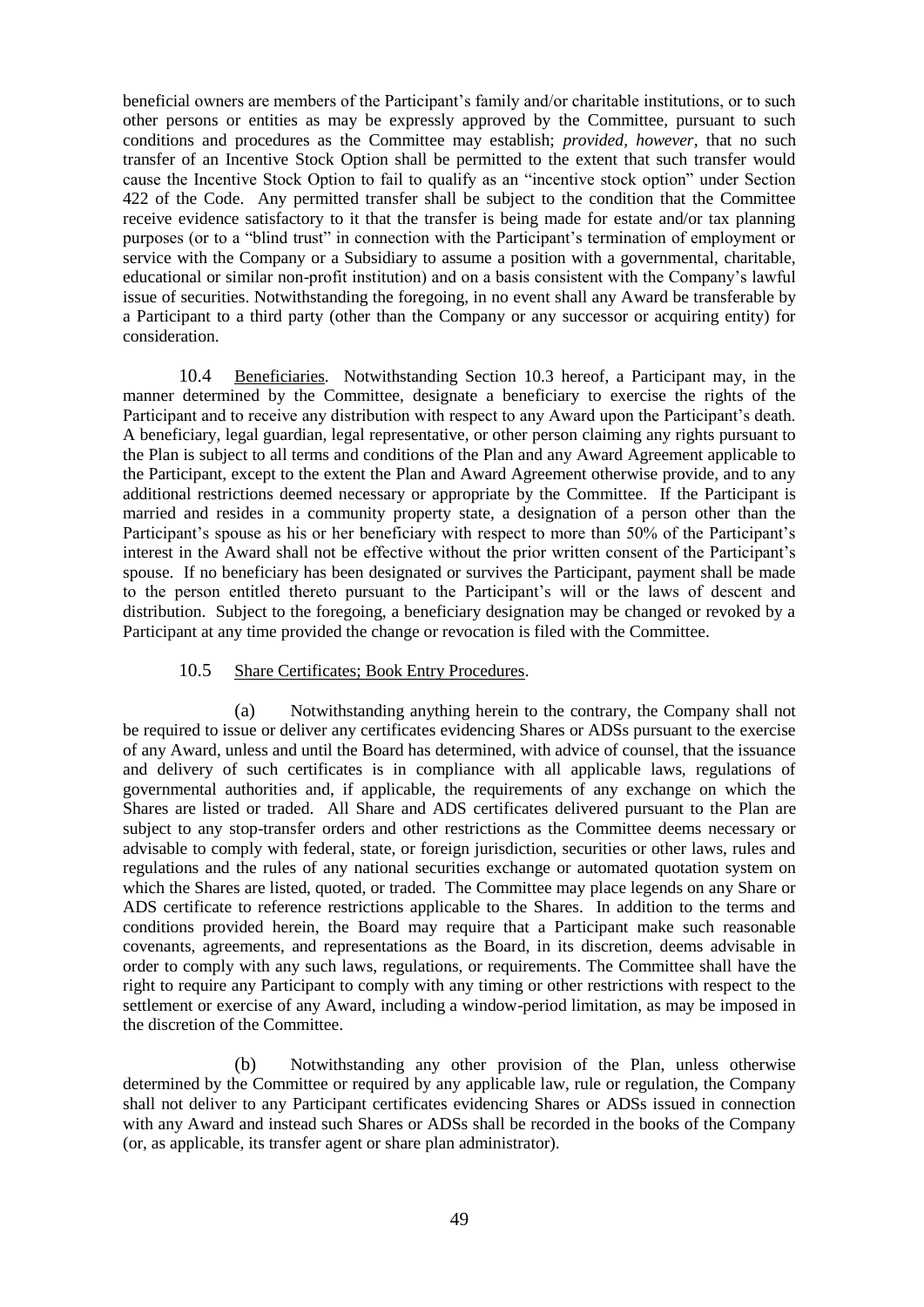10.6 Full Value Award Vesting Limitations. Notwithstanding any other provision of this Plan to the contrary, Full Value Awards made to Employees or Consultants shall become vested over a period of not less than three years (or, in the case of vesting based upon the attainment of Performance Goals or other performance-based objectives, over a period of not less than one year) following the date the Award is made; *provided, however,* that, notwithstanding the foregoing, Full Value Awards that result in the issuance of an aggregate of up to 5% of the Shares and ADSs available pursuant to Section 3.1(a) may be granted to any one or more Participants without respect to such minimum vesting provisions. The foregoing notwithstanding, such Awards may vest on an accelerated basis in the event of a Participant's death, disability, or retirement, or in the event of a Change in Control or other special circumstances. For purposes of this Section 10.6, (i) vesting over a specified period will include periodic vesting over such period, and (ii) a pre-announced period in which service is required as a condition to the grant of any Award may count toward the minimum vesting period required under this Section 10.6, if so determined by the Committee.

10.7 Paperless Exercise. In the event that the Company establishes, for itself or using the services of a third party, an automated system for the exercise of Awards, such as a system using an internet website or interactive voice response, then the paperless exercise of Awards by a Participant may be permitted through the use of such an automated system.

10.8 Exercise for ADSs. With the consent of the Committee and subject to such terms and conditions as the Committee, in its sole discretion, deems necessary or advisable, an Award may be exercised for ADSs rather than Shares.

#### **ARTICLE 11.**

#### *CHANGES IN CAPITAL STRUCTURE*

#### 11.1 Adjustments.

(a) Subject to Section 11.1(d) below, in the event of any share dividend, share split, combination or exchange of shares, merger, consolidation, spin-off, recapitalization or other distribution (other than normal cash dividends) of Company assets to shareholders, or any other change affecting the Shares or ADSs or the share price of the Shares or ADSs, the Committee shall make such proportionate adjustments, if any, as the Committee in its discretion may deem appropriate to reflect such change with respect to (a) the aggregate number and kind of shares that may be issued under the Plan (including, but not limited to, adjustments of the limitations in Sections 3.1 and 3.3 hereof); (b) the terms and conditions of any outstanding Awards (including, without limitation, any applicable performance targets or criteria with respect thereto); and (c) the grant or exercise price per share for any outstanding Awards under the Plan. Any adjustment affecting an Award intended as Qualified Performance-Based Compensation shall be made consistent with the requirements of Section 162(m) of the Code.

(b) Subject to Section 11.1(d) below, in the event of any transaction or event described in Section 11.1(a) hereof or any unusual or nonrecurring transactions or events affecting the Company, any affiliate of the Company, or the financial statements of the Company or any affiliate, or of changes in applicable laws, regulations or accounting principles, the Committee, in its sole and absolute discretion, and on such terms and conditions as it deems appropriate, either by the terms of the Award or by action taken prior to the occurrence of such transaction or event and either automatically or upon the Participant's request, is hereby authorized to take any one or more of the following actions whenever the Committee determines that such action is appropriate in order to prevent dilution or enlargement of the benefits or potential benefits intended to be made available under the Plan or with respect to any Award under the Plan, to facilitate such transactions or events or to give effect to such changes in laws, regulations or principles: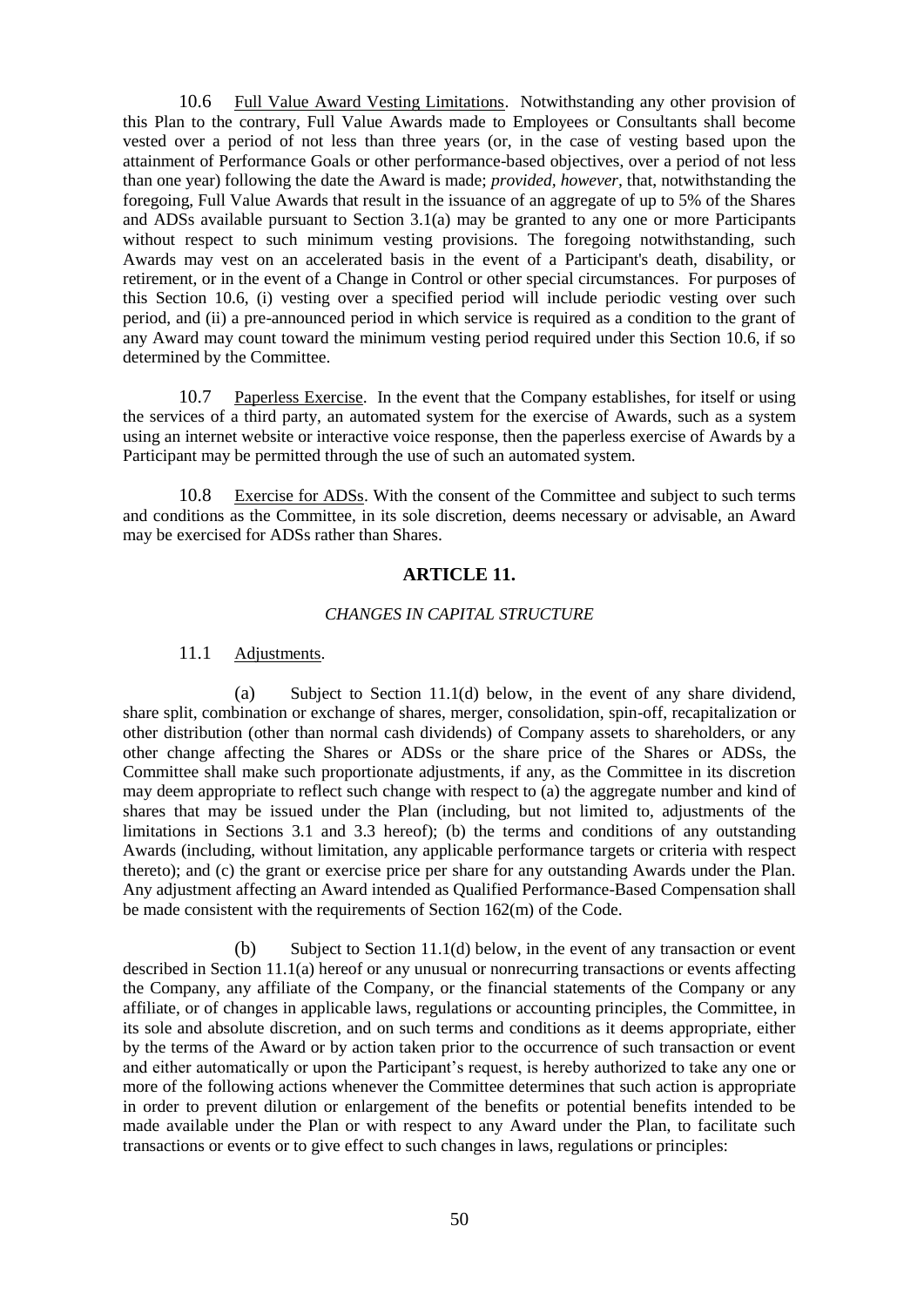(i) To provide for either (A) termination of any such Award in exchange for an amount of cash, if any, equal to the amount that would have been attained upon the exercise of such Award or realization of the Participant's rights (and, for the avoidance of doubt, if as of the date of the occurrence of the transaction or event described in this Section 11.1 the Committee determines in good faith that no amount would have been attained upon the exercise of such Award or realization of the Participant's rights, then such Award may be terminated by the Company without payment) or (B) the replacement of such Award with other rights or property selected by the Committee in its sole discretion;

(ii) To provide that such Award be assumed by the successor or survivor corporation, or a parent or subsidiary thereof, or shall be substituted for by similar options, rights or awards covering the shares of the successor or survivor corporation, or a parent or subsidiary thereof, with appropriate adjustments as to the number and kind of shares and prices;

(iii) To make adjustments in the number and type of Shares (or other securities or property) subject to outstanding Awards, and in the number and kind of outstanding Restricted Shares or Deferred Shares and/or in the terms and conditions of (including the grant or exercise price), and the criteria included in, outstanding options, rights and awards and options, rights and awards which may be granted in the future;

(iv) To provide that such Award shall be exercisable or payable or fully vested with respect to all shares covered thereby, notwithstanding anything to the contrary in the Plan or the applicable Award Agreement; and

(v) To provide that the Award cannot vest, be exercised or become payable after such event.

(c) Certain ADS Adjustments. Without limiting the generality of Section 11.1 hereof, in the event that the conversion ratio of ADSs to Shares (currently 1:1) shall be modified by the Company at any time, the Committee shall make such adjustments to the Plan and any Awards outstanding thereunder as it deems appropriate and equitable to reflect such modification of the conversion ratio and preserve the existing economic value of any outstanding Awards.

> .1 (d) In connection with the occurrence of any Equity Restructuring, and notwithstanding anything to the contrary in Sections 11.1(a) and 11.1(b) above:

.A (i) The number and type of securities subject to each outstanding Award and the exercise price or grant price thereof, if applicable, shall be equitably adjusted. The adjustments provided under this Section 11.1(d) shall be nondiscretionary and shall be final and binding on the affected Holder and the Company.

(ii) The Committee shall make such equitable adjustments, if any, as the Committee in its discretion may deem appropriate to reflect such Equity Restructuring with respect to the aggregate number and kind of shares that may be issued under the Plan (including, but not limited to, adjustments of the limitations in Sections 3.1 and 3.3 above on the maximum number and kind of shares which may be issued under the Plan and adjustments of the manner in which shares subject to Full Value Awards will be counted).

11.2 Acceleration Upon a Change in Control. Notwithstanding Section 11.1 hereof, and except as may otherwise be provided in any applicable Award Agreement or other written agreement entered into between the Company and a Participant, if a Change in Control occurs and a Participant's Awards are not converted, assumed, or replaced by a successor entity, then immediately prior to the Change in Control such Awards shall become fully exercisable and all forfeiture restrictions on such Awards shall lapse. Upon, or in anticipation of, a Change in Control, the Committee may cause any and all Awards outstanding hereunder to terminate at a specific time in the future, including but not limited to the date of such Change in Control, and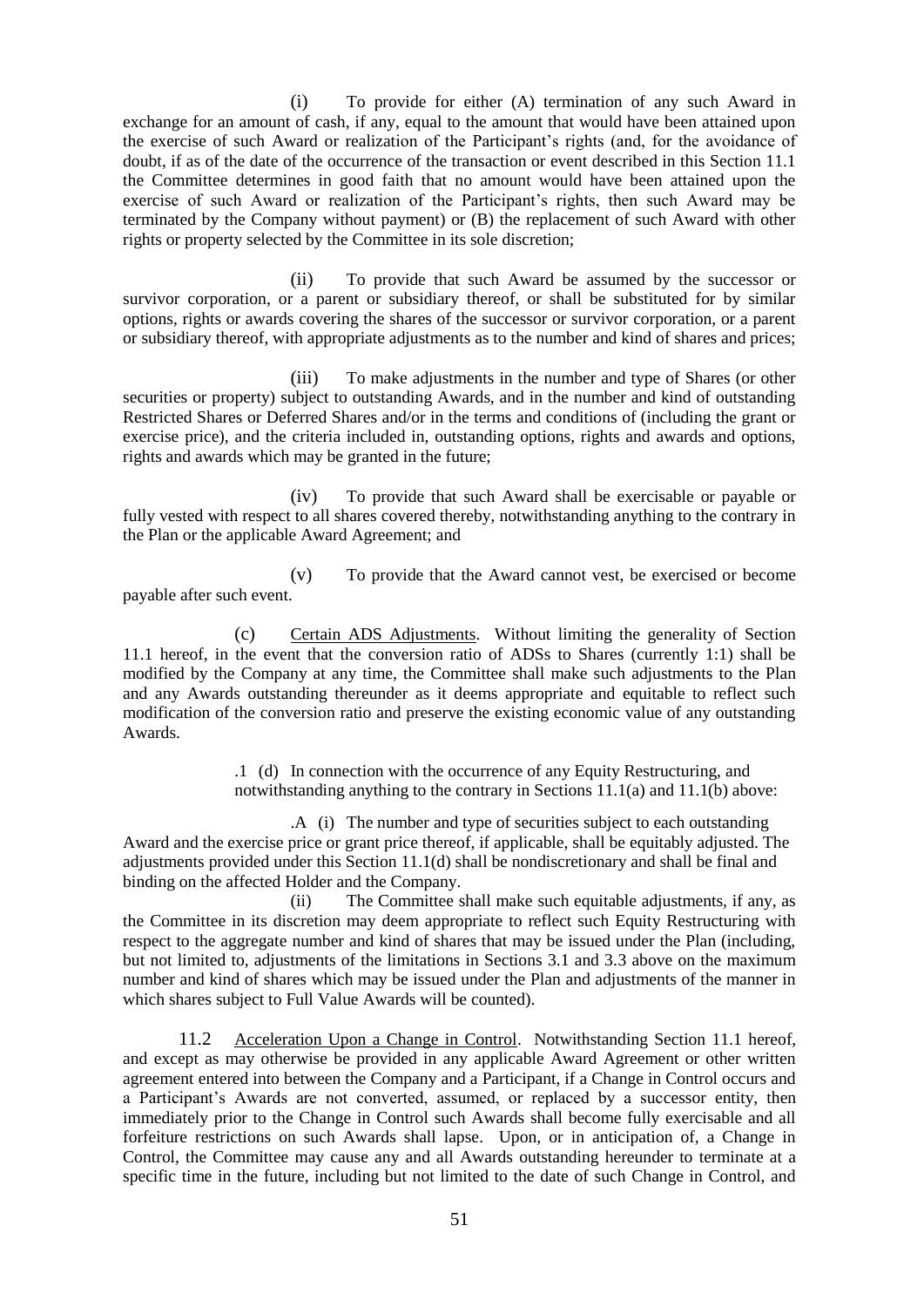shall give each Participant the right to exercise such Awards during a period of time as the Committee, in its sole and absolute discretion, shall determine. In the event that the terms of any agreement between the Company or any Company subsidiary or affiliate and a Participant contains provisions that conflict with and are more restrictive than the provisions of this Section 11.2, this Section 11.2 shall prevail and control and the more restrictive terms of such agreement (and only such terms) shall be of no force or effect.

11.3 No Other Rights. Except as expressly provided in the Plan, no Participant shall have any rights by reason of any subdivision or consolidation of shares of any class, the payment of any dividend, any increase or decrease in the number of shares of any class or any dissolution, liquidation, merger, or consolidation of the Company or any other corporation. Except as expressly provided in the Plan or pursuant to action of the Committee under the Plan, no issuance by the Company of shares of any class, or securities convertible into shares of any class, shall affect, and no adjustment by reason thereof shall be made with respect to, the number of Shares or ADSs subject to an Award or the grant or exercise price of any Award.

#### **ARTICLE 12.**

#### *ADMINISTRATION*

12.1 Committee. Unless and until the Board delegates administration of the Plan to a Committee as set forth below, the Plan shall be administered by the full Board, and for such purposes the term "Committee" as used in this Plan shall be deemed to refer to the Board. The Board, at its discretion or as otherwise necessary to comply with the requirements of Section 162(m) of the Code, Rule 16b-3 promulgated under the Exchange Act or to the extent required by any other applicable rule or regulation, shall delegate administration of the Plan to a Committee. The Committee shall consist solely of two or more members of the Board each of whom is an "outside director," within the meaning of Section  $162(m)$  of the Code, a Non-Employee Director and an "independent director" under the rules of the New York Stock Exchange (or other principal securities market on which Shares or ADSs are traded). The governance of such Committee shall be subject to the charter of the Committee as approved by the Board, or the Company's memorandum and articles of association, as applicable. Any action taken by the Committee shall be valid and effective, regardless of whether or not members of the Committee at the time of such action are later determined not to have satisfied the requirements for membership set forth in this Section 12.1 or otherwise. Notwithstanding the foregoing: (a) the full Board shall conduct the general administration of the Plan with respect to all Awards granted to Independent Directors and for purposes of such Awards the term "Committee" as used in this Plan shall be deemed to refer to the Board and (b) the Committee may delegate its authority hereunder to the extent permitted by Section 12.5 hereof. In its sole discretion, the Board may at any time and from time to time exercise any and all rights and duties of the Committee under the Plan except with respect to matters which under Rule 16b-3 under the Exchange Act or Section 162(m) of the Code, or any regulations or rules issued thereunder, are required to be determined in the sole discretion of the Committee.

12.2 Support for the Committee. Each member of the Committee is entitled to, in good faith, rely or act upon any report or other information furnished to that member by any officer or other employee of the Company or any Subsidiary, the Company's independent certified public accountants, or any executive compensation consultant or other professional retained by the Company to assist in the administration of the Plan.

12.3 Authority of Committee. Subject to any specific designation in the Plan, the Committee has the exclusive power, authority and discretion to:

(a) Designate Participants to receive Awards;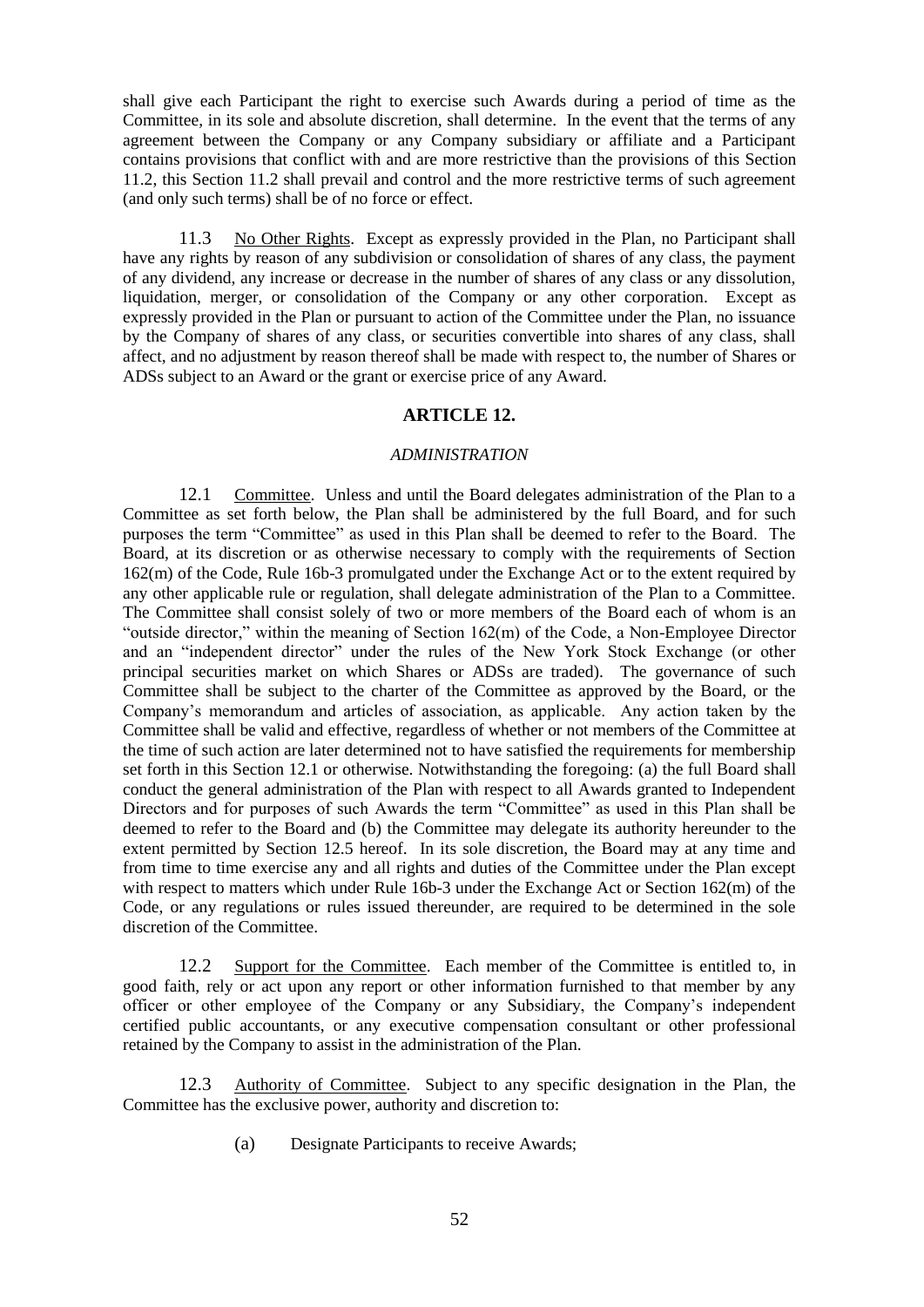(b) Determine the type or types of Awards to be granted to each Participant;

(c) Determine the number of Awards to be granted and the number of Shares or ADSs to which an Award will relate;

(d) Determine the terms and conditions of any Award granted pursuant to the Plan, including, but not limited to, the exercise price, grant price, or purchase price, any reload provision, any restrictions or limitations on the Award, any schedule for lapse of forfeiture restrictions or restrictions on the exercisability of an Award, and accelerations or waivers thereof, any provisions related to non-competition and recapture of gain on an Award, based in each case on such considerations as the Committee in its sole discretion determines; *provided, however*, that the Committee shall not have the authority to accelerate the vesting or waive the forfeiture of any Performance-Based Awards;

(e) Determine whether, to what extent, and pursuant to what circumstances an Award may be settled in, or the exercise price of an Award may be paid in, cash, Shares, ADSs, other Awards, or other property, or an Award may be canceled, forfeited, or surrendered;

(f) Prescribe the form of each Award Agreement, which need not be identical for each Participant;

Award;

(g) Decide all other matters that must be determined in connection with an

(h) Establish, adopt, or revise any rules and regulations as it may deem necessary or advisable to administer the Plan;

(i) Interpret the terms of, and any matter arising pursuant to, the Plan or any Award Agreement; and

(j) Make all other decisions and determinations that may be required pursuant to the Plan or as the Committee deems necessary or advisable to administer the Plan.

12.4 Decisions Binding. The Committee's interpretation of the Plan, any Awards granted pursuant to the Plan, any Award Agreement and all decisions and determinations by the Committee with respect to the Plan are final, binding, and conclusive on all parties.

12.5 Delegation of Authority. To the extent permitted by applicable law, the Committee may from time to time delegate to a committee of one or more members of the Board or one or more officers of the Company the authority to grant or amend Awards to Participants other than (a) senior executives of the Company who are subject to Section 16 of the Exchange Act, (b) Covered Employees, or (c) officers of the Company (or members of the Board) to whom authority to grant or amend Awards has been delegated hereunder. Any delegation hereunder shall be subject to the restrictions and limits that the Committee specifies at the time of such delegation, and the Committee may at any time rescind the authority so delegated or appoint a new delegate. At all times, the delegate appointed under this Section 12.5 shall serve in such capacity at the pleasure of the Committee.

# **ARTICLE 13.**

#### *EFFECTIVE AND EXPIRATION DATE*

13.1 Effective Date. The Plan became effective as of the date the Plan was originally approved by the Company's shareholders i.e.  $1<sup>st</sup>$  June, 2006 following its adoption by the Board (the "Effective Date"). The Plan was deemed to be approved by the shareholders upon the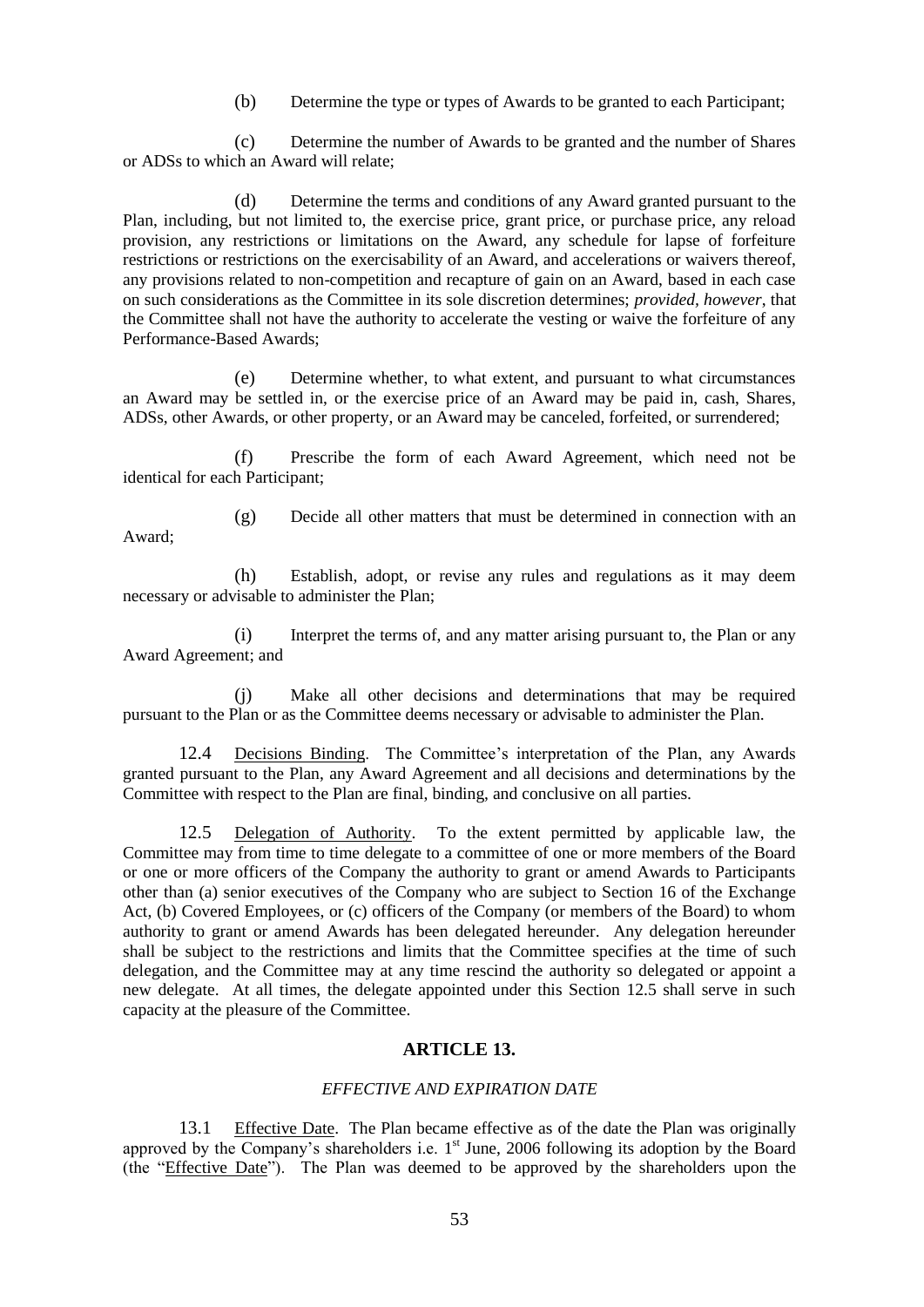affirmative vote of the holders of a majority of the shares of the Company present or represented and entitled to vote at a meeting duly held in accordance with the applicable provisions of the Company's memorandum and articles of association.

13.2 Expiration Date. The Plan will expire on, and no Award may be granted pursuant to the Plan after the tenth anniversary of the Effective Date. Any Awards that are outstanding on the tenth anniversary of the Effective Date shall remain in force according to the terms of the Plan and the applicable Award Agreement.

# **ARTICLE 14.**

### *AMENDMENT, MODIFICATION, AND TERMINATION*

14.1 Amendment, Modification, and Termination. Subject to Section 15.14 hereof, with the approval of the Board, at any time and from time to time, the Committee may terminate, amend or modify the Plan; *provided, however*, that (a) to the extent necessary and desirable to comply with any applicable law, regulation, or stock exchange rule, the Company shall obtain shareholder approval of any Plan amendment in such a manner and to such a degree as required, and (b) shareholder approval shall be required for any amendment to the Plan that (i) increases the number of shares or ADSs available under the Plan (other than any adjustment as provided by Article 11 hereof), (ii) permits the Committee to grant Options or SARs with an exercise price that is below Fair Market Value on the date of grant, (iii) permits the Committee to extend the exercise period for an Option or SAR beyond ten years from the date of grant or (iv) results in a material increase in benefits or a change in eligibility requirements. Notwithstanding any provision in this Plan to the contrary, absent approval of the shareholders of the Company, (I) no Option or SAR may be amended to reduce the per share exercise price of the shares subject to such Option or SAR below the per share exercise price as of the date the Award is granted, (II) except as permitted by Article 11 hereof, no Option or SAR may be granted in exchange for, or in connection with, the cancellation or surrender of an Option or SAR having a higher per share exercise price, and (III) except as permitted by Article 11 hereof, no Award may be granted in exchange for the cancellation or surrender of an Option or SAR with a per share exercise price that is greater than the Fair Market Value on the date of such grant or cancellation.

14.2 Awards Previously Granted. Except with respect to amendments made pursuant to Section 15.14 hereof, no termination, amendment, or modification of the Plan shall adversely affect in any material way any Award previously granted pursuant to the Plan without the prior written consent of the Participant.

# **ARTICLE 15.**

#### *GENERAL PROVISIONS*

15.1 No Rights to Awards. No Eligible Individual or other person shall have any claim to be granted any Award pursuant to the Plan, and neither the Company nor the Committee is obligated to treat Eligible Individuals, Participants or any other persons uniformly.

15.2 No Shareholders Rights. Except as otherwise provided herein, a Participant shall have none of the rights of a shareholder with respect to Shares covered by any Award until the Participant becomes the record owner of such Shares.

15.3 Withholding. The Company or any Subsidiary shall have the authority and the right to deduct or withhold, or require a Participant to remit to the Company, an amount sufficient to satisfy federal, state, local and foreign taxes (including the Participant's employment tax obligations) required by law to be withheld with respect to any taxable event concerning a Participant arising as a result of this Plan. The Committee may in its discretion and in satisfaction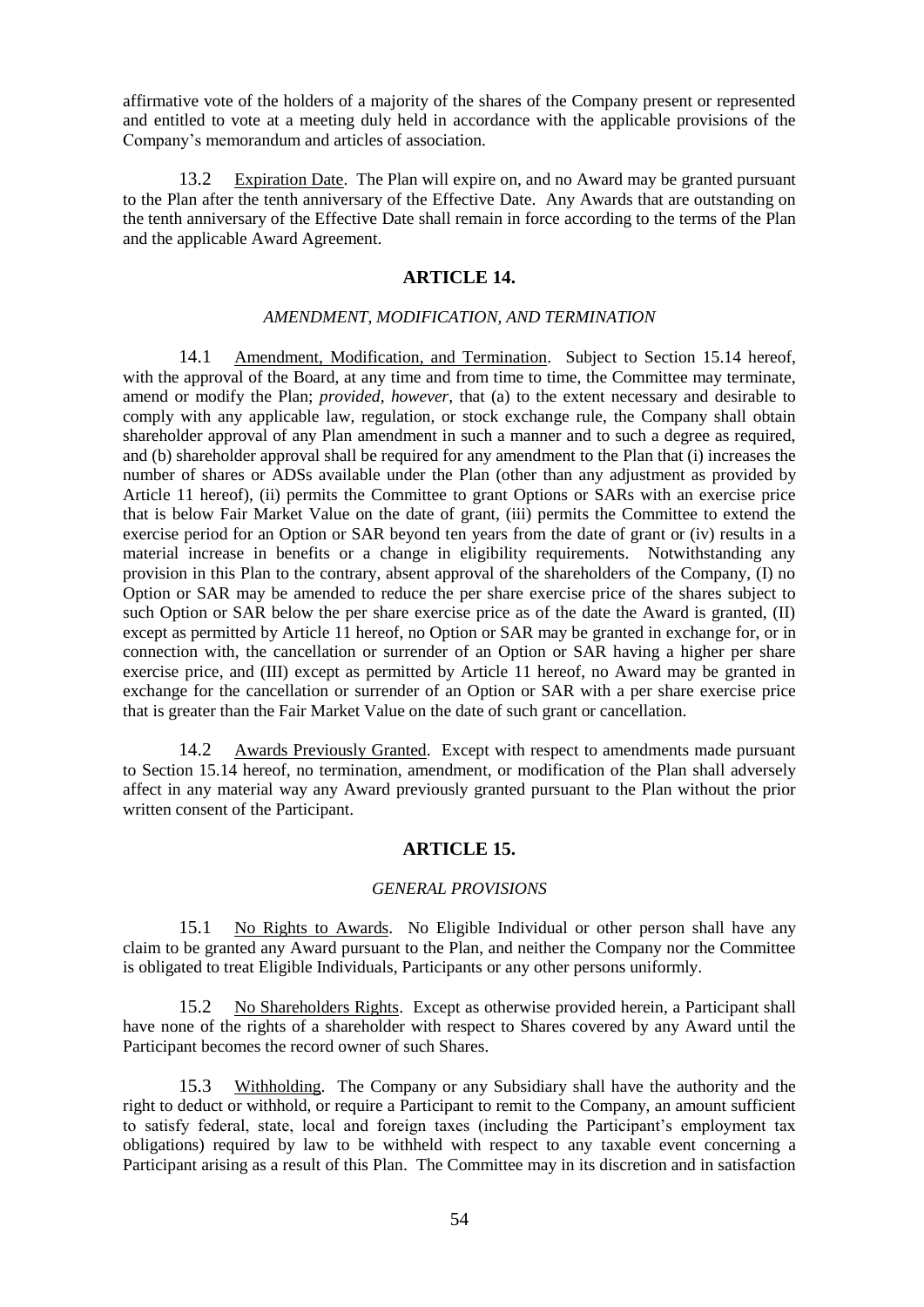of the foregoing requirement allow a Participant to elect to have the Company withhold Shares or ADSs otherwise issuable under an Award (or allow the return of Shares or ADSs) having a fair market value on the date of withholding equal to the sums required to be withheld. Notwithstanding any other provision of the Plan, the number of Shares or ADSs which may be withheld with respect to the issuance, vesting, exercise or payment of any Award (or which may be repurchased from the Participant of such Award within six months (or such other period as may be determined by the Committee) after such Shares or ADSs were acquired by the Participant from the Company) in order to satisfy the Participant's federal, state, local and foreign income and payroll tax liabilities with respect to the issuance, vesting, exercise or payment of the Award shall be limited to the number of shares which have a fair market value on the date of withholding or repurchase equal to the aggregate amount of such liabilities based on the minimum statutory withholding rates for federal, state, local and foreign income tax and payroll tax purposes that are applicable to such supplemental taxable income.

15.4 No Right to Employment or Services. Nothing in the Plan or any Award Agreement shall interfere with or limit in any way the right of the Company or any Subsidiary to terminate any Participant's employment or services at any time, nor confer upon any Participant any right to continue in the employ or service of the Company or any Subsidiary.

15.5 Unfunded Status of Awards. The Plan is intended to be an "unfunded" plan for incentive compensation. With respect to any payments not yet made to a Participant pursuant to an Award, nothing contained in the Plan or any Award Agreement shall give the Participant any rights that are greater than those of a general creditor of the Company or any Subsidiary.

15.6 Indemnification. To the extent allowable pursuant to applicable law, each member of the Committee or of the Board shall be indemnified and held harmless by the Company from any loss, cost, liability, or expense that may be imposed upon or reasonably incurred by such member in connection with or resulting from any claim, action, suit, or proceeding to which he or she may be a party or in which he or she may be involved by reason of any action or failure to act pursuant to the Plan and against and from any and all amounts paid by him or her in satisfaction of judgment in such action, suit, or proceeding against him or her; *provided*, he or she gives the Company an opportunity, at its own expense, to handle and defend the same before he or she undertakes to handle and defend it on his or her own behalf. The foregoing right of indemnification shall not be exclusive of any other rights of indemnification to which such persons may be entitled pursuant to the Company's articles of association, as a matter of law, or otherwise, or any power that the Company may have to indemnify them or hold them harmless.

15.7 Relationship to Other Benefits. No payment pursuant to the Plan shall be taken into account in determining any benefits pursuant to any pension, retirement, savings, profit sharing, group insurance, welfare or other benefit plan of the Company or any Subsidiary except to the extent otherwise expressly provided in writing in such other plan or an agreement thereunder.

15.8 Expenses. The expenses of administering the Plan shall be borne by the Company and its Subsidiaries.

15.9 Titles and Headings. The titles and headings of the Sections in the Plan are for convenience of reference only and, in the event of any conflict, the text of the Plan, rather than such titles or headings, shall control.

15.10 Fractional Shares. No fractional Shares or ADSs shall be issued and the Committee shall determine, in its discretion, whether cash shall be given in lieu of fractional shares or whether such fractional shares shall be eliminated by rounding up or down as appropriate.